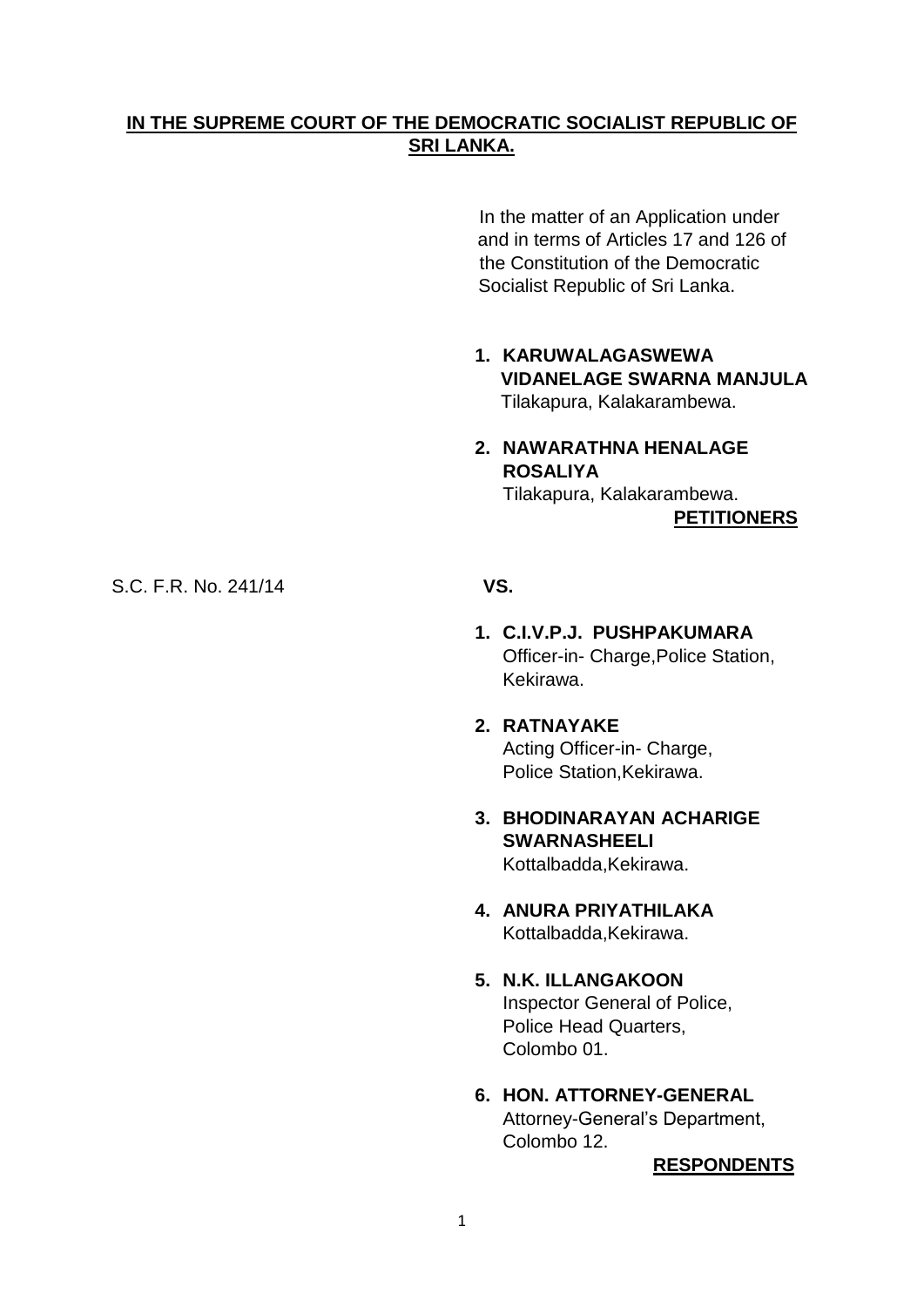## **5A.PUJITHA JAYASUNDERA**

Inspector General of Police, Police Head Quarters, Colombo 01.

## **ADDED RESPONDENT**

| <b>BEFORE:</b> | S. Eva Wanasundera, PC J.   |
|----------------|-----------------------------|
|                | H.N.J. Perera J.            |
|                | Prasanna Jayawardena, PC J. |

**COUNSEL:** Saliya Pieris, PC with R.D. de Silva for the Petitioners instructed by Ms. G.S. Thavarasa. Ms. Varunika Hettige, DSG for the Respondents.

**ARGUED ON:** 23rd January 2018.

**WRITTEN** By the Petitioners on 14<sup>th</sup> February 2018. **SUBMISSIONS** Not filed by the Respondents. **FILED:** 

**DECIDED ON:** 18<sup>th</sup> July 2018

Prasanna Jayawardena, PC J.

The two Petitioners are mother and daughter. The  $2^{nd}$  Petitioner, who is the mother, is 58 years of age. She has three children, one of whom is the  $1<sup>st</sup>$  Petitioner. The  $1<sup>st</sup>$ Petitioner is 35 years old. She has two children of her own. Both petitioners and their families live in the village of Kalakarambewa. The village is situated about 8 kilometres North West of Kekirawa, which is the closest large town. There is ready access to Kalakarambewa from Kekirawa since the village is sited just off the Kekirawa-Talawa B213 road.

Kalakarambewa falls within the area of the Kekirawa Police Station. The 1<sup>st</sup> Respondent is the Officer-in-Charge of the Kekirawa Police Station in March 2014. The  $2^{nd}$  Respondent is a Chief Inspector attached to the Kekirawa Police Station, at that time.

The  $3^{rd}$  Respondent is a 43 year old woman. The  $4^{th}$  Respondent is a 37 year old woman. They live in the village of Kottalbadda, which adjoins Kalakarambewa.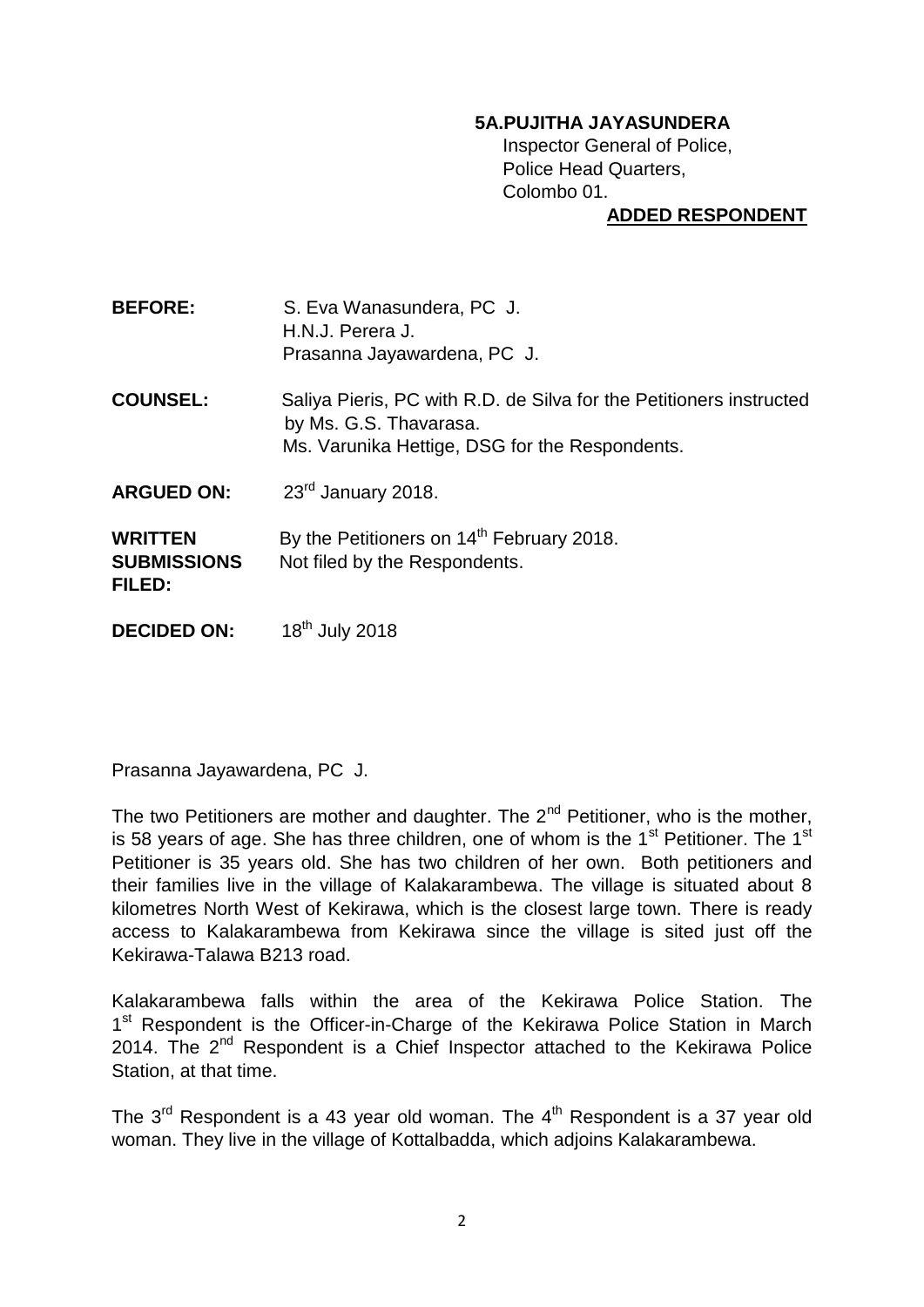The  $5<sup>th</sup>$  Respondent is the Inspector General of Police and the  $6<sup>th</sup>$  Respondent is the Hon. Attorney General.

Both Kalakarambewa and Kottalbadda are little rural villages in the North Central Province. As is the case in most such villages in the Province, the overwhelming majority of the inhabitants are Buddhists. Their main livelihood is agriculture. The traditional Raja Rata culture of the *weva, dagaba, gama, pansala, keth vathu yaya* irrigation tank, stupa and the village with its temple and agricultural lands - still holds to a considerable extent in such villages - a trait which is to be cherished and nurtured, if I may add a personal note.

In their application to this Court, the petitioners allege that the 1<sup>st</sup> and 2<sup>nd</sup> respondents violated several of the petitioners" fundamental rights. The case urged by the petitioners and the positions taken in the  $1<sup>st</sup>$  and  $2<sup>nd</sup>$  respondents' affidavits and documents annexed thereto, all require careful scrutiny. Therefore, I will set out, in some detail, the petitioners' narrative of the alleged events upon which they base their application to this Court and the positions taken by the 1<sup>st</sup> and 2<sup>nd</sup> respondents in their affidavits and the contents of the documents they have annexed.

In their application, the two petitioners state that: they are both Jehovah's Witnesses and that, at the time of the incident which occurred on 01<sup>st</sup> March 2014 and gave rise to this application, the two petitioners had been Jehovah's Witnesses for about 6 years

`Jehovah"s Witnesses" are a Christian denomination which had its origins in the late 19<sup>th</sup> century, in the United States of America. The tenets of the denomination are restorationist and non-trinitarian. They differ, in some significant aspects, from the doctrines of the mainstream Christian Churches, both Catholic and Protestant. It is said that there are more that 8 million Jehovah"s Witnesses, worldwide. The denomination was first introduced to Sri Lanka in 1910. The official websites of Jehovah"s Witnesses state that, there are over 6000 members of the denomination in Sri Lanka, who form over a 100 congregations.

In their application, the two petitioners go on to state that: in the course of one of their public ministries carried out in February 2014, they met a woman named Niluka Maduwanthi, with whom they discussed the Bible; on that occasion, Niluka Maduwanthi invited them to visit her home; in pursuance of this invitation, on 01<sup>st</sup> March 2014, the two petitioners set off for the village of Kottalbadda to visit Niluka Maduwanthi; while walking on a public by-lane towards Niluka Maduwanthi"s house, another young woman, whose name they cannot recall [who can now be identified, from the document marked "1R3" annexed to the  $1<sup>st</sup>$  respondent's affidavit, as one B.P Chandima who is the daughter-in-law of N.A. Baby Nona], had invited them into her house; the petitioners remember having met Chandima earlier and, on that occasion, she had obtained religious publications from the petitioners; on the invitation given by Chandima, the two petitioners entered the compound of her house, at about 10.30am; Chandima invited the petitioners to sit down on some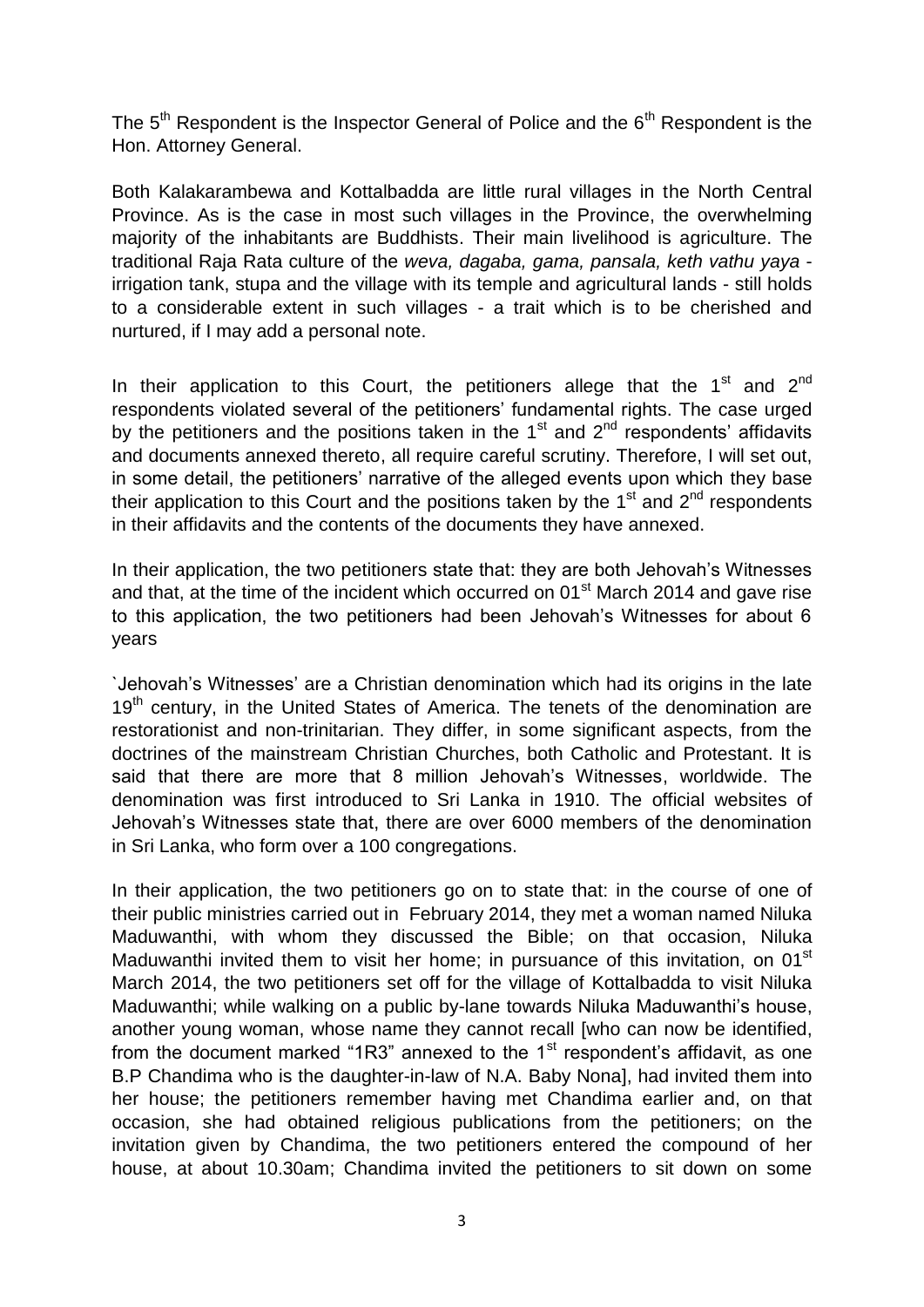chairs at the entrance to the house; Chandima then said that she would like to discuss the Bible in the context of family life and, therefore, the petitioners and Chandima started discussing the Bible and the message it carries and the petitioners gave some religious publications to Chandima; during this discussion, an unidentified man came into the compound of Chandima's house and inquired as to what the petitioners were doing; he then took some of the religious publications which were in Chandima"s hand and went away; later, at about 10.45am, two Buddhist monks and two uniformed police officers entered the compound; one of the monks *"berated"* the petitioners for *"attempting to forcefully convert persons for monetary gain"*; the petitioners denied that they were trying to *"forcibly convert"* Chandima and stated that they were only discussing the Bible with her at her invitation; by then, about 20- 25 persons had gathered there; the two monks told the petitioners that they must go to the Police Station; then, two police officers arrived at the premises; at about 10.55am, the two police officers directed the petitioners to get into a three-wheeler which was parked nearby; when the petitioners got into the three wheeler, they found another woman in the vehicle; the petitioners had never met that woman until that moment; the petitioners were then taken, in the three wheeler, to the Kekirawa Police Station; the two police officers, the two Buddhist monks and three other villagers had followed the three wheeler to the Police Station; the petitioners described the aforesaid two police officers as *"Arresting Officers"*; the petitioners say that they are unaware of the names of these two police officers; the  $1<sup>st</sup>$  and  $2<sup>nd</sup>$ respondents also have not furnished the names of these police officers even though they would have known their identities since, as set out later on in this judgment, it has been clearly established that police officers attached to the Kekirawa Police Station went to Chandima's house, on  $01<sup>st</sup>$  March 2014, and brought the petitioners to the Police Station.

The petitioners go on to state that: they reached the Kekirawa Police Station at about 11.15am; the  $1<sup>st</sup>$  respondent [who is the Officer-in-Charge] first invited the two Buddhist monks into his office and had a discussion with them; the petitioners were kept outside the office; later, the petitioners were taken into the office and the  $1<sup>st</sup>$ respondent *"berated"* the petitioners for *"being Jehovah"s Witnesses"* and for *"selling religion for money"*; the two Buddhist monks then said they regret not having assaulted the petitioners before bringing them to the Police Station; the 1<sup>st</sup> respondent became aggressive and said that the petitioners should have been assaulted and this had caused the petitioners to fear for their safety; at around 12 noon on the same day, the petitioners were *"detained outside the police cell"*; by then, the  $1<sup>st</sup>$  petitioner's husband, who the  $1<sup>st</sup>$  petitioner had been able to telephone before being brought to the Police Station, had come to the Kekirawa Police Station and attempted to obtain Police Bail on behalf of the petitioners; however, he was not successful and he was informed that a Case would be filed against the petitioners in Court; thereafter, the petitioners were detained overnight at Kekirawa Police Station; during this time, the petitioners were berated by several police officers.

The petitioners state that: at around 10.45am on the following day - *ie:* on 02nd March 2014 - the petitioners were released on Police Bail, on the condition that they would both attend an investigation to be held at the Kekirawa Police Station on the next day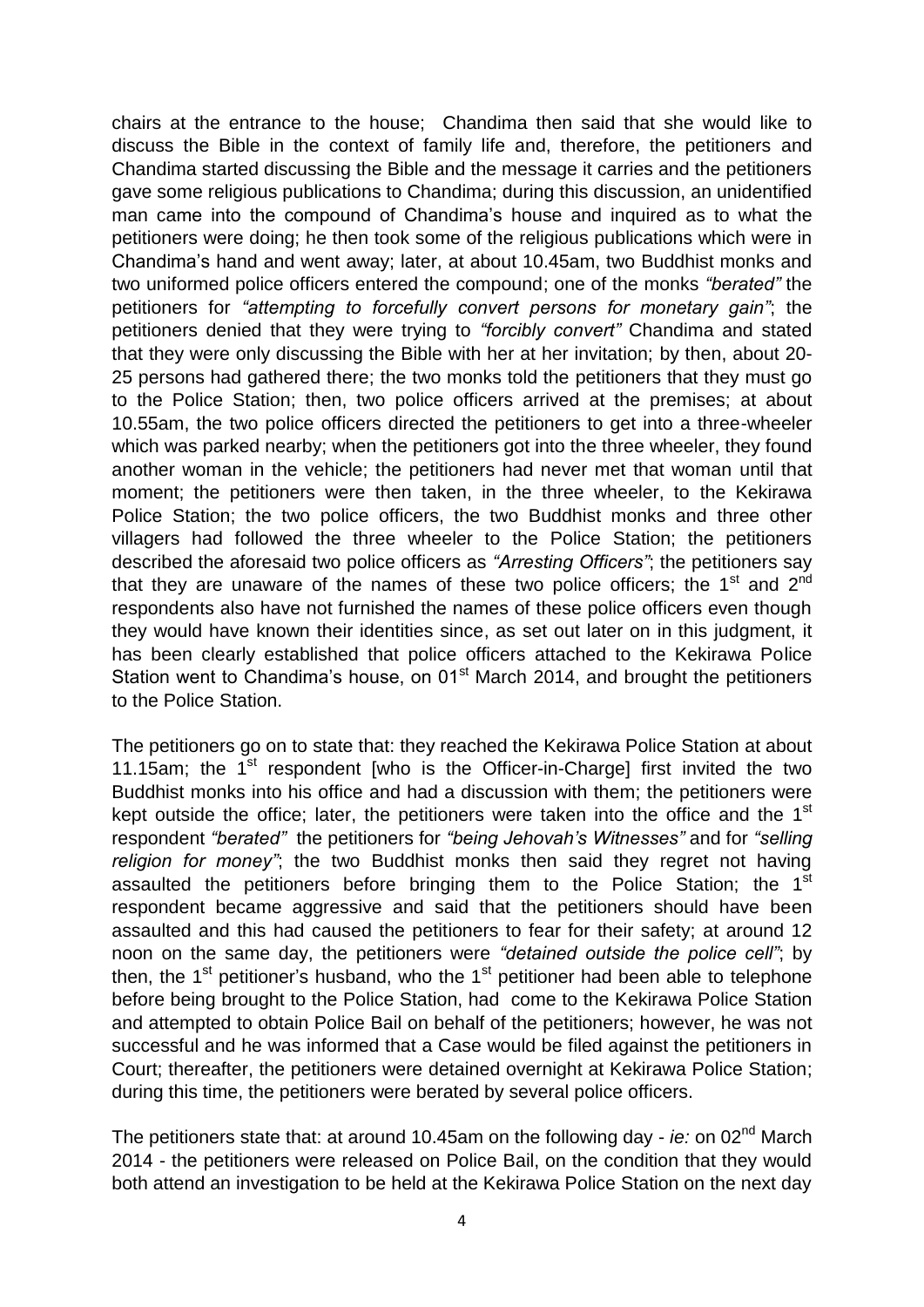- *ie:* on 03rd March 2014; the petitioners attended the Kekirawa Police Station on 03<sup>rd</sup> March 2014; however, no investigation or inquiry was held on that day and the petitioners were not informed what the charges against them were or of who had made a complaint against the petitioners; instead, the petitioners were asked to return to the Kekirawa Police Station to attend an inquiry on another date; eventually, the proposed inquiry was held at the Kekirawa Police Station, on 15<sup>th</sup> March 2014; the two petitioners were present together with the  $1<sup>st</sup>$  petitioner's husband and three other Jehovah's Witnesses; the woman who had been in the three wheeler on 01<sup>st</sup> March 2014 and was now identified as the  $3<sup>rd</sup>$  respondent [Swarnaseeli] was also present together with the  $4<sup>th</sup>$  respondent [Anura]; the investigation commenced before the 2<sup>nd</sup> respondent [who was the Acting Officer-in-Charge on that day]; the 2<sup>nd</sup> respondent informed the petitioners that, Swarnaseeli and Anura had lodged complaints against the petitioners *"for forcibly entering premises and forcibly carrying*  out religious conversions."; the 2<sup>nd</sup> respondent asked the petitioners to explain why they entered the complainants" houses without their permission; the petitioners denied having entered the premises of the complainants and said that they had not met the alleged complainants previously; when the  $2^{nd}$  respondent inquired from the complainants, they admitted that they had not met the petitioners and said the complainants had lodged the complaint *"under the dictation of"* the two police officers who, on 01<sup>st</sup> March 2014, had arrived at Chandima's premises; nevertheless, the 2<sup>nd</sup> respondent berated the petitioners and said that they had acted in a manner that caused a breach of the peace; further, the  $2<sup>nd</sup>$  respondent directed the petitioners not to discuss their religion with Buddhists and prohibited the Petitioners from engaging in public ministry in the Kekirawa area; thereafter, the  $2<sup>nd</sup>$  respondent directed the petitioners to sign an undertaking that they would not, in the future, act in a manner that would cause a breach of the peace; when the petitioners said they had not acted in such a manner and refused to sign any such document, the  $2^{nd}$  respondent *"threatened the Petitioners with criminal legal action with penal consequences,….*; finally, the 2<sup>nd</sup> respondent directed the petitioners to come to the Magistrate's Court at Kekirawa on 17<sup>th</sup> March 2014 and concluded the investigation; however, no case was filed or has been later filed against the petitioners.

Subsequently, the petitioners filed the present application in this Court, under and in terms of Article 17 and Article 126 of the Constitution of the Republic. They annexed to their petition, marked "P1", copies of some religious publications carried by Jehovah's Witnesses and, marked "P2", an affidavit by the  $1<sup>st</sup>$  petitioner's husband. The petitioners complained to this Court that, the alleged facts and circumstances set out above establish the unlawful arrest and detention of the petitioners and violated the petitioners" fundamental rights which are guaranteed by Articles 10, 11, 12(1), 13(1), 13(2), 13(5), 14(1)(*a*) and 14(1)(*e*) of the Constitution.

On 02<sup>nd</sup> October 2014, this Court granted the petitioners leave to proceed against the  $1<sup>st</sup>$  and  $2<sup>nd</sup>$  respondents with regard to alleged violations of the petitioners' fundamental rights guaranteed by Articles 12(1), 13(1) and 14(1)(*e*) of the Constitution.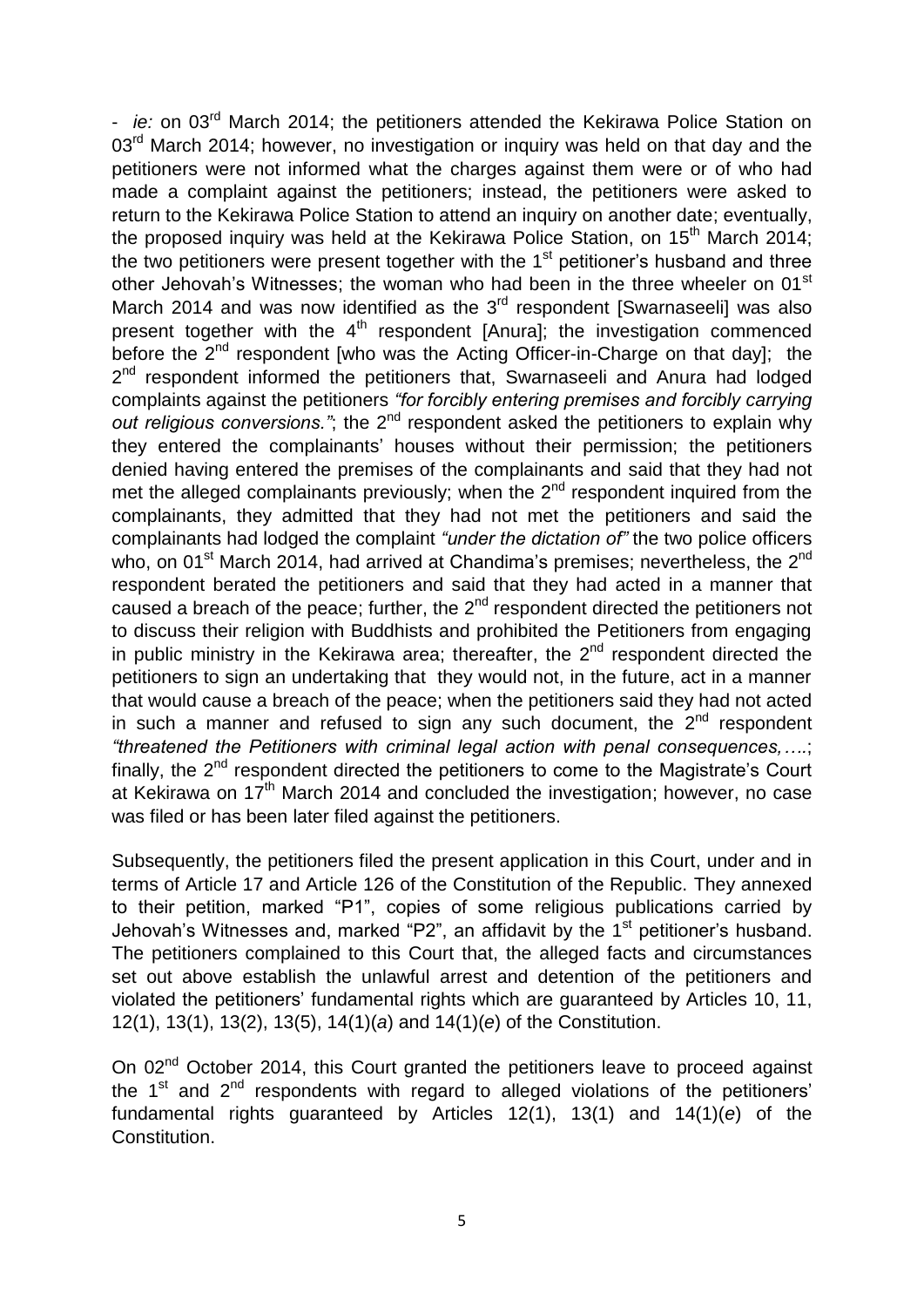The 1<sup>st</sup> respondent [*ie:* the Officer-in-Charge of the Kekirawa Police Station] has tendered an affidavit in which he denies the petitioners" claims and states that he has conducted his duties lawfully. He says that, the 3<sup>rd</sup> respondent [Swarnaseeli] had made a complaint *"regarding the Petitioners causing a nuisance by forcing religion without the consent, which caused fear."* and goes on to say that, *"there was a possibility of breach of peace and a chaotic situation arising by this"* and *"to prevent the Petitioners from any eminent [sic] danger, they were kept in the Police Station, with full protection"*. He categorically states that, *"the petitioners were not arrested."* and goes on to say, *"when it was manifest that the lives of the Petitioners were not in danger anymore, they were released."*. He says with regard to the inquiry held on 15th March 2014, that, *"as no breach of peace was observed and the parties agreed to maintain cordiality, the inquiry was terminated according to the provisions of the Criminal Procedure Code, by the 2nd Respondent."*.

In his affidavit, the  $1<sup>st</sup>$  respondent referred to and annexed Extracts from the Information Book of the Kekirawa Police Station, which were marked "1R1", "1R2", " "1R3" and "1R4". The Extract marked "1R1" contains an Entry made by Police Sergeant 21211, Dhanapala at 1.30pm on 01<sup>st</sup> March 2014 at the Kekirawa Police Station which records, *inter alia*, a statement made by the 3<sup>rd</sup> respondent [Swarnaseeli] at that Police Station. The Extract marked "1R2" contains a statement made by the  $4<sup>th</sup>$  respondent [Anura] at 2.10pm on the same day, at the Police Station. The Extract marked "1R4" records that, at 2.25pm on the same day, Police Constable No. 47682, Bandara took custody of two religious publications which had been handed to him by the  $4<sup>th</sup>$  respondent [Anura]. The Extract marked "1R3" contains a statement made by one N.A. Baby Nona, at about 5.00pm in the evening of the same day, at her house in Kottalbadda.

It is seen that, the contents of the Extracts marked "1R1", "1R2" and "R4" reveal what, in fact, happened, on 01<sup>st</sup> March 2014, in Kottalbadda and at the Kekirawa Police Station and expose the falsity of the aforesaid positions taken by the 1<sup>st</sup> respondent, in his affidavit. Therefore, it is will be useful to, at this point, set out the relevant contents of these Extracts marked "1R1", "1R2" and "R4", which have been produced by the 1<sup>st</sup> respondent.

As mentioned earlier, the Extract marked "1R1" is an Entry made on 01<sup>st</sup> March 2014, at 1.30pm, by Police Sergeant Dhanapala, at the Kekirawa Police Station. He commences the Entry by recording that, the  $3<sup>rd</sup>$  respondent [Swarnaseeli] together with some other persons brought the two petitioners to the Kekirawa Police Station and complained that the two petitioners had forcibly entered the  $3<sup>rd</sup>$  Respondent's house and threatened the 3rd respondent and others - *vide: "*මෙෙ අවස්ථාමේදී ම ොට්ටල්බද්ද*,* ැකිරාව යන ලිපිනමේ ඳදිංචි බී.ඒ. ස්වර්ණශීලී යන අය හා තවත් පිරිසක් කාන්තාවන් දෙදෙනෙකු කැදවා ගෙන තමන්ගේ නිවසට උදේ කාලයේදී අයුතු ඇතුල් වී තර්ජනය ල බවට සහන් ඳැමිණිල්ලක් කිරීෙට ඇවිත් දන්වයි. ඒ අනුව මෙෙ අයමේ ඳැමිණිල්ල ඳහත මඳො.සැ. *21211* ධනඳාල වන ො සටහන් රමි.*"*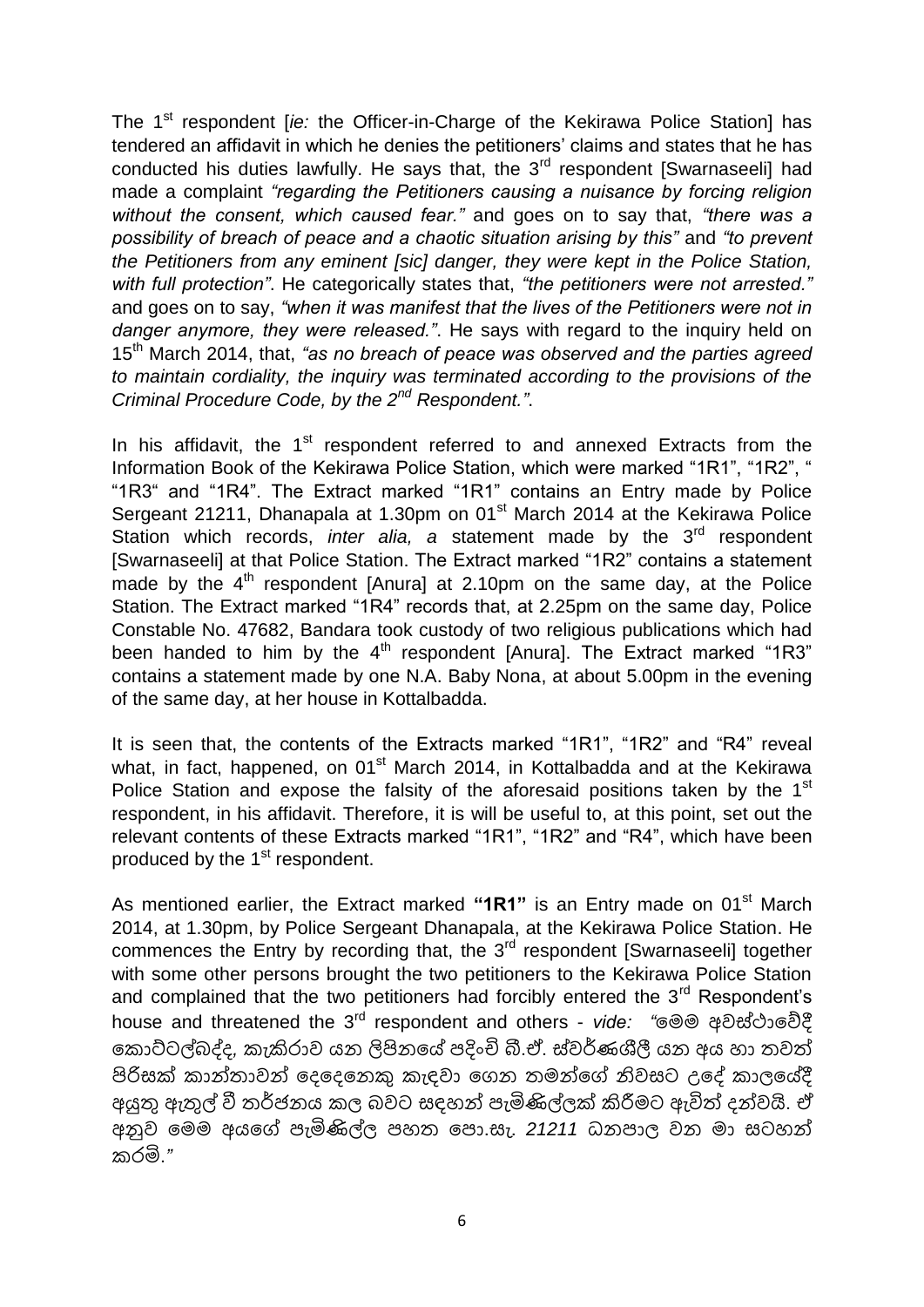Thereafter, "1R1" records the statement made by the  $3<sup>rd</sup>$  respondent. In her statement, the  $3^{rd}$  respondent says that: at about 10.30am on 01 $^{st}$  March 2014 she went to her sister's [Baby Nona's] house and was talking with Baby Nona together with one Ashoka Manel Kumari; at about 10.45am, the two petitioners entered the premises and stated that they wished to convert the  $3<sup>rd</sup>$  respondent and the other two ladies [*ie:* Baby Nona and Ashoka Manel Kumari] to Christianity and pressurized them to adopt Christianity as their faith; the  $3<sup>rd</sup>$  respondent and the other two ladies were frightened by these efforts on the part of the petitioners; the  $3<sup>rd</sup>$  respondent and the other two ladies said that they were Buddhists and that they had no wish to convert to another religion and they asked the two petitioners to leave the premises; despite this request, the petitioners refused to do so and remained on the premises against the wishes of the  $3<sup>rd</sup>$  respondent and the other two ladies; the petitioners continued with their efforts to convert the  $3<sup>rd</sup>$  respondent and the other two ladies to Christianity; these actions of the petitioners caused great shame to the  $3<sup>rd</sup>$ respondent and the other two ladies and made them frightened; therefore, they informed other residents of the village who, in turn, informed the Buddhist monk who was at the village temple; several residents of the village then came to the premises and prepared to take the two petitioners to the Police Station; the petitioners threatened them at this point too; then, the  $3<sup>rd</sup>$  respondent and some other residents of the village took the two petitioners to the Police Station; the  $3<sup>rd</sup>$  respondent's sister - *ie:* Baby Nona - could not come with them to the Police Station; but Baby Nona had instructed the  $3<sup>rd</sup>$  respondent to make a complaint that the two petitioners had forcibly entered her premises against Baby Nona's wishes; the  $3<sup>rd</sup>$  respondent proceeds to hand over the petitioners to the Police; the 3rd respondent requests the Police to take action against the petitioners for threatening her and the others and for attempting to forcibly convert them to Christianity.

Having recorded the 3<sup>rd</sup> respondent's aforesaid statement. Police Sergeant Dhanapala has stated in "1R1" that, on the basis of this complaint made by the 3<sup>rd</sup> respondent against the two petitioners who had been brought to the Police Station by the  $3<sup>rd</sup>$  respondent and others, he proceeds to arrest the two petitioners on suspicion of the offences of `criminal trespass' and `criminal intimidation' and to take the two petitioners into custody - *vide:* ඉහත කී බී. ඒ. ස්වර්ණශීලී යන අයමේ ප්රකාශය පො.සැ. 2*1*211 ධනපාල වන ම අවංකවත් නිවැරදිවත් වාර්තා කල බවට ප්ර ාශ රමි. ො දැන් ඉහත ඳැමිණිලි ාරිය සහ ඳැමිණි පිරිස විසින් කැඳවාගෙන රැගෙන එන ලද පැමිණිලිකාරිය අසල අයුතු ඇතුල් වීමක හා සාපරාධී බිය ගැන්වීම, බලහත්කාරයෙන් ආගම් වලට පුද්ගලයන් බදවා ගැනීමට උත්සහා රන ලද බවට සහන් තැනැත්තියන් මදමදනා වන *01.* රුවල ෙස්වැව විදානයලාමේ ස්වර්ණා ෙිංජුලා කුොරි ..... *02.* නවරත්න මේනලාමේ මරොසලිනා ..... යන දෙදෙනා අයුතු ඇතුල් වීම සහ සාපරාධී බිය ගැන්වීම යන වරද කියා දී ඳැය *13.15*ට මඳොලිස් ස්ථානමේ ම ෝදනාොරමේදී අත්අඩිංගුවට ෙතිමි.*"*.

In view of the references made by both the  $1<sup>st</sup>$  respondent and Police Sergeant Dhanapala to having received a complaint from the  $3<sup>rd</sup>$  respondent [Swarnaseeli] that the petitioners had attempted to "forcibly convert" her to the petitioners' religion, it is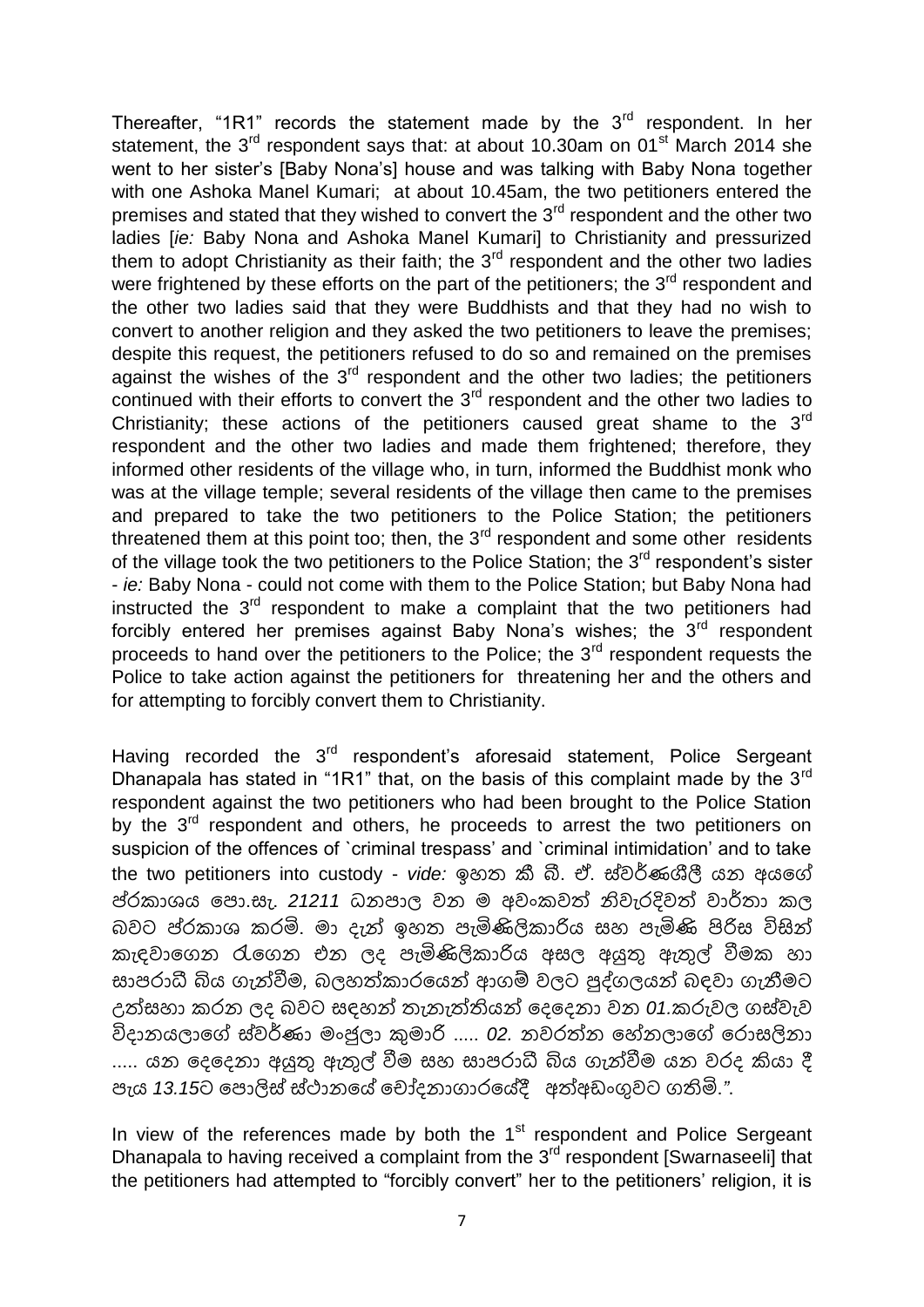incumbent on me to state here that, our law, as it now stands, does not envisage an offence of "forcible conversion". Attempts towards religious conversion can become unlawful only if some offence or nuisance, as is recognised by law, is committed in the course of such an exercise. In 2004, a Bill titled "Prohibition of Forcible Conversion of Religion Bill" was considered by this Court in the exercise of its constitutional jurisdiction, in SC SD 2/2004 to SC SD 22/2004. In those determinations, this Court found several provisions of that Bill to be violative of several Articles of the Constitution. Consequently, the Bill did not proceed towards enactment. The Legislature has not sought to enact similar legislation after that.

The Extract marked "1R2" contains a statement made by the 4<sup>th</sup> respondent [Anura] at the Kekirawa Police Station at 2.10pm on 01st March 2014 - *ie:* shortly after the petitioners were taken into custody at the Police Station. In "1R2", the  $4<sup>th</sup>$ Respondent states that: she was passing Baby Nona"s house on that day, when she saw some persons on those premises and joined them; she recognised these individuals as persons who had come to Kottalbadda on an earlier day and preached another religion and handed out some publications; these persons had tried to convert the residents of Kottalbadda to that religion; at that time, the residents of Kottalabadda had decided to apprehend these persons if they returned to Kottalbadda and hand them over to the Police; therefore, on  $01<sup>st</sup>$  March 2014, she and some other residents of Kottalbadda informed the Police who had come to Baby Nona"s house and taken the petitioners to the Police Station - *"*මම් සම්බන්ධමයන් මඳොලීසියට දැන්ව ඳසු මඳොලීසිමයන් ඇවිත් තෙයි මඳොලීසියට ඒ අය එක් ආමේ*"*.

It is to be noted that, the  $4<sup>th</sup>$  respondent does not state that, at the aforesaid time, Baby Nona was on the premises or that Baby Nona wished to make any complaint against the petitioners.

The Extract marked **"1R3"** records a Statement made at about 5.00pm on 01st March 2014, by one A.N Baby Nona, at her house in Kottalbadda. She states that: she left her house at 9.30 am on that day to work in her *chena* and returned only at 11.30am; when she returned, she found the two unknown ladies discussing the Bible with her daughter-in-law, Chandima and turning the pages of a large Bible; these two ladies had then tried to convert her to Christianity; she had asked them to leave but they had not left; she had later spoken to the Buddhist monk at the village temple who spoken to the Police; some police officers had come there and taken the petitioners away - *"*පොලීසියේ මහත්තුරු වගයක් ඇවිත් ඔවුන්ව එක්ක ගියා.".

It springs to attention that, Baby Nona"s statement that she left her house at 9.30am on 01st March 2014 and returned from her *chena* only at 11.30am, exposes as a total falsehood, the 3<sup>rd</sup> respondent's claim that she and Baby Nona were talking with each other from 10.30am on that day when the petitioners came to Baby Nona"s house, at about 10.45am.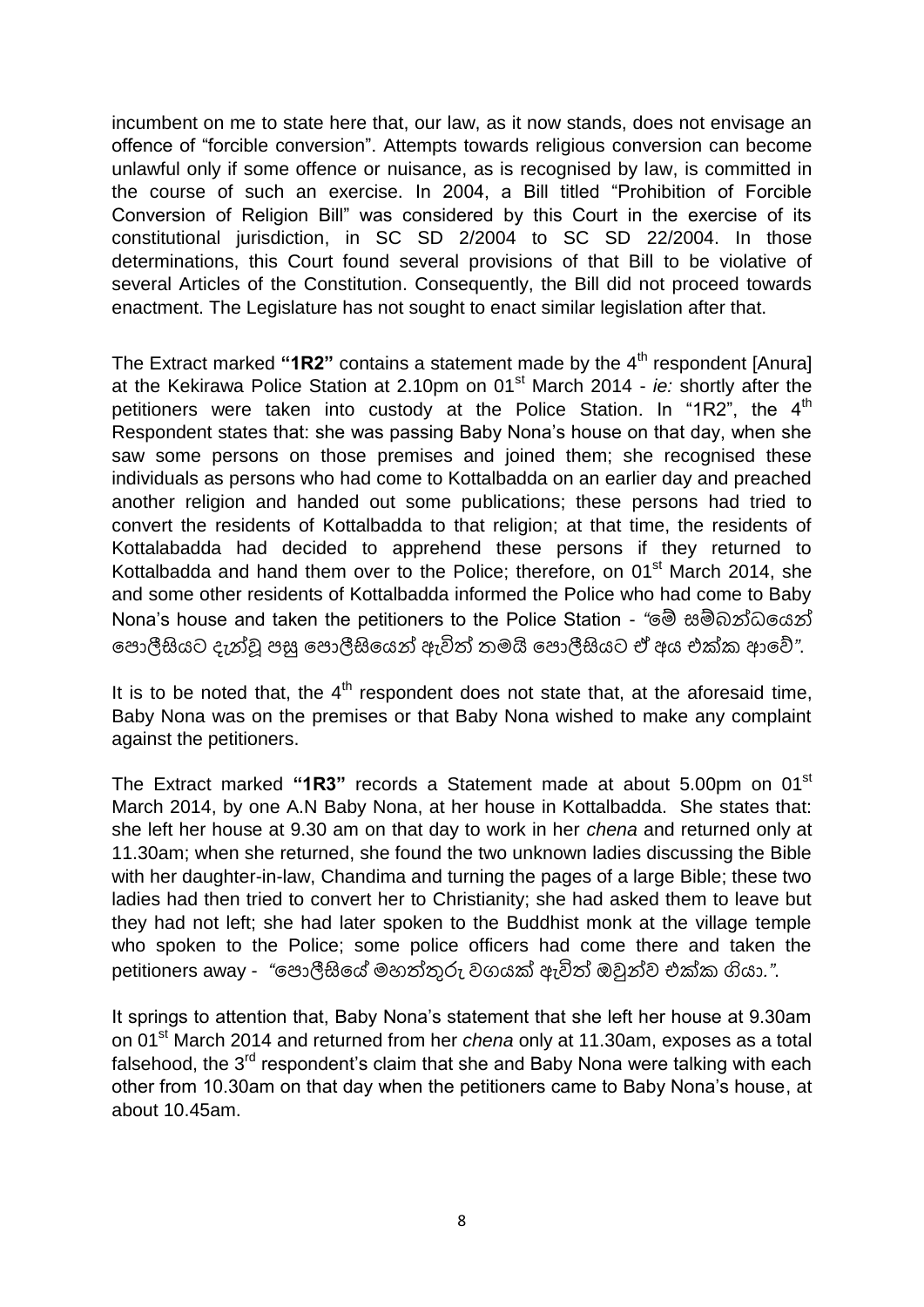Next, contrary to the claims made by the  $3<sup>rd</sup>$  and  $4<sup>th</sup>$  respondents, Baby Nona does *not* state that, either the 3<sup>rd</sup> respondent or the 4<sup>th</sup> respondent entered her premises and she does not state that a group of villagers came to her premises.

Most importantly, Baby Nona does *not* state that, she asked the 3<sup>rd</sup> respondent to make a complaint of `criminal trespass' against the petitioners. Thus, the  $3<sup>rd</sup>$ respondent"s claim made in "1R1" that Baby Nona had instructed her to make a complaint, is also shown to be a barefaced lie.

A further two documents were annexed to the  $1<sup>st</sup>$  respondent's affidavit marked "1R5" and "1R6" but were not referred to in his affidavit. The document marked "1R5" is, on the face of it, an Extract from the Information Book of an Entry made by the  $2^{nd}$ respondent at 2.10pm on  $03<sup>rd</sup>$  March 2014, which records that the two petitioners had come to the Police Station for the inquiry to be held on that day but that neither complainant -  $ie$ : the 3<sup>rd</sup> respondent [Swaranseeli] or the 4<sup>th</sup> respondent [Anura] were present and that the  $2^{nd}$  respondent has sent a message to the complainants to attend the inquiry on 04<sup>th</sup> March 2014. The document marked "1R6" is, on the face of it, the first page of a Report, dated 14<sup>th</sup> March 2014, to be made to the Magistrate under Chapter III of the Code of Criminal Procedure. It is captioned "අත් අඩිංගුවට ගන්නා ලද සැකකාරියන් දෙදෙනෙකු පොලිස් ඇප මත මුදාහරින ලද බව ගරු අධි රණය මවත වාර්තා කිරීෙ.*"*

Learned Deputy Solicitor General, who appeared for the Respondents referred to these documents and I have no reason to doubt that these documents are records of the Kekirawa Police Station. Learned President"s Counsel who appeared for the petitioners has not made an application that these documents be disregarded on the ground that they are not specifically referred to in the petition. In these particular circumstances, I will consider these documents since they assist this Court in determining this application.

The  $2<sup>nd</sup>$  respondent has also tendered an affidavit in which he denies the petitioners' claims and states that he has conducted his duties lawfully. He says he agrees with the statements made in the 1<sup>st</sup> respondent's affidavit. He says that he carried out the inquiry on  $15<sup>th</sup>$  March 2014 because the 1<sup>st</sup> respondent was on leave on that day. He says that, at this inquiry, *"having heard the parties I took steps to conclude the matter according to the provisions of the law,.*" The 2<sup>nd</sup> respondent annexed Extracts from the Information Book marked "2R1" and "2R2". The Extract marked "2R1" is a record by the 2<sup>nd</sup> respondent of the proceedings of the aforesaid inquiry held by him on 15<sup>th</sup> March 2015. The Extract marked "2R2" contains further statements made by the two complainants *[ie:* the 3<sup>rd</sup> and 4<sup>th</sup> Respondents], on 15<sup>th</sup> March 2015, at the Kekirawa Police Station. I will refer to the relevant contents of these documents later on in this judgment.

The 1<sup>st</sup> petitioner has tendered a counter affidavit denying the truth of the statements made by the  $1<sup>st</sup>$  and  $2<sup>nd</sup>$  Respondents in their affidavits and reiterating the positions taken by the petitioners in their petition. The 1<sup>st</sup> petitioner states that she and the 2<sup>nd</sup>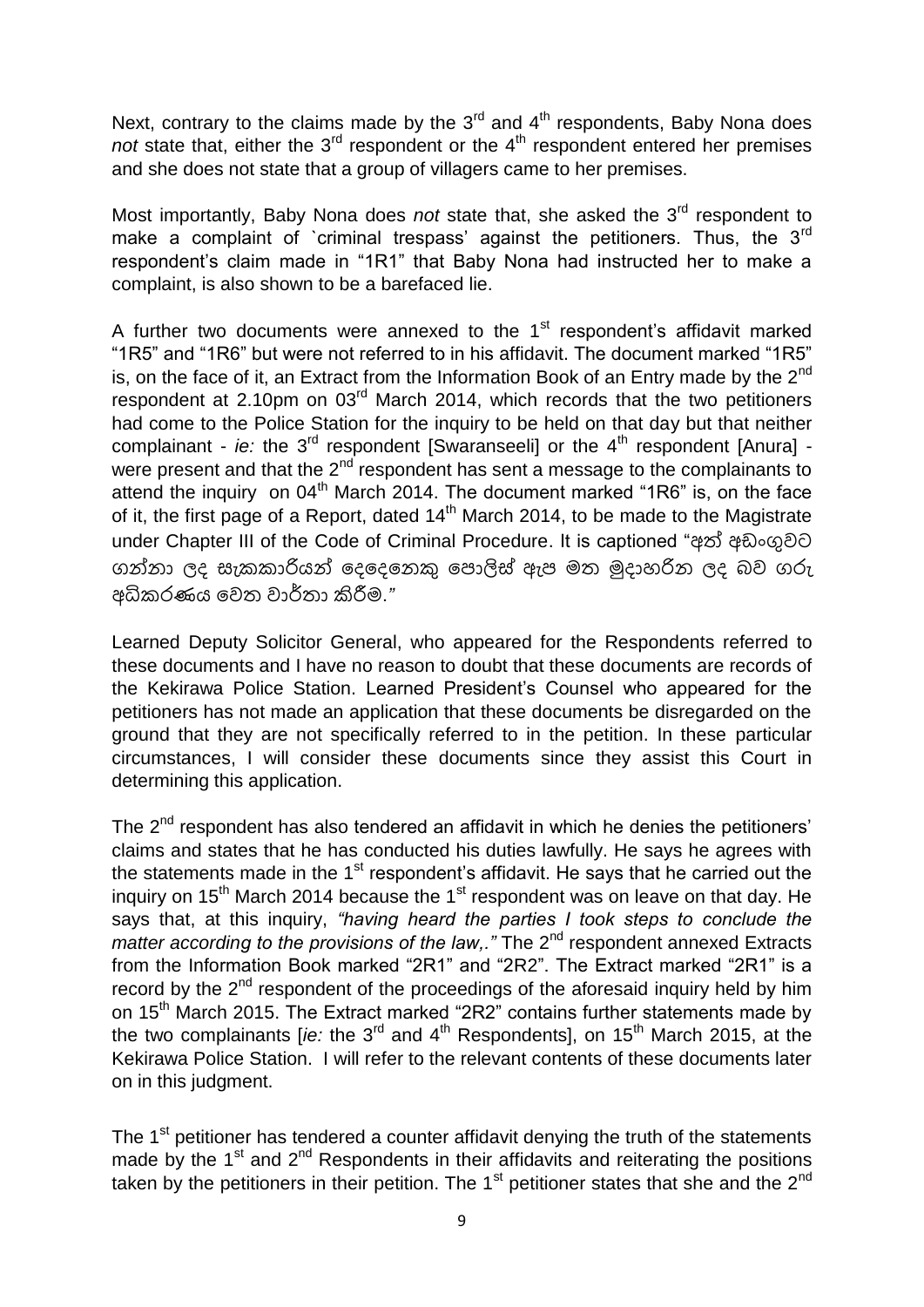petitioner were arbitrarily arrested by the  $1<sup>st</sup>$  and  $2<sup>nd</sup>$  respondents. She also states that, 3 rd and 4th respondents [*ie:* Swarnaseeli and Anura] *"…..made a complaint against the Petitioners, under the directions of the officers of the Kekirawa Police Station, and have acted in collusion with such officers."*..

This Court has granted the petitioners leave to proceed against the  $1<sup>st</sup>$  and  $2<sup>nd</sup>$ respondents only with regard to the alleged violation of the petitioners" fundamental rights guaranteed by Articles 12(1), 13(1) and 14(1)(*e*) of the Constitution. Therefore, questions of whether there were violations of the petitioners' fundamental rights guaranteed by the *other* Articles of the Constitution which are referred to in the petition, do not arise for consideration.

Before I move on to consider the alleged violations of the petitioners' fundamental rights, it should be mentioned here that, the respondents have not contended that the police officers who are said to have come to Chandima"s house and brought the petitioners to the Kekirawa Police Station and Police Sergeant Dhanapala, should have been named as parties to these proceedings.

I will first consider whether the material before us establishes that, the  $1<sup>st</sup>$  and/or  $2<sup>nd</sup>$ respondents violated the petitioners" fundamental rights under **Article 13(1)** of the Constitution which states that, *"No person shall be arrested except according to procedure established by law. Any person arrested shall be informed of the reason for his arrest."*.

In order to determine whether there has been a violation of the petitioners' rights guaranteed by Article 13(1), I should first consider whether the petitioners had, in fact, been "arrested". Needless to say, it is only if the petitioners were "arrested" that, this Court is required to examine the material before us in relation to the other limbs of Article 13(1).

In this regard, as set out above, the petitioners complain that, on  $01<sup>st</sup>$  March 2014, they were wrongfully and unlawfully arrested by two unidentified police officers attached to the Kekirawa Police Station, who had come to Chandima"s house and directed and compelled the petitioners to get into a three-wheeler to be taken to the Kekirawa Police Station, with the two police officers following the petitioners to the Police Station to make sure the petitioners proceeded to the Police Station; and that, thereafter, the petitioners were wrongfully and unlawfully detained overnight at that Police Station, until they were released on Police Bail, the next morning.

In contrast, in his affidavit, the 1<sup>st</sup> respondent admits that the petitioners were "kept" overnight at the Police Station but denies that the petitioners were arrested. In fact, he specifically states that, that, *"the petitioners were not arrested."*. The 1st respondent says he is *"unaware"* of the truth of the chain of events narrated by the petitioners and says that he denies the petitioners" claim that they were compelled to proceed to the Police Station by two police officers.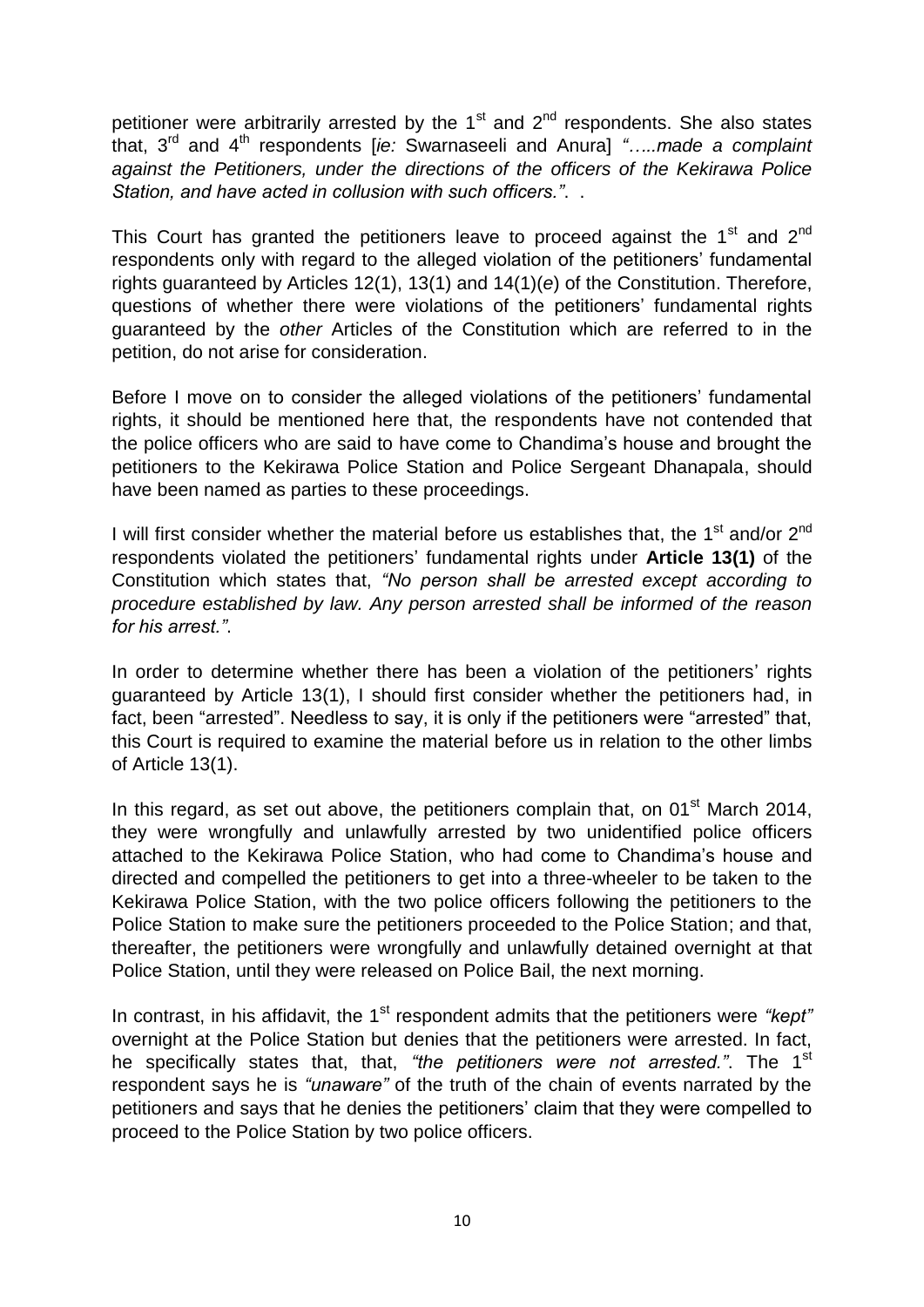However, the truth of the petitioners" statement that, two police officers came to Chandima"s house and took the petitioners to the Kekirawa Police Station is confirmed by the 4th respondent [Anura] in "1R2" when she states *"*මම් සම්බන්ධමයන් මඳොලීසියට දැන්ව ඳසු මඳොලීසිමයන් ඇවිත් තෙයි මඳොලීසියට ඒ අය එක් ආමේ*"* and also by N.A. Baby Nona in "1R3" who says *"*මඳොලීසිමේ ෙහත්තුරු වෙයක් ඇවිත් ඔවුන්ව එක් ගියා*."*.

In this background, I consider that, the material before us is sufficient to safely conclude that, as stated by the petitioners, two police officers did come to Chandima's premises on  $01<sup>st</sup>$  March 2014 and require the petitioners to get into the three-wheeler to go to the Kekirawa Police Station and then follow that three-wheeler to ensure that the petitioners immediately went to the Police Station and nowhere else. These facts make it evident that the petitioners did not voluntarily go to the Police Station. In any event, I can see no reason why the petitioners would have, on their own free will, wished to come to the Police Station on  $01<sup>st</sup>$  March 2014. It is very probable that, if not for that compulsion exerted on them by the two police officers, the two petitioners would have, in view of the hostility shown to them, left Kottalbadda and gone back to their homes in Kalakarambewa or gone elsewhere. It is safe to conclude that, the petitioners went to the Police Station against their own wishes and only because they were compelled to do so by the two police officers.

It has been long established, in cases such as **PIYASIRI vs. FERNANDO** [1988 1 SLR 173] and **NAMASIVAYAM vs. GUNAWARDENA** [1989 1 SLR 394] that, when a person is required or directed by a police officer to go to a Police Station and he is, thereby, compelled, by the nature of that requirement or direction, to go to the Police Station against his wishes, that person has been "arrested", insofar as Article 13(1) is concerned. Thus, in **PIYASIRI vs. FERNANDO**, H.A.G. De Silva J [at p.180], quoted, with approval, Dr. Glanville William"s article titled "Requisites of a valid arrest" [1954 Criminal Law Review 6 at p.8] where the learned author wrote: *"….. an arrest may be made by mere words and the other submits….. If an officer merely makes a request to the suspect, giving him to understand that he is at liberty to come or refuse, then there is no imprisonment or arrest. If however the impression is conveyed that there is no such option, and the suspect is compelled to come, it is an arrest ….. "*. In **NAMASIVAYAM vs. GUNAWARDENA**, Sharvananda CJ said [at p.401], *"in my view, when the 3rd Respondent required the Petitioner to accompany him to the Police Station and took him to the Police Station, the Petitioner was in law arrested by the 3rd Respondent. The Petitioner was prevented by the action of the 3rd Respondent from proceeding with his journey in the bus. The Petitioner was deprived of his liberty to go where he pleased. It was not necessary that there should have been any actual use of force; threat of force used to procure the Petitioner"s submission was sufficient. The Petitioner did not go to the Police Station voluntarily. He was taken to the Police by the 3rd Respondent.".* As Fernando J succinctly put it in **SIRISENA vs. PERERA** [1991 2 SLR 97 at p.107] *" Whether or not a person has been arrested depends not on the legality of the arrest but on whether he has been deprived of his liberty to go where he pleases."*.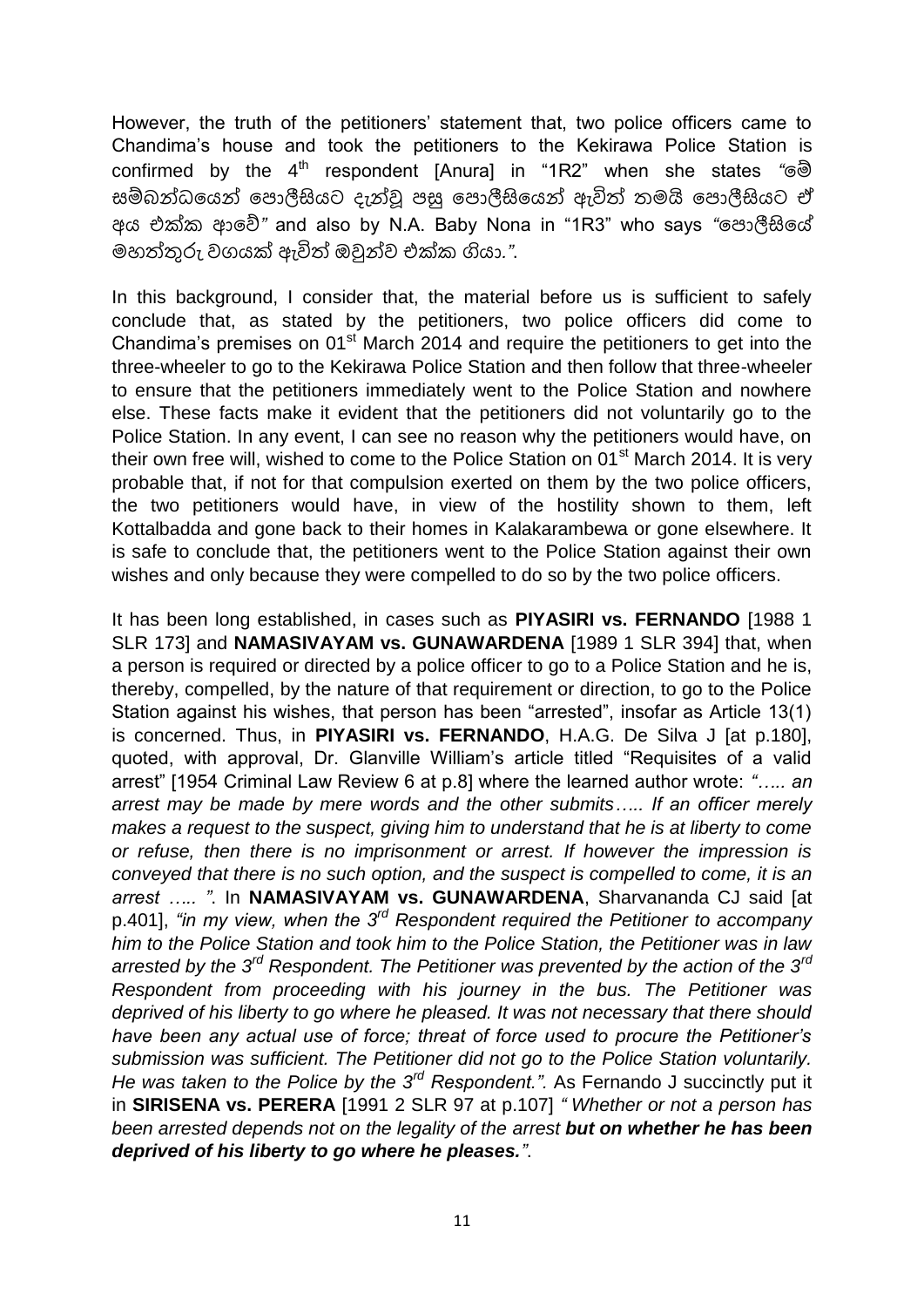An application of these well-established principles of the Law to the facts and circumstances of this case, leaves little doubt that, the petitioners were arrested by the two police officers, at Chandima's premises.

Next, these two police officers are, undoubtedly, attached to the Kekirawa Police Station, of which the 1<sup>st</sup> respondent is the Officer-in-Charge. It is reasonable to infer that, when, on 01<sup>st</sup> March 2014, the residents of Kottalbadda informed the Kekirawa Police Station about the presence of the petitioners in the village, the two police officers proceeded to Chandima's house upon orders given by the  $1<sup>st</sup>$  respondent, possibly in terms of section 109 (5) (*a*) of the Code of Criminal Procedure Act No. 15 of 1979, as amended. In any event, it can be assumed that, upon their return to the Police Station the two police officers reported the fact of the arrest to the 1<sup>st</sup> respondent, *inter alia*, in terms of section 109 (4) or section 109 (4A) of the Code of Criminal Procedure Act. Thereupon, the 1<sup>st</sup> respondent has, himself, interviewed the petitioners at the Police Station, presumably acting, *inter alia*, in terms of section 109 (5) (*a*) of the Code of Criminal Procedure Act. Soon thereafter, the petitioners have been taken into custody and detained. Thereby, the 1<sup>st</sup> respondent has also ratified the earlier arrest of the petitioners by the two police officers. In any event, the  $1<sup>st</sup>$ respondent has *not* suggested that these police officers were acting without his directions or outside of authority given to them by him. These circumstances establish that the two police officers acted under the directions of or with the authority of the 1<sup>st</sup> respondent, when they arrested the petitioners and brought them to the Police Station.

In any event, the fact that the petitioners were arrested and detained on  $01<sup>st</sup>$  March 2014 is established, beyond any doubt, by the Extract marked "1R1" in which Police Sergeant Dhanapala has recorded that, the petitioners were taken into custody, at 1.15pm on that day, at the Kekirawa Police Station. The relevant part of that Extract was reproduced earlier in this judgment, when I was setting out the contents of "1R1".

It should be stated here that, the reasonable conclusion is that, soon after the petitioners were interviewed by the  $1<sup>st</sup>$  respondent, they were taken into custody by Police Sergeant Dhanapala, on the directions of the 1<sup>st</sup> respondent, who was the Officer-in-Charge of the Police Station. In any event, the 1<sup>st</sup> respondent has *not* suggested that Police Sergeant Dhanapala took the petitioners into custody without his directions or outside of authority given to him by the 1<sup>st</sup> respondent. The 1<sup>st</sup> respondent also did not act in terms of section 109 (5) (b) or section 114 of the Code of Criminal Procedure Act and end the investigation and release the petitioners after he interviewed them. Instead, he has directed Police Sergeant Dhanapala to proceed in terms of the arrest which had been effected and take the petitioners into custody. These circumstances establish that, the petitioners were taken into custody and, thereafter, detained on the directions and with the authority of the  $1<sup>st</sup>$ respondent. Further, I have no doubt that, the Entry made by Police Sergeant Dhanapala in "1R1", which was made soon after the  $1<sup>st</sup>$  respondent interviewed the petitioners, was made with the full knowledge of the  $1<sup>st</sup>$  respondent and on his directions.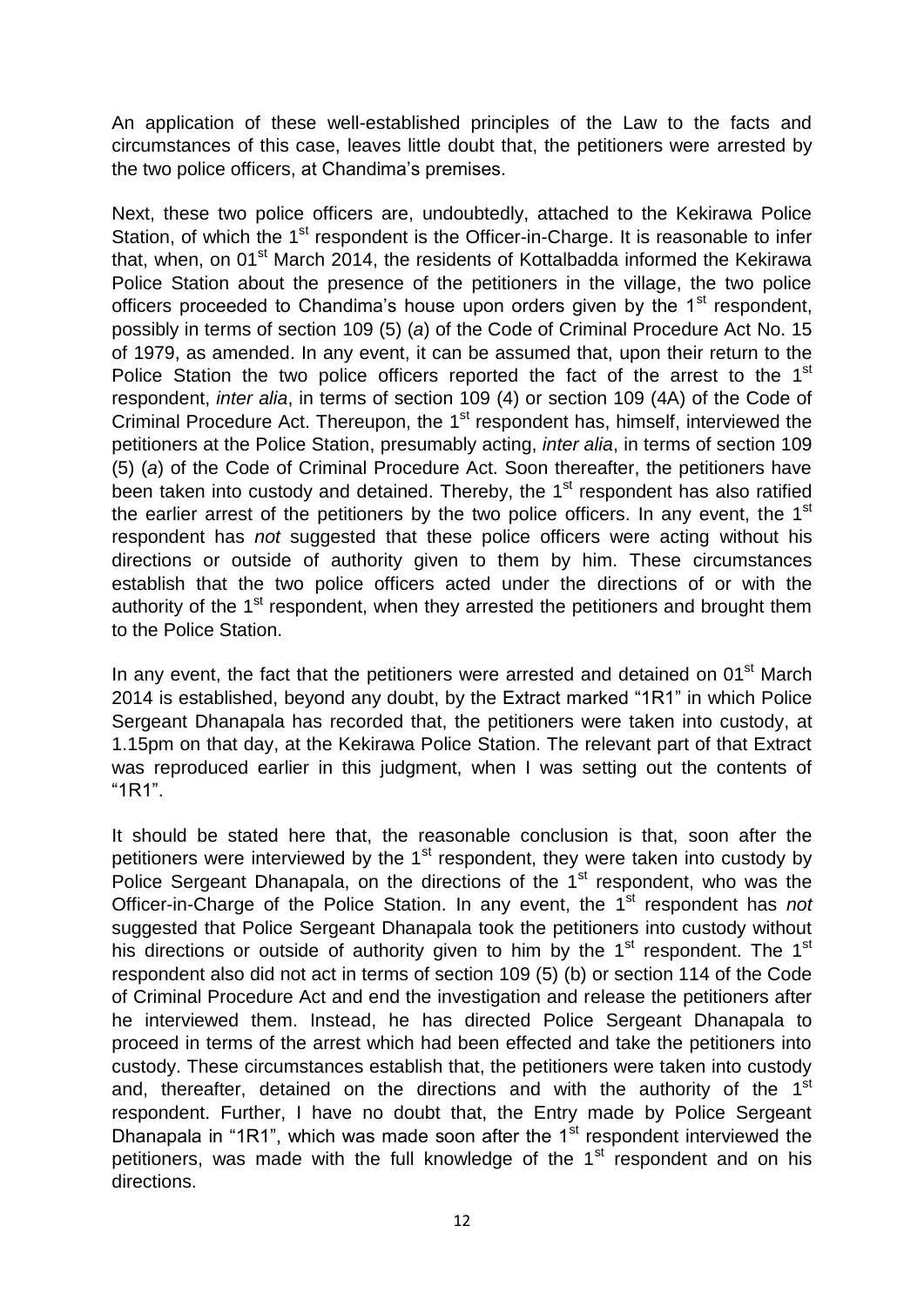It is evident that, soon after the petitioners were arrested by the two police officers and brought to the Police Station, they were interviewed by the 1<sup>st</sup> respondent and then taken into custody, on the  $1<sup>st</sup>$  respondent's directions, at 1.15pm on the same day. I am of the view that, these events must be regarded as constituting one seamless act within which the petitioners were arrested and taken into custody. It is not possible to artificially divorce the initial arrest of the petitioners by the two police officers at Chandima"s house from the petitioners being placed in custody at the Police Station, soon thereafter. That sequence of events, which occurred within a short span of time, are constituent elements of the arrest of the petitioners, on 01<sup>st</sup> March 2014.

Despite the clear record which establishes that the petitioners were arrested, the 1<sup>st</sup> respondent has, in his affidavit, falsely stated that, *"the petitioners were not*  arrested." The 2<sup>nd</sup> respondent has, in his affidavit, agreed with that false statement made by the  $1<sup>st</sup>$  respondent.

These deliberate falsehoods go to the root of the  $1<sup>st</sup>$  and  $2<sup>nd</sup>$  respondents' case and gravely impugn the credibility of the positions taken by them. The  $1<sup>st</sup>$  and  $2<sup>nd</sup>$ respondents have sought to misrepresent what, in fact, happened on 01<sup>st</sup> March 2014 with regard to the arrest and detention of the petitioners.

Since the "arrest" of the petitioners has been established and since Article 13 (1) declares that, *"No person shall be arrested except according to procedure established by law …."*, the next step is to examine whether the arrest of the petitioners was carried out according to procedure established by the Law.

It is common ground that the Police claimed to have proceeded under and in terms of the provisions of the Code of Criminal Procedure Act and not under any special procedure authorised by some other Law. It is also common ground that, no warrant had been issued for the arrest of the petitioners.

In this regard, it hardly needs to be said here that, section 32 (1) of the Code of Criminal Procedure Act empowers a police officer to arrest a person *without a warrant* only in one of the instances enumerated in sub-sections (*a*) to (*i*) of section 32 (1). A glance at these circumstances described in sub-section (*a*) and sub-section (*c*) to (*i*) shows that these sub-sections are inapplicable to the facts and circumstances of this case. That leaves only sub-section (*b*) of section 32 (1) as possibly applicable to the arrest of the petitioners.

Next, as set out above, the Extract marked "1R1" clearly records that the petitioners were arrested on suspicion of the offences of **`criminal trespass'** and **`criminal intimidation'**. No other suspected offence is mentioned, as an alleged reason for the arrest.

It is convenient to first consider whether the arrest of the petitioners on suspicion of the offence of **`criminal intimidation'** was done lawfully. In this regard, as is well known, the power of arrest given to a police officer by section 32 (1) (*b*) to arrest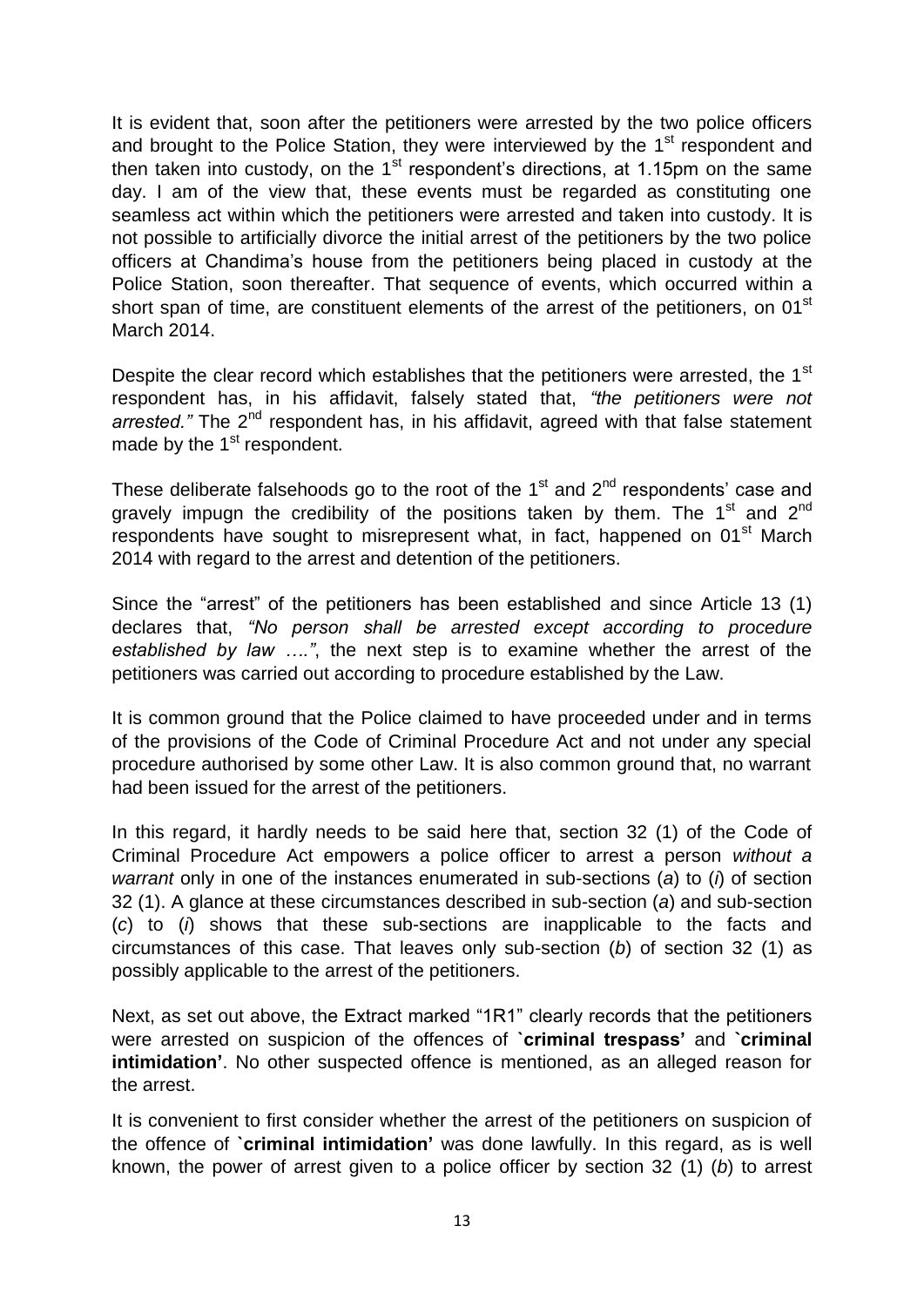without a warrant, is only in respect of *cognizable* offences. However, a perusal of the First Schedule to the Code of Criminal Procedure Code establishes that, `criminal intimidation", which is defined and referred to in section 483 and section 486 of the Penal Code, is *not* a "cognizable offence". In fact, the First Schedule expressly states that, a police officer or other peace officer shall not arrest, without a warrant, a person on suspicion of the offence of `criminal intimidation'.

Therefore, the police officers were not empowered by section 32 (1) (*b*) to arrest the petitioners, without a warrant, on suspicion of the offence of `criminal intimidation". For purposes of completeness, it is also necessary to mention here that, the circumstances referred to in section 33 of the Code of Criminal Procedure - which empower a police officer or other peace officer to arrest a person accused of committing a non-cognizable offence if that person refuses to give his name and address to the police officer or gives a name and address which the police officer has reason to be believe to be false - did not arise in the present case.

It then follows that, the arrest of the petitioners on suspicion of the offence of **`criminal intimidation'**, was *ex facie* unlawful since a warrant had not been first obtained.

Nevertheless, as recorded in the Extract marked "1R1", the petitioners were also arrested on suspicion of the offence of **`criminal trespass'**. Therefore, I am also required to consider whether that arrest - *ie:* on suspicion of the offence of `criminal trespass" - was done *"according to procedure established by law …."* and, therefore, in compliance with the requirement stipulated in Article 13 1).

In this regard, the offence of `criminal trespass' is defined and referred to in section 427 and section 433 of the Penal Code and *is* listed as a "cognizable offence" in the First Schedule to the Criminal Procedure Code. Therefore, the police officers were empowered by section 32 (1) (*b*) of the Code of Criminal Procedure Act, to arrest the petitioners, without a warrant, on suspicion of the offence of `criminal trespass" and the arrest of the two petitioners on that ground would be valid if it has been done lawfully. Thus, in **JIFFRY vs. NIMALASIRI** [1997 1SLR 45] where, as in the present case, the petitioner was arrested without a warrant on suspicion of the offences of `criminal intimidation" and `criminal trespass", it was held that, held that, even though the arrest on suspicion of `criminal intimidation" was unlawful because there was no warrant, the arrest on suspicion of `criminal trespass" was lawful since it was done in compliance with 32 (1) (*b*).

However, the matter does not end there since section 32 (1) (*b*) empowers a police officer to arrest a person without a warrant *only* if that person is one *"who has been concerned in any cognizable offence or against whom a reasonable complaint has been made or credible information has been received or a reasonable suspicion exists of his having been so concerned."*. It follows that, if the arrest of the petitioners was not effected in compliance with the criteria listed in section 32 (1) (*b*) of the Criminal Procedure Code, the arrest would *not* have been made *"according to procedure established by law …."* and would, consequently, amount to a violation of the petitioners' fundamental rights guaranteed by Article 13(1) of the Constitution. As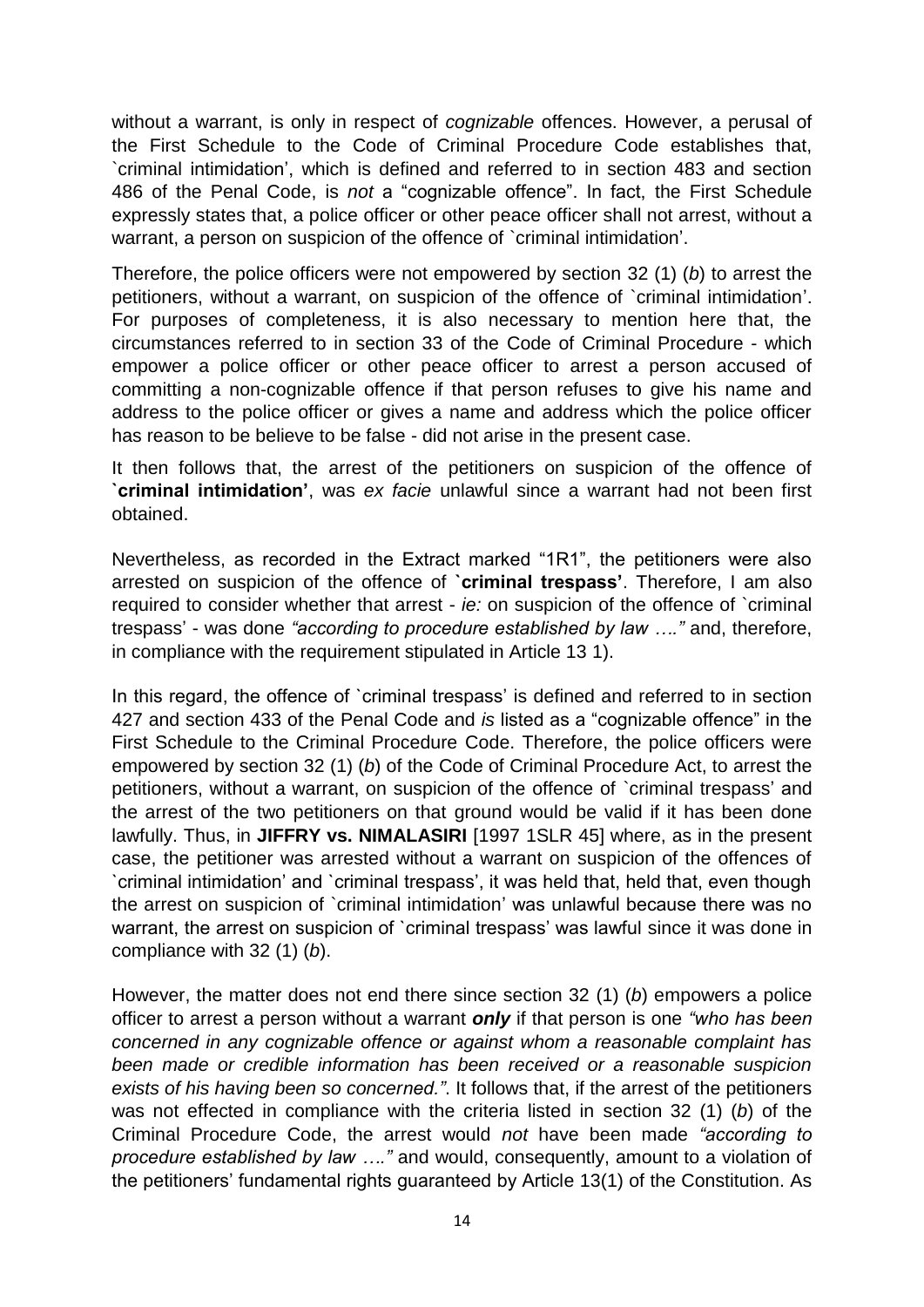Amerasinghe J observed in **CHANNA PIERIS vs. ATTORNEY GENERAL** [1994 1 SLR 1 at p. 27] *"The procedure generally established by law for arresting a person without a Warrant are set out in Chapter IV B (Sections 32-43) of the Code of Criminal Procedure. Where a person is arrested without a warrant otherwise than in accordance with these provisions, Article 13(1) of the Constitution will be violated.*. On similar lines, Gratien J had earlier stated in **MUTTUSAMY vs. KANNANGARA**  [52 NLR 324 at p.330], *" ….. the legality of the arrest depended upon whether the accused were persons `against whom a reasonable complaint had been made or credible information had been received or a reasonable suspicion existed" of their having been concerned in the commission of the offence of theft. (Section32(1)(b) of the Criminal Procedure Code.)"*

Applying these requirements specified in section 32 (1) (*b*) of the Criminal Procedure Code, this Court has, time and again, taken the view that, an arrest will be lawful only if the arresting officer had *reasonable* grounds, either upon the personal observations or knowledge of the arresting officer or upon a *"reasonable complaint"*  or *"credible information"* received by him, which enables him to form a *"reasonable suspicion"*, that the person he proceeds to arrest has been concerned in a cognizable offence. In **CHANNA PIERIS vs. ATTORNEY GENERAL**, Amerasinghe J carried out a learned and exhaustive analysis of the judgments which have considered this issue. It will suffice, for the purposes of the present judgment, to cite His Lordship"s following exposition [at p.45-47] which draws on the previous decisions and sets out the applicable principles: *"The provisions relating to arrest are materially different to those applying to the determination of the guilt or innocence of the arrested person. One is at or near the starting point of criminal proceedings while the other constitutes the termination of those proceedings and is made by the Judge after the hearing of submissions from all parties. The power of arrest does not depend on the requirement that there must be clear and sufficient proof of the commission of the offence alleged. What the officer making the arrest needs to have are reasonable grounds for suspecting the persons to be concerned in or to be committing or to have committed the offence. ….. A reasonable suspicion may be based either upon matters within the officer's knowledge or upon credible information furnished to him, or upon a combination of both sources. He may inform himself either by personal investigation or by adopting information supplied to him or by doing both …. A suspicion does not become "reasonable" merely because the source of the information is creditworthy. If he is activated by an unreliable informant, the officer making the arrest should, as a matter of prudence, act with greater circumspection than if the information had come from a creditworthy source. However, eventually the question is whether in the circumstances, including the*  reliability of the sources of information, the person making the arrest could, as a *reasonable man, have suspected that the persons were concerned in or committing or had committed the offence in question …… However the officer making an arrest cannot act on a suspicion founded on mere conjecture or vague surmise. His information must give rise to a reasonable suspicion that the suspect was concerned in the commission of an offence for which he could have arrested a person without a warrant. The suspicion must not be of an uncertain and vague*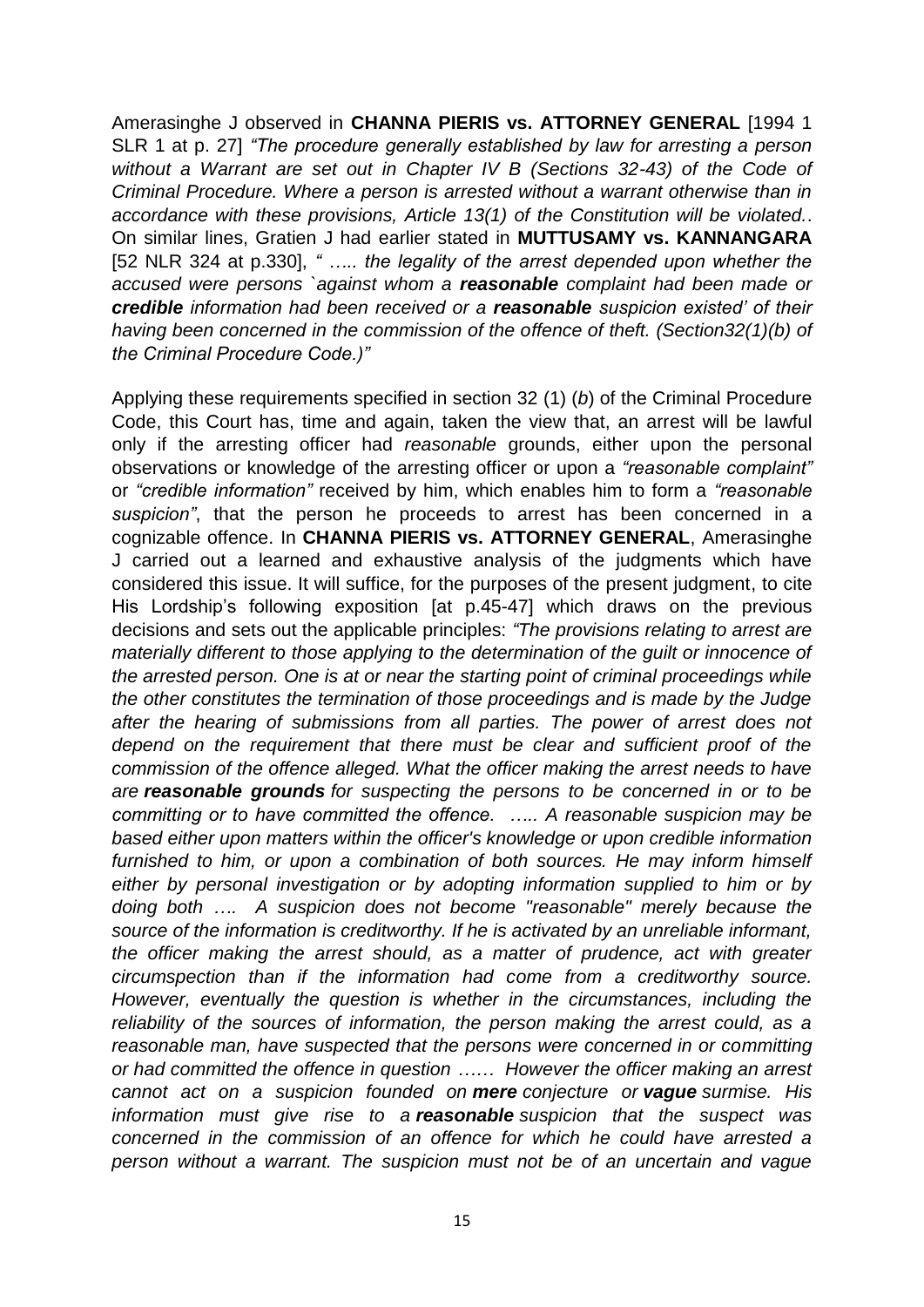*nature but of a positive and definite character providing reasonable ground for suspecting that the person arrested was concerned in the commission of an offence."*.

It also remains to be said here, that this Court has, time and again, held that, an *objective test* will be applied when determining whether the arresting officer had reasonable grounds to decide that an arrest should be made because one or more of the circumstances enumerated in section 32 (1) (*b*) of the Criminal Procedure Code [or other applicable provision of the Law] were present. Thus, in **DISSANAYAKE vs. SUPERINTENDENT, MAHARA PRISON** [1991 2 SLR 247 at p.256], Kulatunga J observed *" ….. it is well settled that the validity of the arrest is determined by applying the objective test….."* - see also similar observations made by Kulatunga J in **PREMALAL DE SILVA vs. INSPECTOR RODRIGO** [1991 2 SLR 307 at p. 318] and **CHANDRA PERERA vs. SIRIWARDENA** [1992 1 SLR 251 at p.260] In **CHANNA PIERIS vs. THE ATTORNEY GENERAL** Amerasinghe J stated [at p. 45] that the question of whether there was sufficient material before the arresting officer to enable him to reasonably take the view that the arrest should be made must b*e "….. objectively regarded, - the subjective satisfaction of the officer making the arrest is not enough -…..".*

Accordingly, since the Entry marked "1R1" clearly identifies and records that, the two petitioners were arrested on suspicion of the specific offence of **`criminal trespass'**, I am now required to apply the aforesaid principles and consider whether: the material before the 1<sup>st</sup> respondent when he decided to proceed with the arrest and take the petitioners into custody on 01<sup>st</sup> March 2014; was sufficient to *reasonably* suspect, at the time, that the petitioners have, as envisaged in 32 (1) (*b*) of the Code of Criminal Procedure Act, been *"concerned in"* the offence of `criminal trespass".

In this regard, the only material before the two police officers who first arrested the two petitioners at Chandima"s premises, would be what they saw or heard. However, the  $1<sup>st</sup>$  respondent has chosen to remain silent on what led these two police officers to arrest the petitioners at Chandima's premises. The  $1<sup>st</sup>$  respondent has also chosen not to produce any related Entries made by these two police officers in the Information Book in terms of the provisions of section 109 of the Code of Criminal Procedure Code. The 1<sup>st</sup> respondent has also not produced affidavits made by these two police officers setting out what they saw and heard and what led them to first arrest the petitioners. As observed earlier, these two police officers were under the directions of the  $1<sup>st</sup>$  respondent and were acting with his authority. Therefore, the  $1<sup>st</sup>$ respondent was entirely able to provide such material to this Court, if he had wished to.

The inability or failure to submit such Entries or affidavits leads to the inference that, the 1<sup>st</sup> respondent is unable to state any circumstances which were before the two police officers at Chandima"s premises, which could have led to a *reasonable* suspicion that the petitioners had been concerned in the offence of `criminal trespass".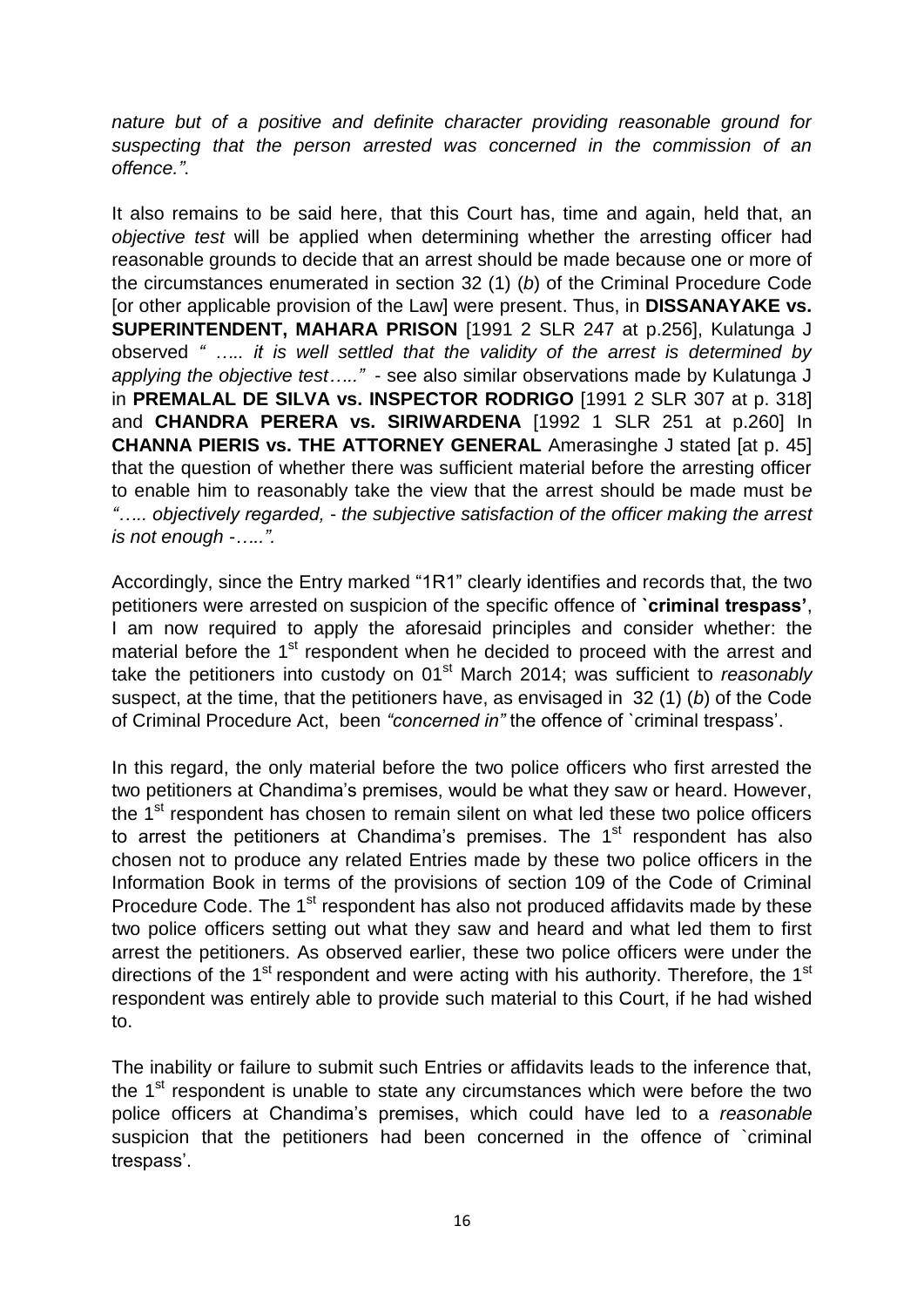Next, it is necessary to examine what material was before the  $1<sup>st</sup>$  respondent when he decided to proceed with the arrest and take the petitioners into custody and detain them, on 01<sup>st</sup> March 2014, on suspicion of the offence of `criminal trespass'. In this regard, the offence of `criminal trespass' is defined in section 427 of the Penal Code which states: *"Whoever enters into or upon property in the occupation of another with intent to commit an offence, or to intimidate, insult, or annoy any person in occupation of such property, or having lawfully entered upon such property unlawfully remains there with intent thereby to intimidate, insult or annoy any such person, or with intent to commit an offence, is said to commit `criminal trespass"*".

It follows that, since the  $1<sup>st</sup>$  respondent should have, in the words of Amerasinghe J, had *"reasonable grounds for suspecting"* that the petitioners had committed the offence of `criminal offence" before he could lawfully proceed with the arrest and take the petitioners into custody, there should have been sufficient material before him to enable him to form a *reasonable* suspicion that the two petitioners had been concerned with the commission of an offence of `criminal trespass", as described in section 427 of the Penal Code.

Further, when I proceed to determine whether the  $1<sup>st</sup>$  respondent did have *"reasonable grounds for suspecting"* that the petitioners had committed the offence of `criminal trespass", I am required, as set out above, to apply an *objective* test. The subjective state of mind of the 1<sup>st</sup> respondent is not the determining factor. Instead, the determining factor is whether, when objectively regarded, there was sufficient material for the 1<sup>st</sup> respondent to reasonably suspect that the petitioners had been concerned with the offence of `criminal trespass".

In this regard, as observed earlier, the **only** material furnished to this Court by the 1<sup>st</sup> respondent, as being the material before him when he decided to proceed with the arrest and take the petitioners into custody, **is the aforesaid statement made by the 3rd respondent and recorded in "1R1"**.

Therefore, the contents of the Extract marked "1R1" and also the accuracy and *bona fides* of what was recorded in "1R1" are relevant when determining whether there was sufficient material before the 1<sup>st</sup> respondent to enable him to *reasonably* suspect that the petitioners had committed the offence of `criminal trespass". It should be noted here that, I have earlier held that, the Entry in "1R1" was made with the full knowledge of the  $1<sup>st</sup>$  respondent and on his directions.

In this regard it is significant to note that, as set out in the passage from "1R1" which was reproduced earlier in this judgment, the Entry commences with a categorical statement that, the 3<sup>rd</sup> respondent and some other persons brought the two petitioners to the Kekirawa Police Station and made a complaint against the two petitioners - *ie: without* any prior involvement or participation on the part of any police officers.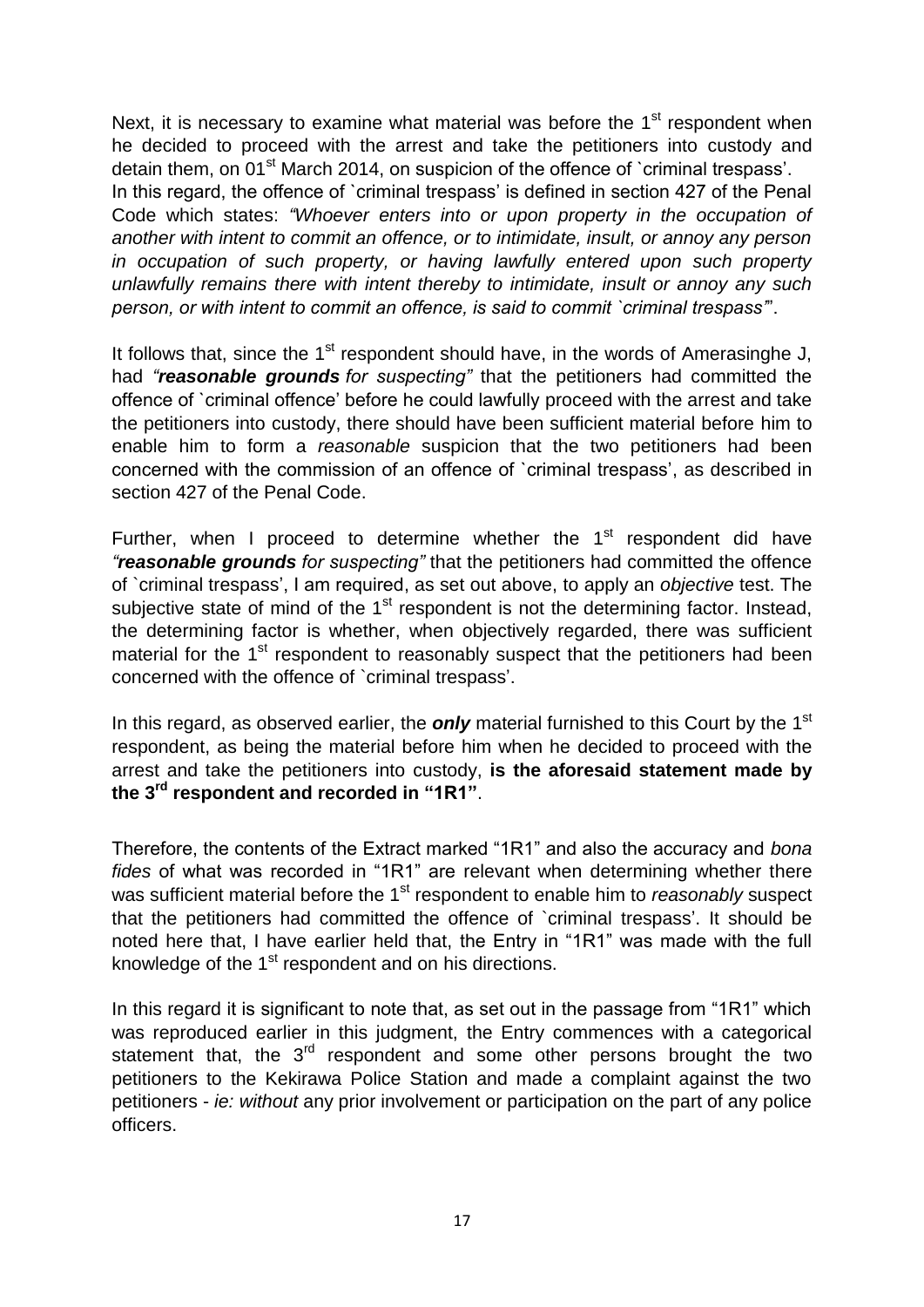But, that position is false because, as set out above, the factual position was that the two petitioners were brought to the Kekirawa Police Station by the two police officers who had come to Chandima's house and compelled the petitioners to proceed to the Police Station. It seems to me that, this false record in "1R1" assumes significance because it impugns the *bona fides* of the 1<sup>st</sup> respondent's actions. That is because, it stands to reason that, if the 1<sup>st</sup> respondent had acted *bona fide*, he would have ensured that the fact that two police officers brought the petitioners to the Police Station, be recorded in "1R1". Further, if the 1<sup>st</sup> respondent had acted *bona fide*, he would have ensured that, at the same time the Entry "1R1" was recorded, the information given by those two police officers, who had first-hand and personal knowledge of the events which led to the  $3<sup>rd</sup>$  respondent's complaint, was also recorded in the Information Book, *inter alia*, in terms of the provisions of section 109 of the Code of Criminal Procedure Act. Common sense dictates that, if the 1<sup>st</sup> respondent was to act *bona fide*, he would have decided whether or not he should proceed with the arrest and take the petitioners into custody, *only after* considering such information given by the two police officers *vis-à-vis* the 3<sup>rd</sup> respondent's complaint and its merits.

In this regard, as set out earlier, our law requires a police officer to act reasonably when deciding whether or not he should arrest a suspected offender under the provisions of section 32 (1) (*b*) of the Code of Criminal Procedure Act. Further, as set out above, section 32 (1) (*b*) allows an arrest of a person based on a complaint made against him, *only* if that complaint is a *"reasonable complaint"*.

It seems to me that, a consequence of this requirement is that, where a police officer is considering making an arrest and taking a person into custody solely based on an complaint received by him from a member of the public without that police officer having any first-hand knowledge of the facts relating to the alleged offence *and* the circumstances are such that the police officer has a readily available and *prima facie*  reliable source from which he can quickly and conveniently obtain information which will enable him to assess whether that complaint is a *"reasonable complaint"* as envisaged in section 32 (1) (*b)*, he should, where practically possible and, particularly, where there is no likelihood of the suspected offender `escaping" before such information can be obtained, obtain that information before deciding whether there are *"reasonable grounds"* to arrest the suspected offender and take him into custody based on that complaint made by a member of the public.

In taking this view I am also guided by Scott LJ"s observations in **DUMBELL VS. ROBERTS** [1944 1 AER 326] - a decision which has been referred to, with approval, by this Court on several occasions - *vide:* for instance, **MUTTUSAMY vs. KANNANGARA** [at p.330], **CHANNA PIERIS vs. THE ATTORNEY GENERAL** [at p.51] and **FAIZ VS. THE ATTORNEY GENERAL** [1995 1 SLR 372 at p.399]. Scott LJ said [at p.329] *"The duty of the police when they arrest without warrant is, no doubt, to be quick to see the possibility of crime, but equally they ought to be anxious to avoid mistaking the innocent for the guilty. The British principle of personal freedom, that every man should be presumed innocent until he is proved guilty,*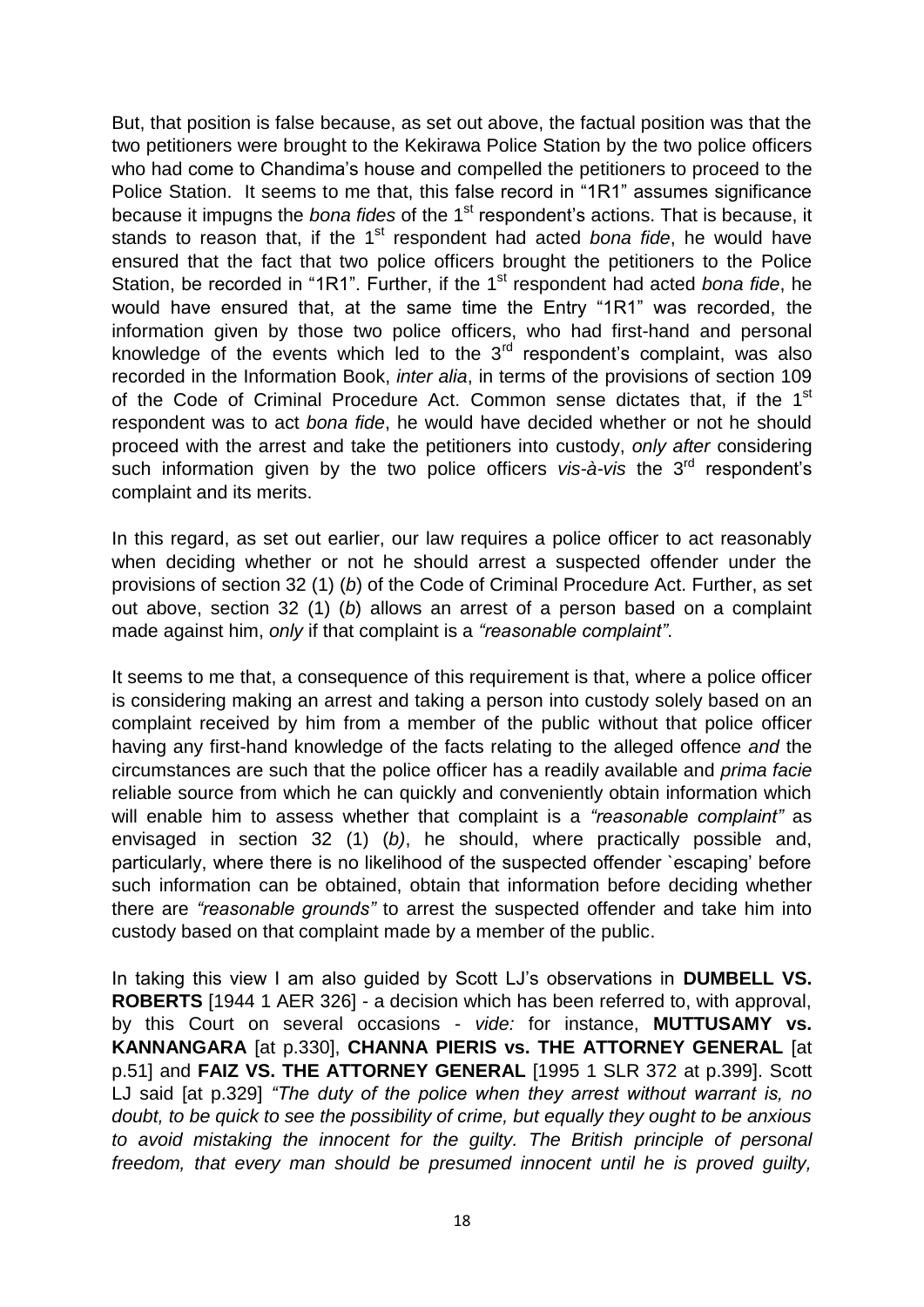*applies also to the police function of arrest - in a very modified degree, it is true, but at least to the extent of requiring them to be observant, receptive and open-minded and to notice any relevant circumstance which points either way, either to innocence or to guilt. They may have to act on the spur of the moment and have no time to reflect and be bound, therefore, to arrest to prevent escape; but where there is no danger of the person who ex-hypothesi aroused their suspicion, that he is probably an "offender" attempting to escape, they should make all presently practicable enquiries from persons present or immediately accessible who are likely to be able to answer their enquiries forthwith. I am not suggesting a duty on the police to try to prove innocence; that is not their function; but they should act on the assumption that their prima facie suspicion may be ill-founded. That duty attaches particularly where slight delay does not matter because there is no probability, in the circumstances of the arrest or intended arrest, of the suspected person running away. The duty attaches, I think, simply because of the double-sided interest of the public in the liberty of the individual as well as in the detection of crime."*.

Applying this approach, I am of the view that, there was a duty cast on the  $1<sup>st</sup>$ respondent to have first asked the two police officers as to what they personally saw and heard and what led them to bring the two petitioners to the Police Station and then, based on such information, assess whether the  $3<sup>rd</sup>$  respondent had made a *"reasonable complaint"* that the petitioners had been concerned in the offence of `criminal trespass'. The 1<sup>st</sup> respondent, who was required by the Law to act *reasonably*, should have decided whether or not he should proceed with the arrest and take the petitioners into custody and detain them, *only after* considering such information given by the two police officers *vis-à-vis* the 3<sup>rd</sup> respondent's complaint and its merits. In this regard, it is to be kept in mind that, the two police officers would have been close at hand or readily contactable and there was no risk of the petitioners going anywhere before these simple and quick steps were taken.

In these circumstances, the  $1<sup>st</sup>$  respondent's failure to take the steps referred to earlier, leads to the inference that, he did not act *reasonably* when he decided to proceed with the arrest and take the petitioners into custody, based solely on the complaint made by the 3<sup>rd</sup> respondent [Swarnaseeli]. Further, as mentioned earlier, the false record made in "1R1" that the petitioners were brought to the Police Station by the  $3<sup>rd</sup>$  respondent and the deliberate omission of the fact that two police officers brought the petitioners to the Police Station, impugns the 1st respondent"s *bona fides*. All this gives a measure of credibility to the petitioners' charge that the 3<sup>rd</sup> and 4 th respondents *"….. made a complaint against the Petitioners, under the directions of the officers of the Kekirawa Police Station, and have acted in collusion with such officers."*.

However, I consider it necessary to examine the circumstances further and ascertain whether, in any event, there was sufficient material before the  $1<sup>st</sup>$  respondent to enable him to have *"reasonable grounds for suspecting"* that the petitioners had committed the offence of `criminal trespass'.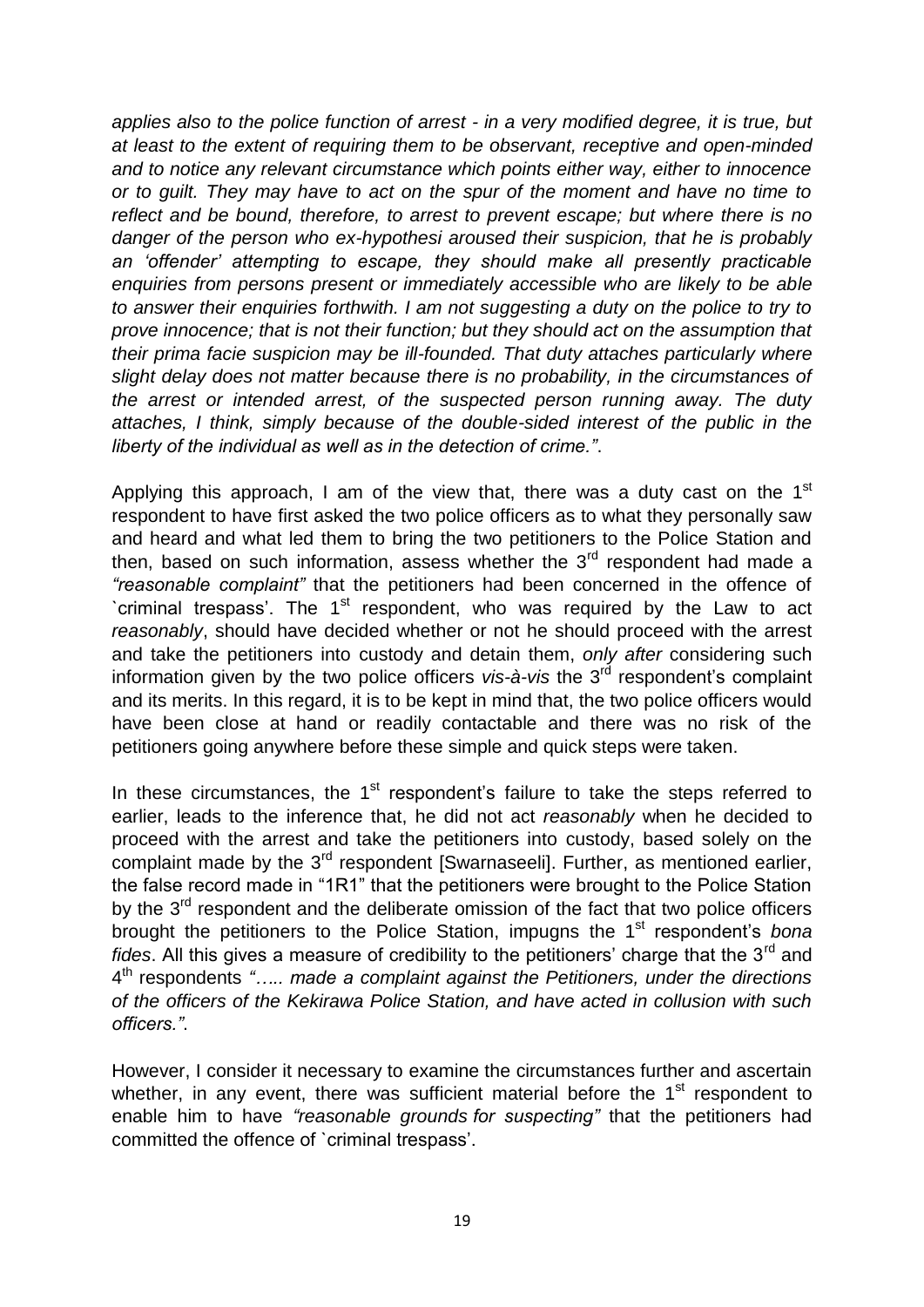It is evident from the definition of `criminal trespass' in section 427 of the Penal Code which was cited earlier, that one of the essential constituent elements of the offence of "criminal trespass" is that, the offender must have unlawfully entered or remained on a property which is *in the occupation of another person* and also have done so with the intent to commit an offence or with the intent to intimidate, insult or annoy a person who was *in occupation of that property*.

It is long and well established Law that, as section 427 makes plainly clear, the offence of `criminal trespass" is committed against a person who is in *"occupation of such property"* [or his agent who is on the property representing him] and *not* against a mere bystander or visitor who happens to be on that property at the time of the commission of the alleged offence.

Thus, in **ROWTHER vs. MOHIDEEN** [1914 1 Bal. Notes 1 at p. 2] Wood Renton J made it clear that, the offence of `criminal trespass' as defined in section 427 of the Penal Code, is *"….. confined I think to a trespass committed against the person in apparent occupation of premises ….."*. On similar lines, in **NALLAN CHETTY vs. MUSTAFA** [19 NLR 262 at p.263], De Sampayo J observed, *"….. it is necessary that the property should be in the `occupation" of a person …. the offence of criminal trespass is one that affects not so much the property which is entered upon as the person who is in occupation."*. In **KING vs. SELVANAYAGAM** [51 NLR 470 at p.474], the Privy Council referred to section 427 of the Penal Code and observed *"It is to be noted that the section deals with occupation, which is a matter of fact , .…. there must be an occupier whose occupation is interfered with, and whom it is intended to insult, intimidate or annoy (unless the intent is to commit an offence).".*  and [at p.475] *"To establish criminal trespass the prosecution must prove that the real or dominant intent of the entry was to commit an offence or to insult, intimidate or annoy the occupant….."* In **ANNAPAN vs. MURRAY** [75 NLR 342 at p.344]. Alles J, referring to section 427 of the Penal Code, said, *"….. the prosecution must prove that the real or dominant intention of the entry was to commit an offence or to insult, intimidate or annoy the occupant.*"*.*

Therefore, in the present case, the petitioners could have committed the alleged offence of `criminal trespass" only against the *occupant* of the property they are said to have entered into or remained on.

In the present case, the  $3<sup>rd</sup>$  respondent's complaint recorded in "1R1" and set out earlier in this judgment, specifically states that, the Baby Nona was the occupant of the property which the petitioners are said to have entered into or remained upon and that Baby Nona has asked the  $3<sup>rd</sup>$  respondent to make a complaint against the petitioners. The 3<sup>rd</sup> respondent has made it very clear that she was, at best, only a visitor who happened to be at that property at the material time. Therefore, *prima facie*, the petitioners could have committed the offence of `criminal trespass' only against Baby Nona. The petitioners could not have committed that offence against the 3<sup>rd</sup> respondent.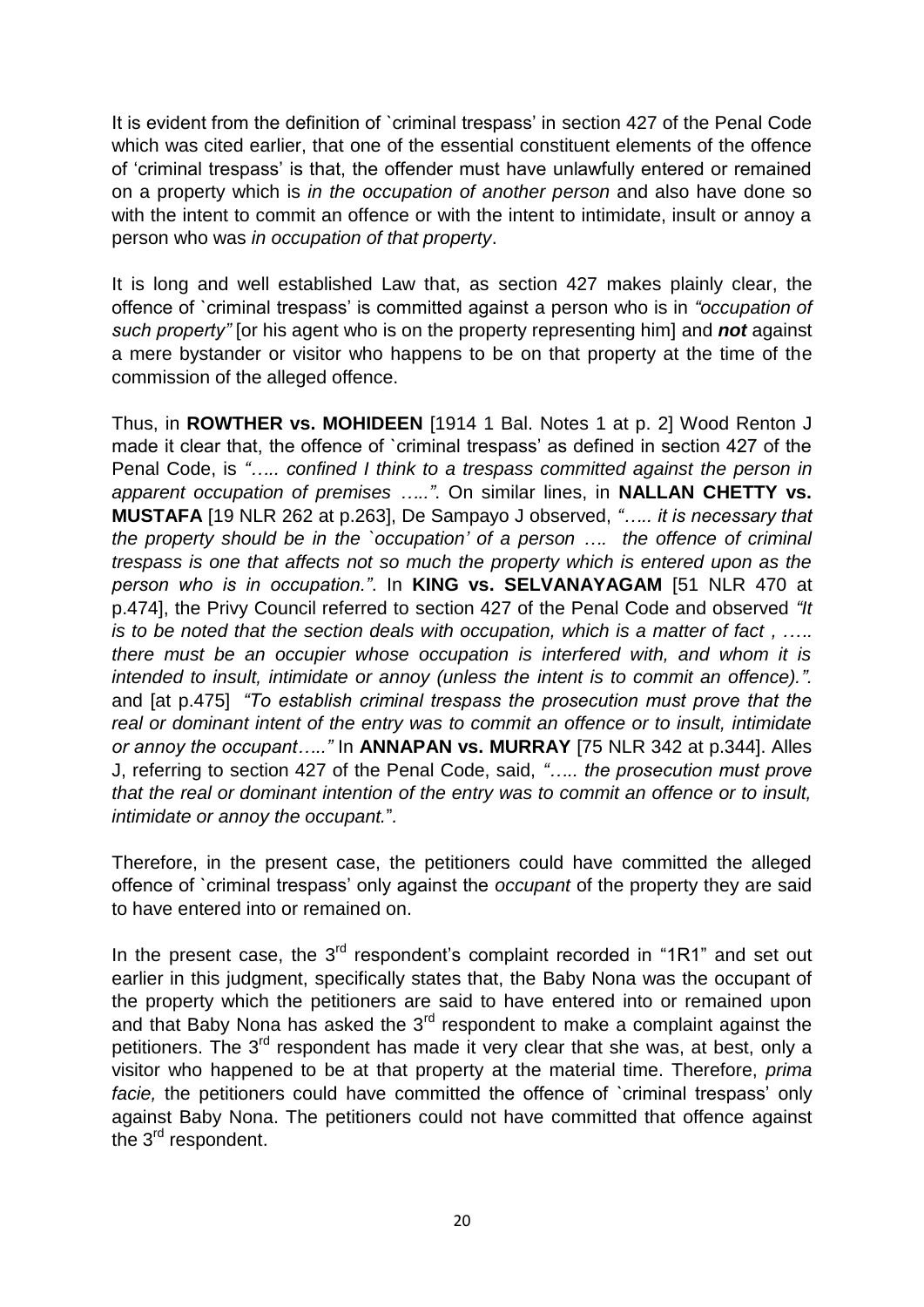These facts were staring the 1<sup>st</sup> respondent in his face and he was very well aware that the complainant [the 3rd respondent] was not the *"occupier"* of the property in question and that the alleged offence of `criminal trespass" could not have been committed against her. In this connection, as mentioned earlier, I have held that, the Entry in "1R1" was made with the full knowledge of the  $1<sup>st</sup>$  respondent and on his directions. The  $1<sup>st</sup>$  respondent would have had full knowledge of what the  $3<sup>rd</sup>$ respondent said and what was recorded in "1R1".

It is to be also seen that, although the  $3<sup>rd</sup>$  respondent said that Baby Nona had asked her to make a complaint against the petitioners, the other complainant - *ie:* the 4<sup>th</sup> respondent [Anura] – did *not* state in "1R2" that, Baby Nona was present at the time of the alleged incident or that she made any complaint against the petitioners.

Thus, the *only* material before the 1<sup>st</sup> respondent which suggested that the petitioners had committed an offence of criminal trespass, was the verbal claim made by the 3rd respondent that the *"occupier"* of the property - *ie:* Baby Nona - had asked the 3<sup>rd</sup> respondent to make a complaint against the petitioners.

While I do not suggest that, the  $1<sup>st</sup>$  respondent was required to carry out a lawyerly analysis of the elements of the offence of `criminal trespass" prior to arresting the petitioners, he was, nevertheless, required by Law, to have *"reasonable grounds for* s*uspecting"* that the petitioners had been concerned with the commission of an offence of `criminal trespass", as described in section 427 of the Penal Code, prior to deciding to proceed with the arrest of the petitioners and take them into custody. At the minimum, this required him to first satisfy himself that, there were *reasonable* grounds to suspect that an offence of `criminal trespass" had been committed against the *"occupier"* of the property in question.

In these circumstances, the 1<sup>st</sup> respondent, who was required to act *reasonably*, was under a duty to take the elementary step of ascertaining the facts from the *"occupier"* of the property in question [*ie:* Baby Nona] and verifying from Baby Nona that she wished to make a complaint of `criminal trespass" against the petitioners. He was obliged to take these steps *before* he decided whether or not he should proceed with the arrest and take the petitioners into custody on suspicion of an offence of criminal trespass. He could not have *"reasonable grounds for suspecting"* that the petitioners had committed the offence of `criminal trespass' unless and until he obtained that information. He was not lawfully entitled to have acted on the mere verbal claim made by the  $3<sup>rd</sup>$  respondent that Baby Nona had asked her to make a complaint. For all he knew, the  $3<sup>rd</sup>$  respondent could have been making a false and malicious complaint, either for her own reasons or on the instigation of another. Equally possibly, the  $3<sup>rd</sup>$  respondent might have been merely an interfering busybody who had no knowledge of what happened. In fact, subsequent events strongly point to one of those conclusions. In this connection, it has to be kept in mind that, Baby Nona lived in Kottalbadda, which is close to the Kekirawa Police Station. Therefore, the  $1<sup>st</sup>$  respondent would have had no difficulty in checking with Baby Nona first.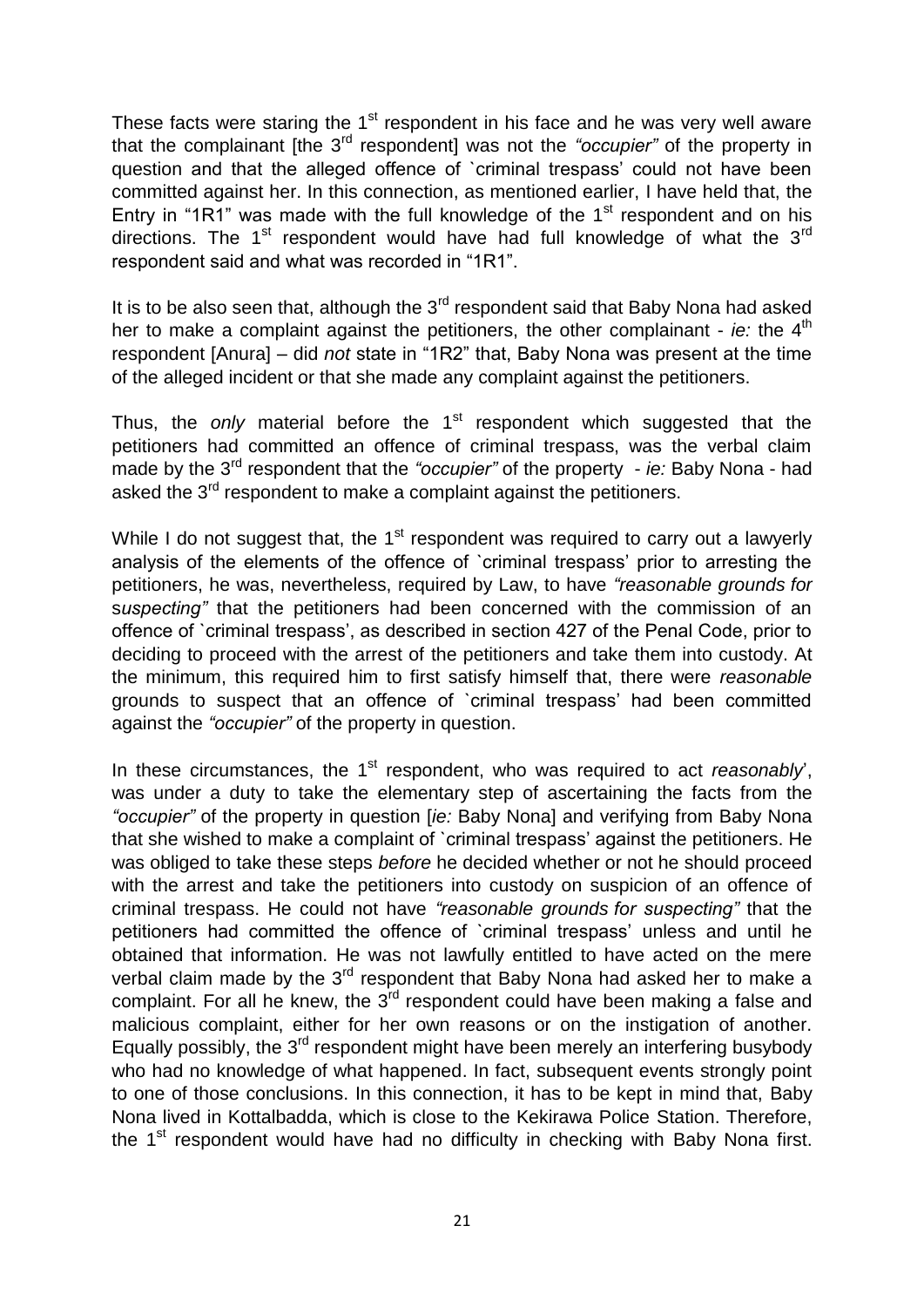Further, there was no risk of the petitioners going anywhere before this simple and quick step was taken.

I am of the view that, the  $1<sup>st</sup>$  respondent's failure to ascertain the facts from the *"occupier"* of the property in question - *ie:* Baby Nona - and his failure to ascertain from her whether she wished to complain that the petitioners had committed the offence of `criminal trespass' against her, establish that, the 1<sup>st</sup> respondent did *not* have *"reasonable grounds for suspecting"* that the petitioners had been concerned with an offence of `criminal trespass' at the time he decided to proceed with the arrest and take the petitioners into custody.

The validity of the above conclusion is reinforced when one reads the statement made by Baby Nona and recorded in "1R3". Baby Nona"s statement was obtained when the 1<sup>st</sup> respondent eventually realized that he had been under a duty to obtain a statement from her - *ie:* from the *occupier* of the property insofar as section 427 of the Penal Code is concerned. That had led to Police Constable 35316, Bandara being despatched to Baby Nona"s house in Kottalbadda to record her statement. Bandara has recorded her statement at 5.00pm on 01<sup>st</sup> March 2014 - *ie:* several hours *after* the petitioners had been arrested and placed in custody. The relevant contents of Baby Nona"s statement have been set out earlier in this judgment.

As set out earlier, Baby Nona's statement exposes, as an utter falsehood, the 3<sup>rd</sup> respondent"s claim that she and Baby Nona were talking with each other from 10.30am on 01<sup>st</sup> March 2014 when the petitioners came to Baby Nona's house at about 10.45am. Most importantly, Baby Nona does *not* state that she asked the 3rd respondent to make a complaint of `criminal trespass" against the petitioners and establishes that, the 3<sup>rd</sup> respondent's claim made in "1R1" that Baby Nona had instructed her to make a complaint, was a barefaced lie. This fact highlights the importance of the  $1<sup>st</sup>$  respondent's duty to have checked with the occupant of the property - *ie:* Baby Nona - *before* he proceeded with the arrest of the petitioners and took them into custody.

For the reasons I have set out above, I hold that, there were no *reasonable*  grounds for suspecting that the petitioners had committed the offence of `criminal trespass" at the time the petitioners were first arrested at Chandima"s premises and brought to the Police Station where the 1<sup>st</sup> respondent decided to proceed with the arrest and take the petitioners into custody. As observed earlier, this was all part of the sequence of events in which the petitioners were arrested on  $01<sup>st</sup>$  March 2014.

Next, despite all the grave infirmities which came to light when the statement made by Baby Nona was recorded in the evening of 01 $^{\rm st}$  March 2014, the 1 $^{\rm st}$  respondent continued to keep the petitioners - one a 58 year old woman and the other a 35 year old woman - in custody from 1.15pm on 01<sup>st</sup> March 2014 onwards and overnight and until they were released on Police Bail at about 10.45am next day.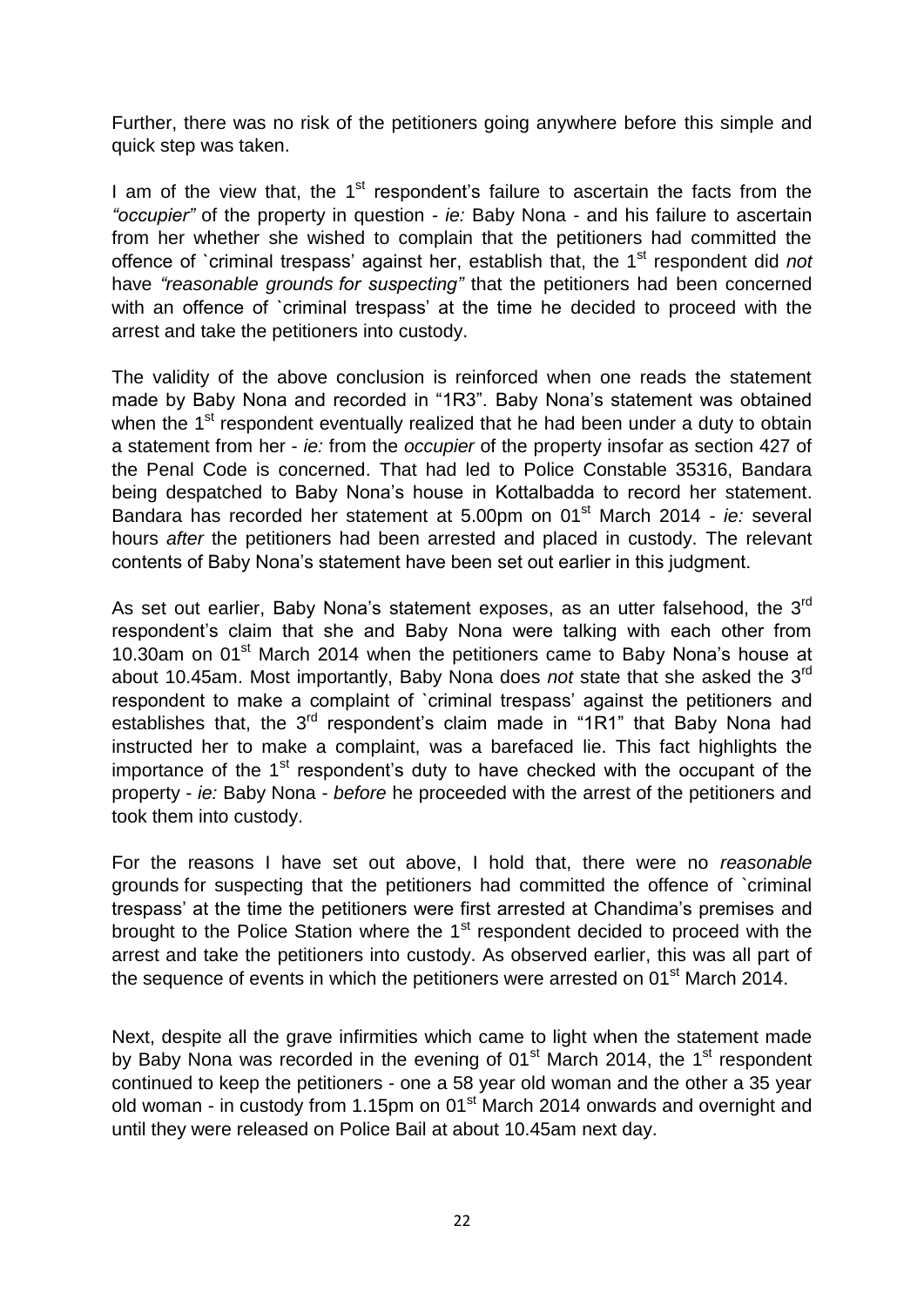I am of the view that, at least when the falsity of the  $3<sup>rd</sup>$  respondent's complaint [*solely upon* which the petitioners had been arrested] came to light in the evening of 01<sup>st</sup> March 2014, the petitioners should have been forthwith released from custody instead of the detention being needlessly continued overnight. In somewhat comparable circumstances, in **ABEYWICKREMA vs. GUNARATNA** [1997 3 SLR 225] Bandaranayake J [as she then was] took the view that, where the Police had arrested the petitioner and it later became known to the Police that there was no basis for that arrest, there was no need for the Police to have continued to detain that petitioner.

Accordingly, I hold that, the arrest of the petitioners on  $01<sup>st</sup>$  March 2014 by the  $1<sup>st</sup>$ respondent, was unlawful and that the  $1<sup>st</sup>$  respondent has violated the petitioners' fundamental rights guaranteed by Article 13(1) of the Constitution.

There is no material before this Court to suggest that the  $2<sup>nd</sup>$  respondent played a part in this violation of the petitioners' fundamental rights under Article 13(1), all of which occurred during  $01<sup>st</sup>$  March 2014 and  $02<sup>nd</sup>$  March 2014.

Before I turn to considering whether there has also been a violation of the petitioners' fundamental rights guaranteed by Article 12(1) and Article 14(1)(*e*) of the Constitution, I should also mention that, the Extract marked "1R5" shows that, perhaps unsurprisingly in the background of the aforesaid contradictions and discrepancies, neither the  $3<sup>rd</sup>$  respondent [Swarnseeli] or the  $4<sup>th</sup>$  respondent [Anura] attended the inquiry into their complaint, which was to be held on 03<sup>rd</sup> March -2014.

Next, it is disturbing to note that, the Report dated 14<sup>th</sup> March 2014 to be made to the Magistrate by the Kekirawa Police and marked "1R6", states that the petitioners were arrested on suspicion of the offence of `criminal trespass" and then falsely claims that, the property in question was one occupied by the 3<sup>rd</sup> respondent - *vide:* කැකිරාව පොලිස් වසමේ කොට්ටල්බද්ද කැකිරාව යන ලිපිනයේ පදිංචිව සිටින බී. ඒ. ස්වර්ණශීලී යන අය ස්ථානයට ඳැමිණ *2014.03.01* වන දන තෙ නිවමස් තෙ අසල්වාසී කාන්තාවන් වන අසෝකා මානෙල් කුමාරි යන අය සමගින් නිවසේ සිටින විට මෙදින පෙරවරු 10.45ට පමණ තමා නොදන්නා කාන්තාවන් මදමදමනකු නිවසට ඳැමිණ එෙ අය ක්රිස්තියානි ආෙමම් බවත් එෙ ආෙෙට බැදෙන ලෙස තමාට දැනුම් දුන්න බවත් තම එයට අකමැති වීම නිසා තමාට බල ර සිටි බැවින් ..... ඳැමිණිල්ලක් රන ලදී.*"* This constitutes a misleading report submitted to the Magistrates' Court since the Kekirawa Police have falsely stated that the property in question was occupied by the  $3<sup>rd</sup>$  respondent despite full well knowing that the 3rd respondent was *not* the occupant of the property in question.

Another step in this sorry saga took place on  $15<sup>th</sup>$  March 2014 when the petitioners and the  $3^{rd}$  and  $4^{th}$  respondents attended an inquiry held by the  $2^{nd}$  respondent at the Kekirawa Police Station. Baby Nona did not attend. The proceedings at this inquiry are recorded in the Extract marked "2R1". What is to be noted from "2R1" is that, any thought of an alleged offence of `criminal trespass" seems to have disappeared by then and the  $2<sup>nd</sup>$  respondent has, instead, dwelt on the likelihood of the petitioners' alleged actions causing a `breach of the peace". The petitioners had steadfastly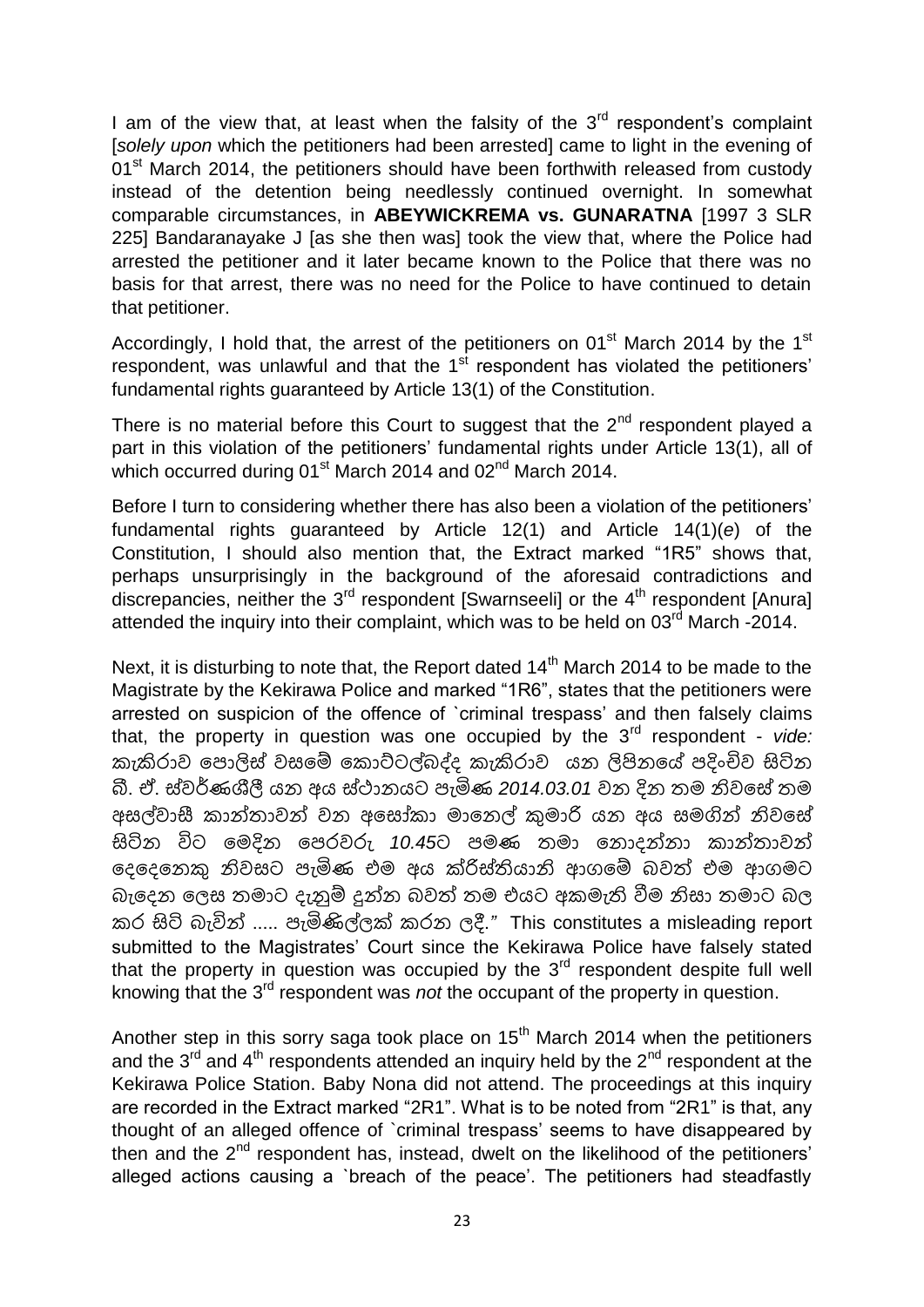denied that they had committed any such offence. Thereupon, the  $2<sup>nd</sup>$  respondent has recorded that he informed the petitioners that criminal proceedings will be instituted against the petitioners since it is likely that they will cause a "breach of the peace" on a future date.

On the following day - on  $16<sup>th</sup>$  March 2014 - the 2<sup>nd</sup> respondent has summoned the 3<sup>rd</sup> and 4<sup>th</sup> respondents to the Kekirawa Police Station and, as set out in the Extract marked "2R2", the 3<sup>rd</sup> and 4<sup>th</sup> respondents have stated that they did not wish to press charges against the petitioners and that they request the Police to terminate these proceedings.

In passing it should be mentioned here that, a perusal of the Extract marked "2R2" reveals that, the 3rd respondent has acknowledged the fact that she did *not* meet Baby Nona - who was the *"occupier"* of the property in question in so far as the alleged offence of `criminal trespass' is concerned - prior to the  $3<sup>rd</sup>$  respondent making the complaint to the Police - vide: "මෙි අවස්ථාවේදී අක්කා ගෙදර හිටියේ නැහැ. ඇය මේනට මෙොස් සිටි නිසා ෙෙ මඳොලීසියට ආවා.*"*. This further reinforces the validity of the conclusion reached earlier that, at the time the  $1<sup>st</sup>$  respondent decided to proceed with the arrest and direct that the petitioners be taken into custody and detained, he did *not* have *"reasonable grounds for suspecting"* that the petitioners had committed the offence of `criminal trespass" since he had *not* ascertained the facts from the *"occupier"* of the property in question and had *not* ascertained from the *"occupier"* of the property in question, whether she wished to make a complaint against the petitioners. In fact, as stated earlier, the *"occupier"* of the property in question - *ie:* Baby Nona - has *not* made a complaint against the petitioners, at any stage. As mentioned earlier, no case was filed against the petitioners.

Next, this Court has also granted the petitioners leave to proceed under **Article 12(1)** of the Constitution.

The history of the events which emerges when the facts and documents presented to this Court are examined, suggests to me that the officers of the Kekirawa Police and the residents of Kottalbadda were concerned and disturbed by previous visits made by the petitioners in the course of their public ministries and house-to-house visits. It seems to me that, the Kekirawa Police had intended to deter the petitioners from carrying out any further visits of this nature to the area and that, on  $01<sup>st</sup>$  March 2014, the petitioners were unnecessarily, unreasonably and unlawfully *arrested* on unsustainable charges and, thereafter, detained overnight, in order to give effect to that intention. The police officers were probably motivated by a desire to prevent disharmony in their community and, even perhaps, a desire to protect their own religion from what they saw as incursions of another faith. Those motives are human traits and are understandable. However, police officers must act lawfully and also act respectfully of the rights of all persons in the country including persons who profess different beliefs or who are different in some other way, even where those different beliefs or ways are distasteful to the police officers. Zealotry and harassment in its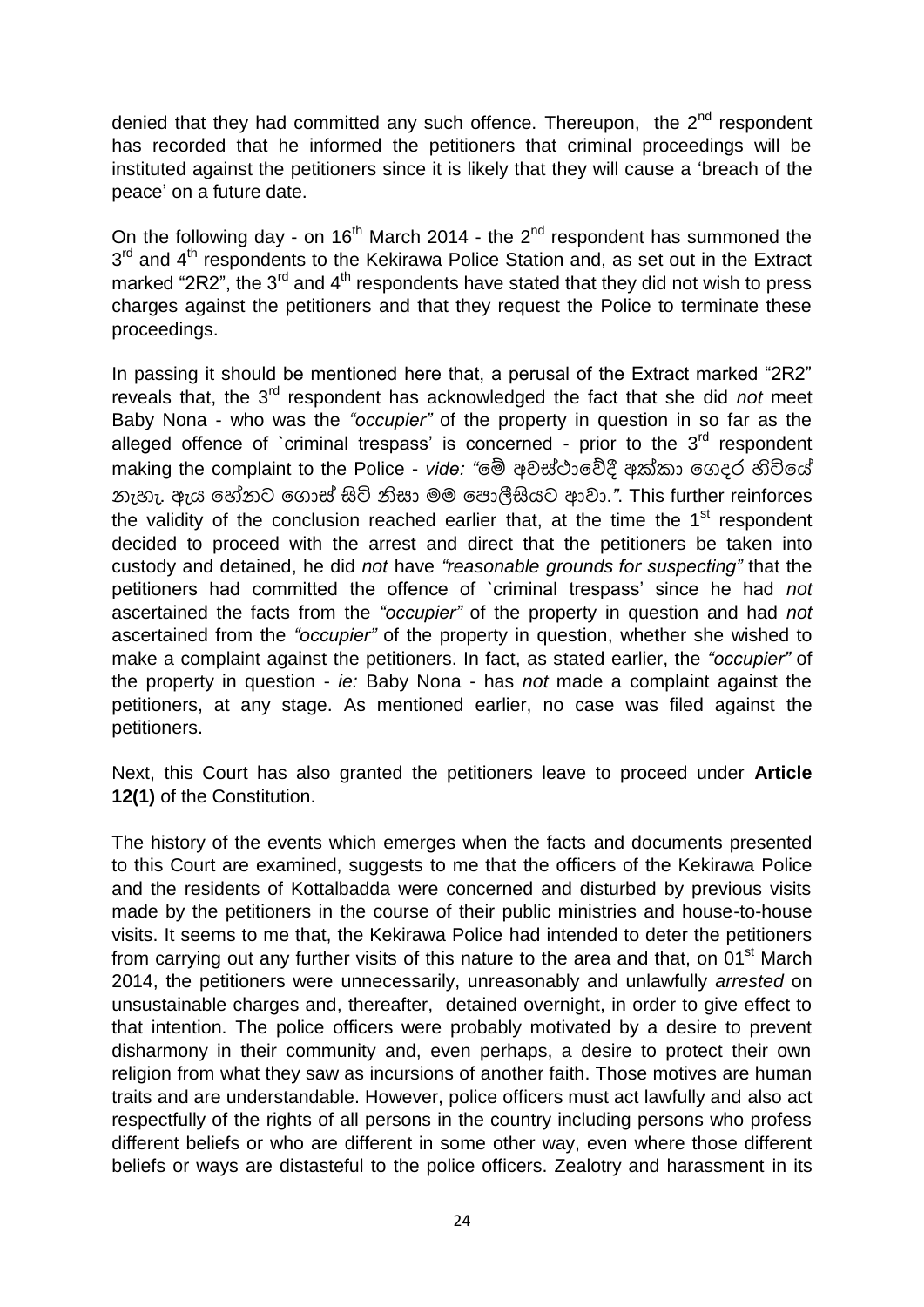cause by police officers, are not to be countenanced. As Sharvananda CJ tellingly said in **JOSEPH PERERA vs. THE ATTORNEY GENERAL** [at p. 225], *"One of the basic values of a free society to which we are pledged under our Constitution is founded on the conviction that there must be freedom not only for the thought we cherish, but also for the thought we hate."*.

It has also been established that, the petitioners were unnecessarily, unreasonably and unlawfully *detained* overnight on 01<sup>st</sup> March 2014 despite the fact that, they could have been released in the evening of that day as soon as it became known that the *occupier* of the property in question [*ie:* Baby Nona] has *not* made a complaint of `criminal trespass" against the petitioners and, further, when it came to light that, the  $3^{rd}$  respondent's complaint was utterly false. Further, in the circumstances of this case, the petitioners" statement that they were berated, humiliated and threatened at the Kekirawa Police Station, first by the  $1<sup>st</sup>$  respondent in the evening of  $01<sup>st</sup>$  March 2014 and, thereafter, throughout that night by other police officers, rings true and I am inclined to believe it. It should also be noted that, although the petitioners were detained overnight, they were never produced before a Magistrate and, further, as mentioned earlier, the Report marked "1R6" said to have been submitted to the Magistrate by the Kekirawa Police, was falsified.

The aforesaid facts establish that the  $1<sup>st</sup>$  respondent and officers acting under his directions and with his authority have acted in a manner which is manifestly unreasonable, arbitrary and unlawful.

It is very apparent that, the aforesaid acts and omissions of the 1<sup>st</sup> respondent and officers acting under his directions and with his authority, were intentionally done and were deliberate. They were not inadvertent mistakes.

In these circumstances, I am of the view that, the aforesaid acts and omissions of the  $1<sup>st</sup>$  respondent have denied the petitioners their fundamental right, guaranteed by Article 12(1), to the equal protection of the Law. Accordingly, I hold that the 1<sup>st</sup> respondent has also violated the petitioners' fundamental rights guaranteed by Article 12(1).

The 1<sup>st</sup> respondent and his men would have done well to keep in mind the teaching of the Lord Buddha who counselled that, teachers of other doctrines and their followers, should be treated with respect. The Enlightened One taught in the Brahmajala Sutta, which is very first *Sutta* in the *Sutta Pitaka* [Digha Nikaya 1.1.5], *"Monks, if anyone should speak in disparagement of me, of the Dhamma or of the Sangha, you should not be angry, resentful or upset on that account. If you were to be angry or displeased at such disparagement, that would only be a hindrance to you. For if others disparage me, the Dhamma or the Sangha, and you are angry and displeased, can you recognise whether what they say is right or not ? `No Lord". If others disparage me, the Dhamma or the Sangha, then you must explain what is incorrect as being incorrect, saying `that is incorrect, that is false, that is not our way, that is not found among us."*. [Translation of the Digha Nikaya by M. Walshe]. In the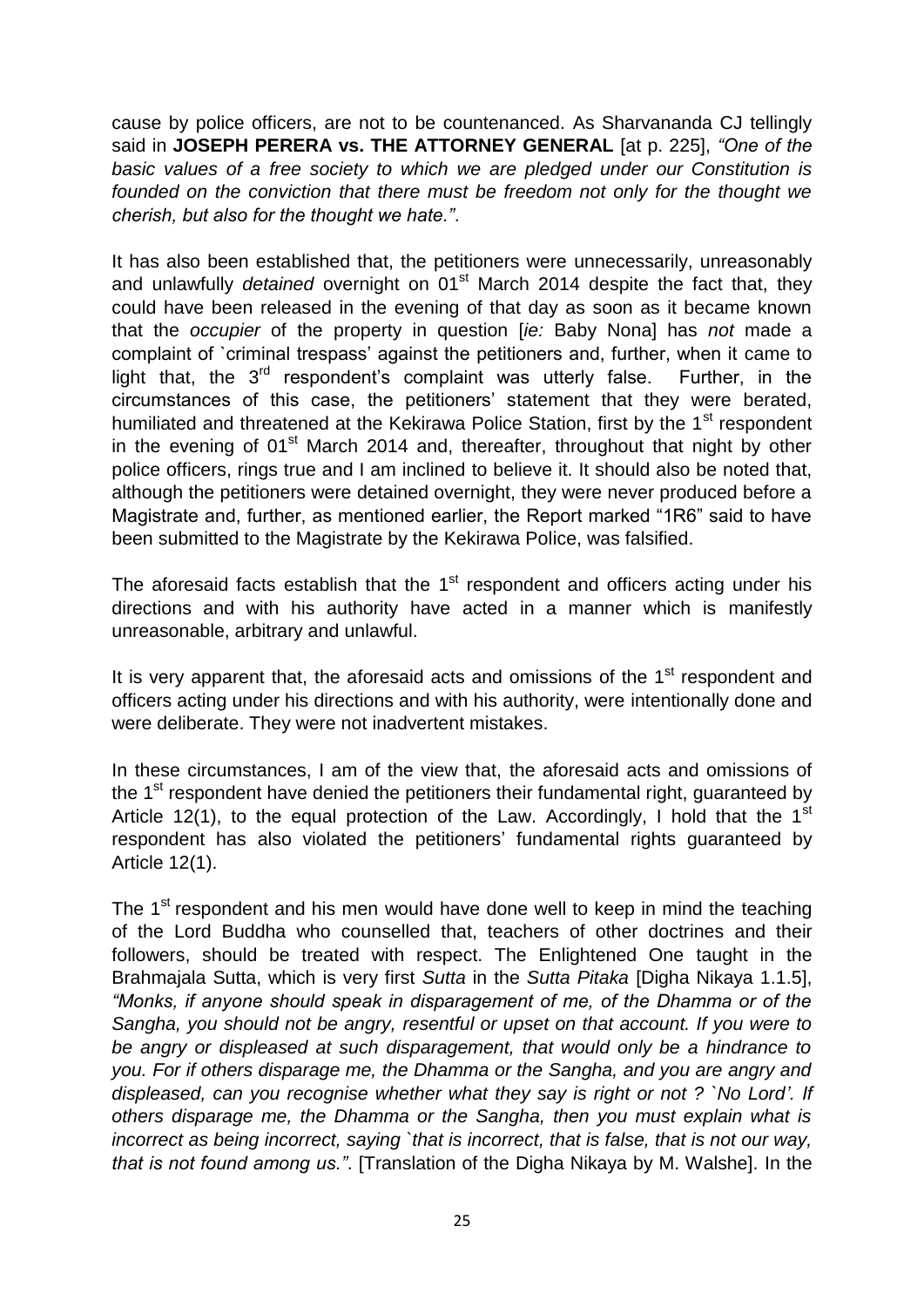Madhupindika Sutta [Majjhima Nikaya 18.4], the Thathagata said to Dandapani, the Sakyan: *"Friend, I assert and proclaim [my teaching] in such a way that one does not quarrel with anyone in the world with its gods, its Maras and its Brahmas, in this generation with recluses and brahmins, its princes and its peoples …."*. In the Upali Sutta [Majihima Nikaya 56.17], when the householder Upali, who till then had been a follower of Nigantha Natapuththa, entered into a discourse with the Buddha and became the Buddha"s lay follower, the Buddha counselled Upali: *"Householder, your family has long supported the Niganthas and you should consider that alms should be given to them when they come."*. [Translation of the Majjhima Nikaya by M. Walshe]. In his Rock Edict XII, which stands to this day on Mount Girnar in Jungadh, Gujarat, the great Emperor Dharmashoka, exhorted his people, saying: *"Beloved-ofthe-Gods, King Piyadasi, honors both ascetics and the householders of all religions, and he honors them with gifts and honors of various kinds. But Beloved-of-the-Gods, King Piyadasi, does not value gifts and honors as much as he values this - that there should be growth in the essentials of all religions. Growth in essentials can be done in different ways, but all of them have as their root restraint in speech, that is, not praising one's own religion, or condemning the religion of others without good cause. And if there is cause for criticism, it should be done in a mild way. But it is better to honor other religions for this reason. By so doing, one's own religion benefits, and so do other religions, while doing otherwise harms one's own religion and the religions of others. Whoever praises his own religion, due to excessive devotion, and condemns others with the thought "Let me glorify my own religion," only harms his own religion. Therefore contact (between religions) is good. One should listen to and respect the doctrines professed by others. Beloved-of-the-Gods, King Piyadasi, desires that all should be well-learned in the good doctrines of other religions."*. [Translation by Ven.S.Dhammika in "The Edicts of King Ashoka" 1993 BPS].

Regrettably, the 1<sup>st</sup> respondent and police officers acting under his directions and with his authority, failed to live up to these noble standards. Their conduct calls for a reiteration here of Gratien J"s observation in **MUTTUSAMY vs. KANNANGARA** [at p.325] with regard to, *inter alia¸* the powers of police officers to arrest without a warrant, that the Courts must be vigilant to ensure that the powers given to police officers *"are not abused through inexperience, excess of zeal or `insolence of office"."*.

This Court has also granted the petitioners leave to proceed against the  $1<sup>st</sup>$  and  $2<sup>nd</sup>$ respondents under **Article 14(1)(***e***)** of the Constitution of the Republic, which states that, every citizen is entitled to *"the freedom, either by himself, or in association with others, and either in public or in private, to manifest his religion or belief in worship, observance, practice and teaching;"*. It is one of the nine freedoms relating to civil rights which are granted to our citizens, as fundamental rights, by Article 14, to which Sharvananda CJ referred when he said in **JOSEPH PERERA vs. THE AG** [at p.21] citing *"Article 14 of the Constitution deals with those great and basic rights which are recognised and guaranteed as the natural rights inherent in the status of a citizen of a free country."*. The petitioners are admittedly citizens of the Republic and, therefore, have this right as one guaranteed to them by the Constitution.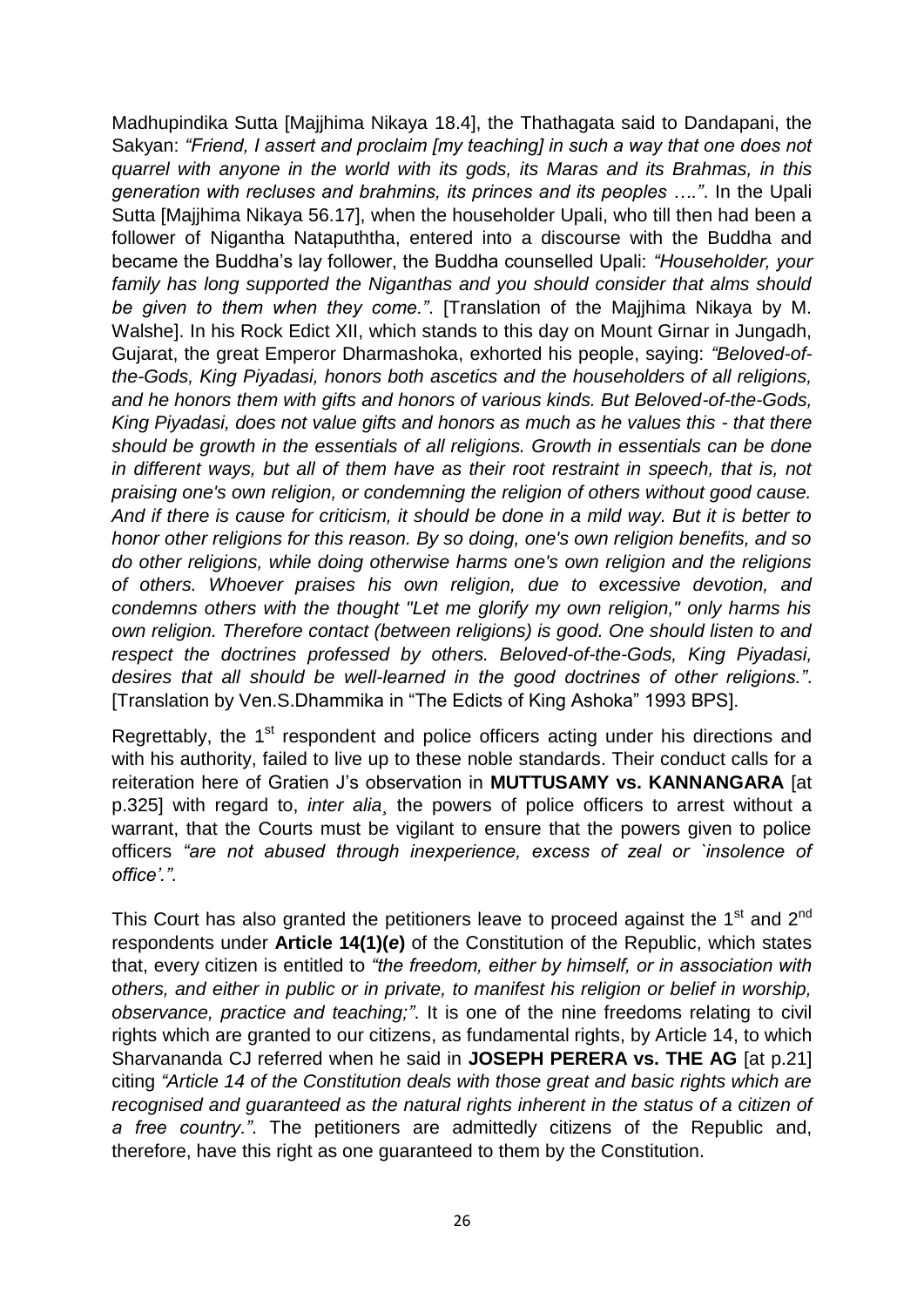Next, although Article 15(7) of the Constitution provides that, the exercise and operation of the rights stipulated by Article 14(1)(*e*) are subject to such restrictions as may be prescribed by law [or regulations made under law relating to public security] in the interests of national security, public order, the protection of public health or morality, or for the purpose of securing due recognition and respect for the rights and freedoms of others, or of meeting the just requirements of the general welfare of a democratic society, no suggestion has been made that any such law or regulation applies to the present issue.

In these circumstances, this Court, as the guardian appointed by the Constitution to vigilantly protect and give real effect to the fundamental rights to which every citizen of our country is constitutionally entitled to, has a duty to ensure that the petitioners" rights under Article 14(1)(*e*) are meaningfully given effect to. It must always be remembered that, this Court has a sacrosanct duty to safeguard each and every one of the nine *"great and basic rights"* listed in Article 14 and to make them real and living freedoms which are the birthright of every citizen of our free country. It is the duty of this Court, to give these rights, their fullest proper meaning.

At the same time, this Court also has to exercise due care and alertness when examining applications made under Article 17 and Article 126 alleging violations of these rights, since this Court has a concomitant duty to ensure it does not unwittingly extend the reach of the fundamental rights protected by Article 14 outside the extent of their fullest proper meaning, which is to be gathered from the specific words used in Article 14 and the relevant principles of the Law.

Accordingly, this Court is required to carefully examine the material before us and determine whether, there has been, in fact, a violation of the petitioners' fundamental rights which are guaranteed by Article 14(1)(*e*). That examination should be done objectively and dispassionately, if one is to seek to ensure the Rule of Law. Particularly so, when a Court examines issues, such as the one before us, which some may consider to be emotive.

What Article 14(1)(*e*) confers is the freedom to manifest one"s *"religion"* or *"belief"* in *"worship, observance, practice and teaching;"* and to do so either alone or with others and in public or in private.

The word *religion* has its root in the Latin word *religio* which Cicero once described as meaning *"cultum deorum"* - which could be said to translate to mean `piously worshipping the gods" [Cicero"s Deo Natura Deorum - Book 1 at sections 116-117]. The word *"religion"* is hard to define. It can mean different things to different people and, as a result, there has been much interesting philosophical, philological and etymological debate among scholars, on what the word means. However, it is unnecessary, for the purposes of this judgment, to venture into those issues since it is evident that the word *"religion"* is used in Article 14(1)(*e*) in its modern day context of meaning a particular system of beliefs - either belief in an essentially non-theistic doctrine and its aligned code of living which achieves one"s spiritual, mental and material development [including agnostic or atheistic beliefs] or a theistic belief in a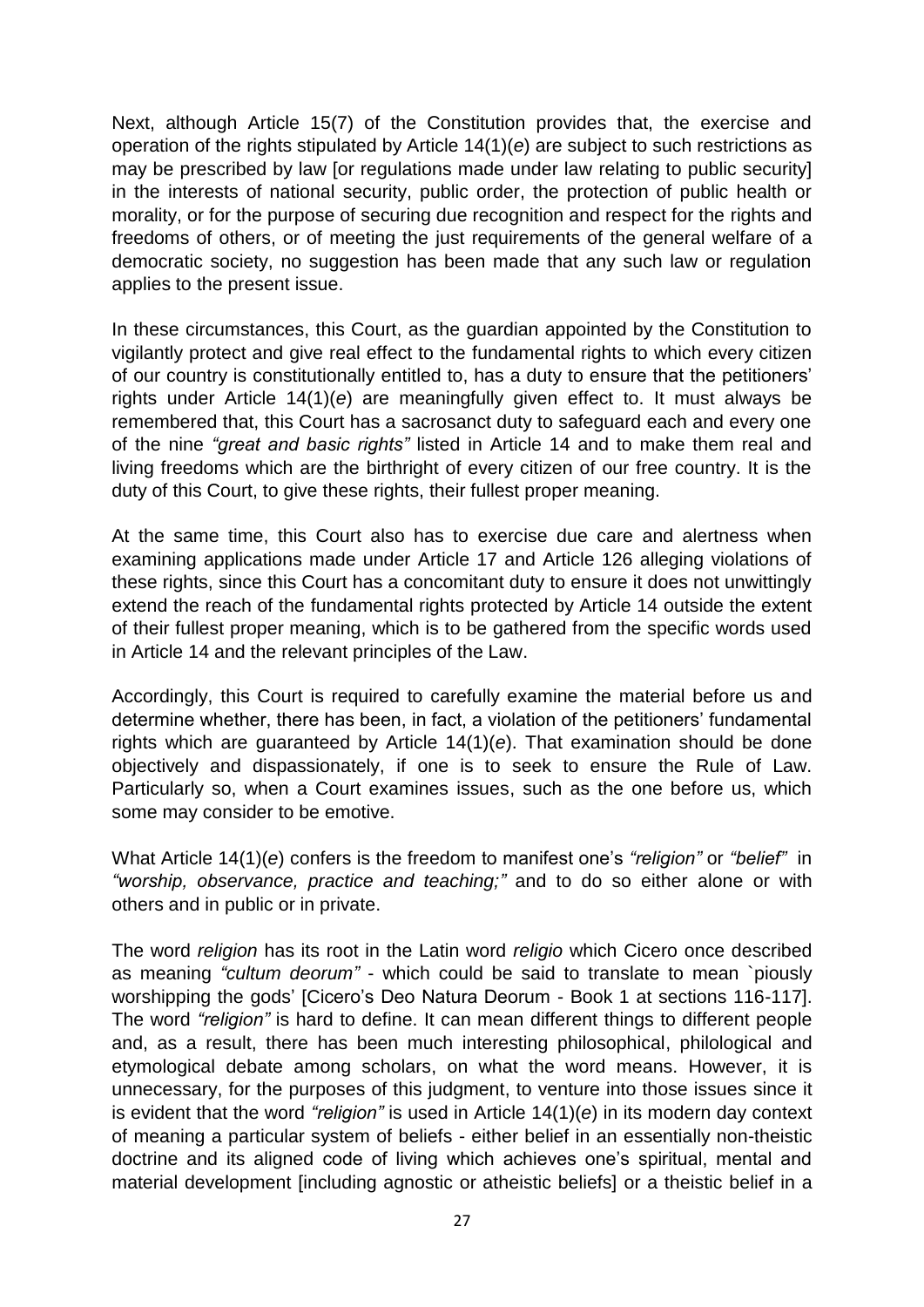divine being or divine beings to be worshipped and obeyed and whose doctrine and code of living, one must believe in and live by. It is evident that, the word *"belief"* is used in the same context in Article 14(1)(*e*) and that there is little to be gleaned from seeking to ascertain whether it has a significantly different meaning to the word *"religion"* with specific reference to its use in Article 14(1)(*e*). In fact, the definitions of the word *"belief"* in the Shorter Oxford Dictionary [5th ed.] include *"faith"* and *"Trust in God; religious faith; acceptance of any received theology"* and also *"a religion"*.

Next, there can be no doubt that, the petitioners' religion of Christianity is a "*religion*" within the meaning of Article 14(1)(*e*) and that, therefore, the petitioners are entitled to the full compass of their rights under Article 14(1)(*e*) to manifest their *"religion …. in worship, observance, practice and teaching;"* and to do so either alone or with others and in public or in private. The fact that, the petitioners are members of the "Jehovah"s Witnesses", which may appear to some to be a somewhat singular denomination within the Christian faith, and are not members of a mainstream Christian Church - whether Catholic and Protestant, makes no difference to the petitioners" right to the freedom granted by Article 14(1)(*e*). The fact that the tenets of the denomination differ, in some significant aspects, from the doctrines of the mainstream Christian Churches, makes no difference.

Thus, what remains to be examined is whether the events of  $01<sup>st</sup>$  March 2014 violated the petitioners" freedom to manifest their religion *"in worship, observance, practice and teaching;"* and to do so either alone or with others and in public or in private. It has to be remembered that, the burden of proving such a violation is placed on the petitioners.

In this regard, the petitioners say that, on  $01<sup>st</sup>$  March 2014, they set off for Kottalbadda to visit Niluka Maduwanthi who had invited them to visit her house. The petitioners have not annexed an affidavit from Niluka Maduwanthi in proof of this invitation. The petitioners have also not furnished any explanation for not producing such an affidavit. In the absence of such corroboration, I am not inclined to place much credence on the petitioners' claim that they were bound only for Niluka Maduwanthi"s house when the events relating to this application took place. It should be said here, in the interest of clarity, that this finding does not take away from the validity of the petitioners" complaints with regard to their unlawful arrest and detention.

Instead, I am of the view that, in the totality of the circumstances of this case, it is much more probable that, the petitioners set off for Kottalbadda on 01 $\mathrm{^{st}}$  March 2014, as part of a public ministry in the course of which their objective was to carry out house-to-house visits seeking to spread their faith among members of the public. I reach that conclusion for the two reasons, which I have set out below.

*Firstly*, as I understand it, Jehovah"s Witnesses see the Bible as the inerrant word of God as propounded by the Christian faith and consider what is written in the Bible, as historically accurate to the last word and detail. Accordingly, they believe that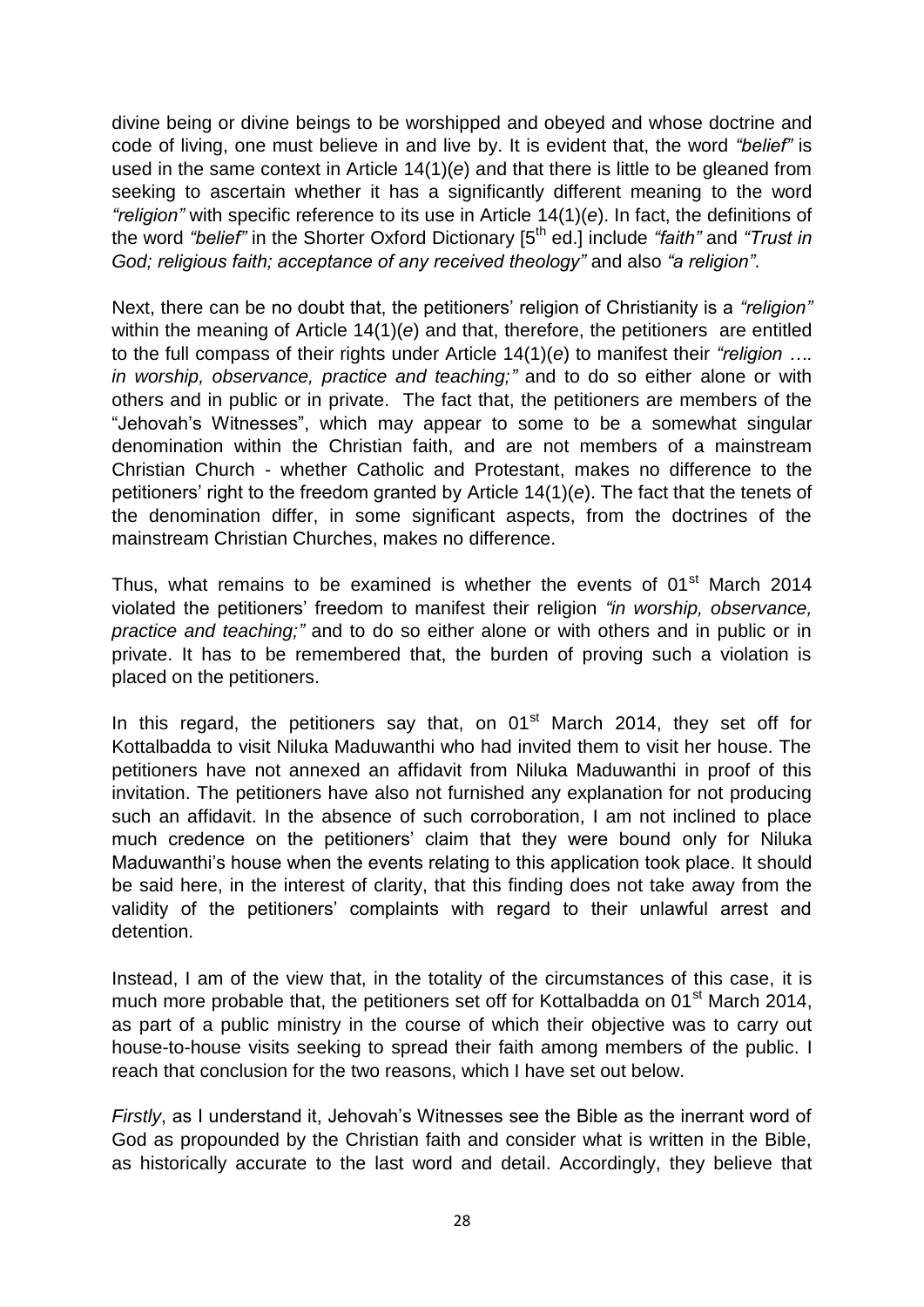Jesus Christ *"….. went through every city and village, preaching and shewing the glad tidings of the kingdom of God:"* [Luke 8:1] and that Jesus Christ exhorted his disciples to *"Go ye into all the world, and preach the gospel to every creature"* [Mark 16:15]. Jehovah"s Witnesses also believe that, Jesus" disciples honoured those instructions and that the disciples *"….. daily in the temple, and in every house, they ceased not to teach and preach Jesus Christ."*. [Acts 5:42]. [All the citations are from the King James Version of the Bible]. Those beliefs are often regarded as being part of the Christian faith and are to be respected by all right thinking persons.

However, what is important for the purposes of the present case is that, Jehovah"s Witnesses believe that each of them have a duty to follow in those footsteps of Jesus and his disciples and *"teach and preach"* the gospel of their denomination in public and *"and in every house"*, whenever possible. They believe that, doing so includes public ministries in the course of which they carry out house-to-house visits seeking to spread their faith and also distribute their publications such as "The Watchtower" and "Awake" which set out the teachings of the denomination. Individual Jehovah"s Witnesses have a duty to carry out house-house visits. Such visits are usually carried out by two or more Jehovah"s Witnesses. Although it hardly needs to be said here, let me hasten to add, in the interests of clarity, that such public ministries would, ordinarily, be lawful. A contravention of the Law may arise only if some offence or nuisance, as is recognised by Law, is committed in the course of such an exercise.

*Secondly*, in their petition, the petitioners say that, the events which led to their arrest and detention on 01<sup>st</sup> March 2014 commenced when they were engaged in a discussion with Chandima seated on chairs at the entrance to her house and *"During the discussion, an unidentified man, from a near-by house, approached the Petitioners and demanded to know what they were doing, and in fact took the religious literature that was in the woman"s hand and walked off"*. I can think of no reason why that man would have behaved in such an unusual manner, unless he had seen the petitioners in Kottalbadda on an earlier occasion when they were on a public ministry and had decided to interrupt a repetition of such an exercise if the petitioners came to Kottalbadda on another day. It seems to me that, unless that man had seen the petitioners engage in a public ministry earlier, he would have had no cause to react in that manner to the passing sight of two ladies, seated down and having an amicable chat with a neighbor. This conclusion is strengthened by the 4<sup>th</sup> respondent"s [Anura] statement in "1R2" saying that the petitioners had come to Kottalbadda on an earlier occasion and sought to spread their faith among the residents of that village – "ඒ වේලාවේ මීට පෙර දවසක ආගමක් සම්බන්ධයෙන් ලේශන දීපු කට්ටිය බව මම හඳුනා ගත්තා. මේ අය පත්රිකා වගයක් අපිට දුන්නා*,* එයාලමේ ආෙෙට බැමදන්න කියලා. අමප් ෙමම් අය දැනුවත් රලා තිබුමේ*,* මම් අය නැවත අමවොත් මඳොලීසියට අල්ලා මදමු කියලා.".

For these reasons, I conclude that, on a balance of probabilities, the petitioners were engaged in a public ministry in Kottalbadda on  $01<sup>st</sup>$  March 2014 during the course of which they would carry out house-to-house visits, distribute publications and seek to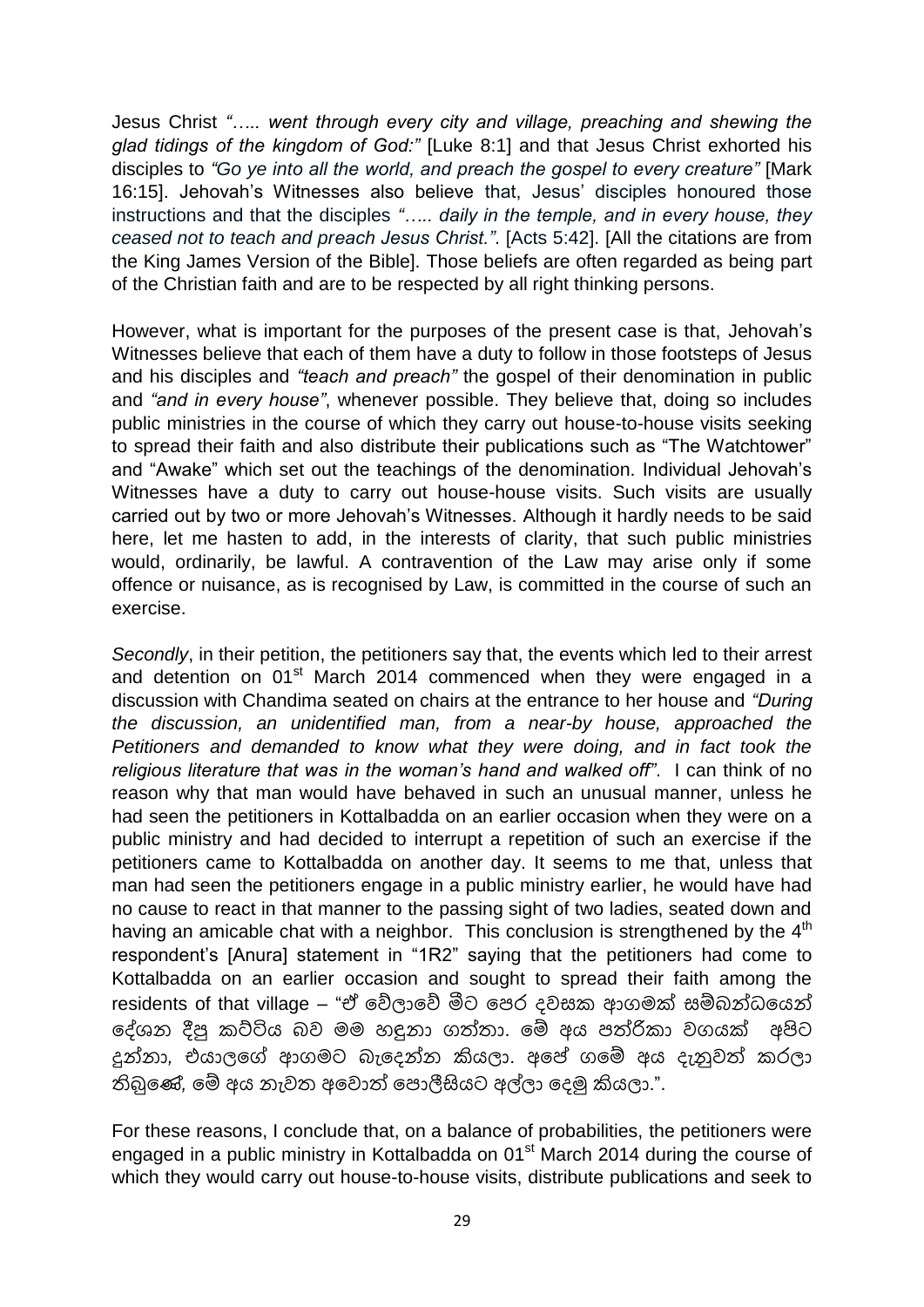spread their faith among the people of that village. It then follows that, the petitioners were engaged in a discussion with Chandima at her house, in the course of one such house-to house visit.

It is clear that, the petitioners" complaint that their freedom guaranteed by Article 14(1)(*e*) was violated, flows from the undisputed fact that they were prevented from continuing with their discussion with Chandima when they were bundled off to the Police Station by the two police officers who had come to Chandima"s house.

Accordingly, what has to be now decided is whether the acts of the 1<sup>st</sup> respondent and police officers acting under his directions and with his authority, which prevented the petitioners from continuing their discussion with Chandima, violated the petitioners" freedom, which is guaranteed by Article 14(1)(*e*), to manifest their religion *"in worship, observance, practice and teaching;"*.

This requires me to first seek to ascertain what, on a standard of probability, was likely to have transpired during that discussion. In that regard, the petitioners state, in their petition, only that they *"discussed the Bible"* with Chandima. In contrast, the 3rd respondent"s statement in "1R1" say that the petitioners tried to convert her to the petitioners" faith and Baby Nona"s statement in "1R3" also says that the petitioners tried to convert her to the petitioners" faith and that the petitioners spoke of Armageddon and the salvation of only those who were adherents of their faith. In the light of the many discrepancies which were identified earlier, I am not inclined to attribute credibility to what has been written in "1R1" and "1R3". We also do not have the benefit of an affidavit or a statement made by Chandima since neither party has seen fit to produce such a document. Chandima remains a shadowy figure.

However, when seeking to ascertain what was likely to have transpired during the discussion the petitioners were engaged in, considerable insight is gained by a perusal of the publications annexed to the petition marked "P1", in particular the principal publication captioned "සැබෑ දෙවියන්ගෙන් ප්රීතිමත් පණිවිඩයක්", coupled with an examination of the website maintained by Jehovah"s Witnesses, which is cited and referred to in the publications. These publications and the website, read together, make clear the nature and character of the house-to-house visits made by Jehovah's Witnesses. It is seen that, members of the denomination are expected to go from house-to-house in an effort to meet people and engage in discussions with whoever is willing to listen. It is also seen that, the members of Jehovah"s Witnesses who are on such exercises, carry copies of their publications which they hand out. It is evident that, members of the denomination who are engaged in such house-to-house visits are expected to follow a somewhat structured script which helps to guide the conversation to the areas they wish to discuss. These areas for discussion, include: a description of their faith and its theology coupled with references to appropriate passages from the Bible which are set out in the publications; an extolling of the faith held by Jehovah"s Witnesses as the sole truth and only redemption; and, though couched in subtle language, an unmistakably clear message that the only hope of a person escaping damnation and eternal suffering is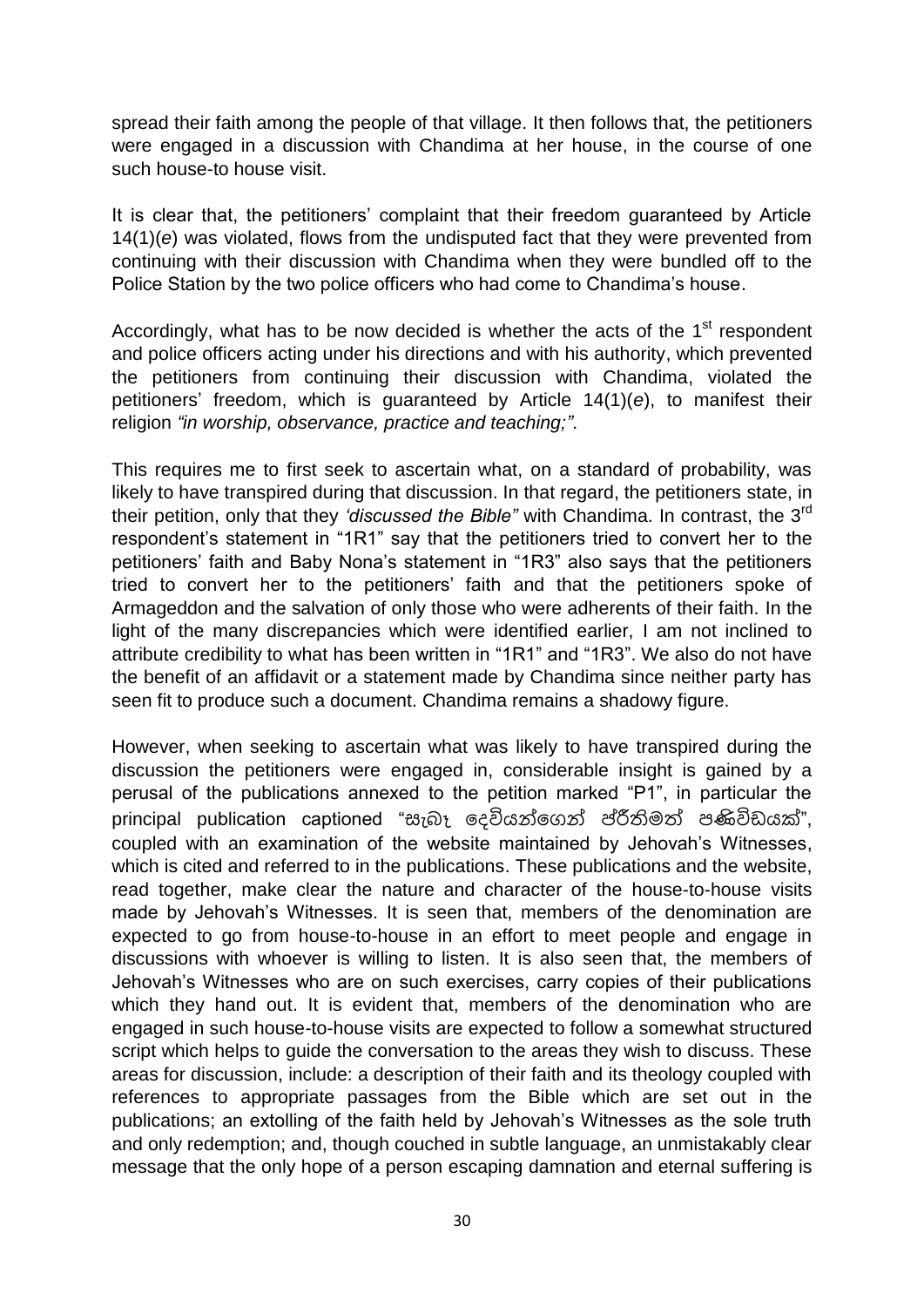to subscribe to the faith held by Jehovah"s Witnesses. In fact, the website maintained by Jehovah"s Witnesses acknowledges that they seek to spread this message "*to the most distant part of the earth"* and to do so *"publicly and from house to house"*. The website rejects accusations that Jehovah's Witnesses engage in acts of proselytizing or forcible conversions but freely acknowledges that Jehovah"s Witnesses actively engage in spreading their message among the public. It is said that, each month, Jehovah"s Witnesses print and distribute over 83 million publications, worldwide.

I think it reasonable to conclude that, the visit which the petitioners made to Chandima's house on  $01<sup>st</sup>$  March 2014 and the discussion they were having with her, would have been no different. In this regard, it has to be kept in mind that, as concluded earlier, the petitioners were engaged in this discussion in the course of an intended campaign of house-to-house visits.

Therefore, the issue to be decided now is whether that discussion was an exercise of the petitioners" freedom to manifest their religion *"in worship, observance, practice and teaching;" or* whether that discussion did not fall within the ambit and scope of that phrase used in Article 14(1)(*e*). If the answer is that the discussion did fall within that phrase, the prevention of the discussion by the  $1<sup>st</sup>$  and  $2<sup>nd</sup>$  respondents and the officers under their command, would constitute a violation of the petitioners" freedom guaranteed by Article 14(1)(*e*). In contrast, if the discussion does not properly fall within the phrase "worship, observance, practice and teaching;" used in Article 14(1)(*e*), the prevention of the discussion would not have violated Article 14(1)(*e*).

The meaning of the words *"worship"* and *"observance"* in relation to a religion or set of beliefs, are well known. For purposes of completeness, the Shorter Oxford Dictionary [5<sup>th</sup> ed.] defines *"worship"* as meaning *"Honour or adore as divine or sacred, esp. with religious rites or ceremonies; offer prayer or prayers to (a god)"* and defines *"observance"* as meaning *"an act performed in accordance with prescribed usage, esp. one of religious or ceremonial character; a customary rite or ceremony*.*".* It is obvious that, the discussion the petitioners were having with Chandima could not have been the manifesting of an act of *"worship"* or *"observance"* of the petitioners" religion, within the meaning of Article 14(1)(*e*) of the Constitution.

As for the word *"practice"* which features in Article 14(1)(*e*), the Shorter Oxford Dictionary defines the word as meaning *"The habitual doing or carrying out of something; usual or customary action or performance".* I am inclined to consider that, the fact that the word *"practice"* is placed in Article 14(1)(*e*) together with and following from the words *"worship"* and *"observance"*, suggests that, the word *"practice"* is used in Article 14(1)(*e*) to mean and refer to a customary or traditional ritual, ceremony or act which is performed in the course of or allied to or consequent to acts of *"worship"* and *"observance"* of a religion or a set of beliefs. This conclusion is warranted by the maxim *noscitur a sociis* which postulates that, in matters of statutory interpretation, the coupling of words which have analogous meanings suggests that they should be understood to be used in their cognate sense and that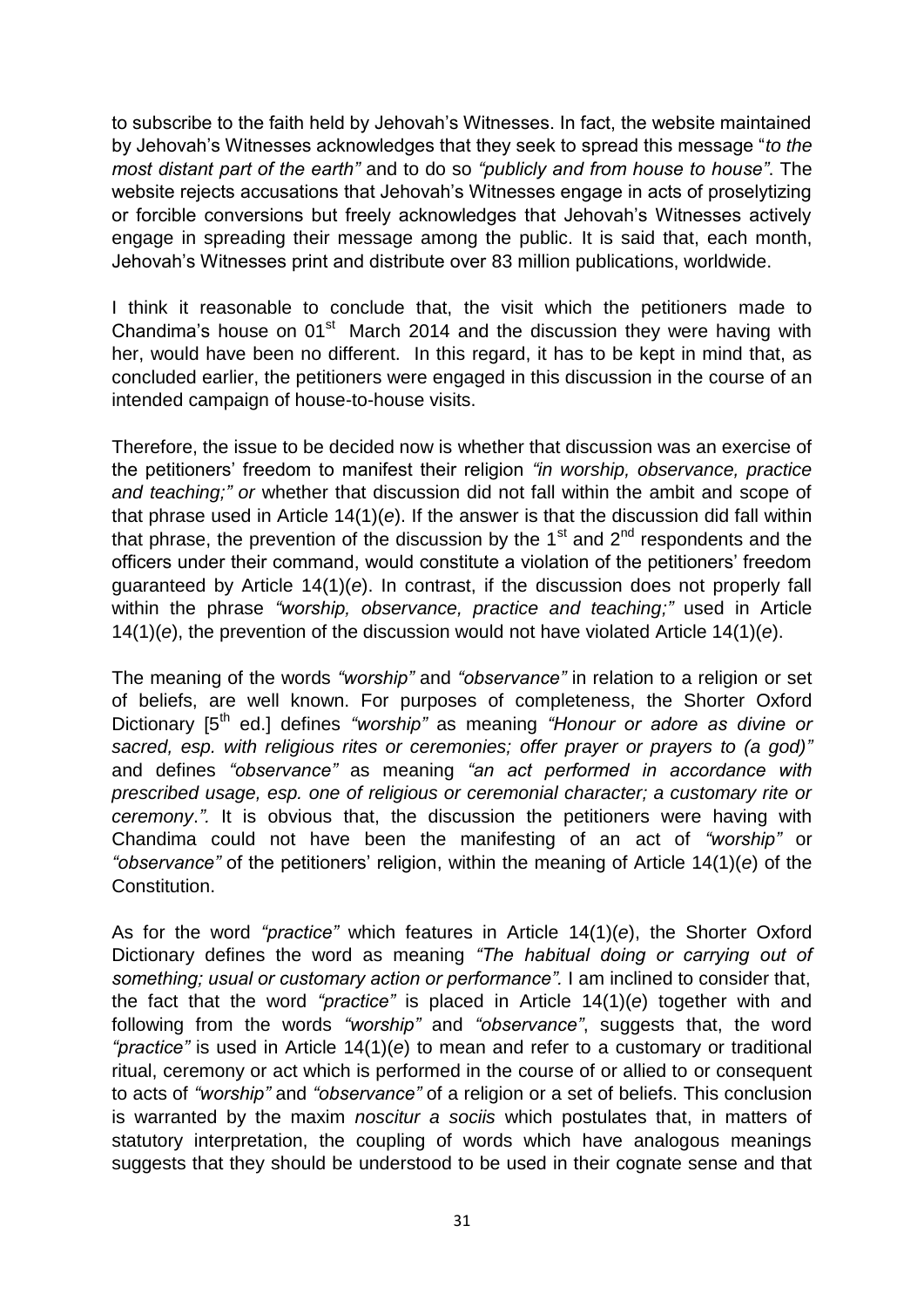their colour is to be taken from each other - *vide:* Maxwell"s `The Interpretation of Statutes'  $[12^{th}$  ed. at p.289] and Broom's `Legal Maxims'  $[10^{th}$  ed. at p. 396].

As a result, I am of the view that, the word *"practice"* is used in Article 14(1)(*e*) to mean and refer to a customary or traditional ritual, ceremony or act which is performed in the course of or allied to or consequent to acts of *"worship"* and *"observance"* of a religion or a set of beliefs.

Consequently, the discussion the petitioners were having with Chandima in the course of a programme of house-to-house visits, could not have been the manifesting of a "*practice"* of the petitioners" religion, within the meaning of Article 14(1)(*e*) of the Constitution.

In reaching this conclusion, I am fortified by the views expressed by the Supreme Court of India in **THE COMMISSIONER, HINDU RELIGIOUS ENDOWMENTS, MADRAS vs. SRI LAKSHMINDRA THIRTHA SWAMIAR OF SRI SHIRUR MUTT** [1954 AIR SC 282]. In that case, Mukherjea J [as he then was] said, *"If the tenets of any religious sect of the Hindus prescribe that offerings of food should be given to the idol at particular hours of the day, that periodical ceremonies should be performed in a certain way at certain periods of the year or that there should be daily recital of sacred texts or ablations to the sacred fire, all these would be regarded as*  parts of religion and the mere fact that they involve expenditure of money or *employment of priests and servants or the use of marketable commodities would not make them secular activities partaking of a commercial or economic character; all of them are religious practices and should be regarded as matters of religion ……"* [emphasis added by me]. In **RATILAL PANACHAND GANDHI vs. STATE OF BOMBAY** [AIR 1954 388 at p.392] Mukherjea J, referring to rites and ceremonies performed at specified times and in a particular manner by adherents of the Jain religion and Parsi religion, stated *"Religious practices or performances of acts, in pursuance of religious belief are as much a part of religion as faith or belief in particular doctrines."*. In **SARDAR SYEDNA TAHER SAIFUDDIN SAHEB vs. STATE OF BOMBAY** [1962 SC 853] Sinha CJ referred to practices such a sacrifices, *Sati* immolations and the dedication of very young girls as *devadasis*, as being *"religious practices"* which had been restrained by law. The learned Chief Justice commented [at p. 864] *"We have therefore, to draw a line of demarcation between practices consisting of rites and ceremonies connected with the particular kind of worship, which is the tenet of the religious community, and practices in other matters which may touch the religious institutions at several points, but which are not intimately concerned with rites and ceremonies the performance of which is an essential part of the religion.* Then, in **ACHARYA JAGDISHWARANAND AVADHUTA vs. COMMISSIONER OF POLICE, CALCUTTA** [1984 AIR SC 51], the Supreme Court of India appears to have thought that a ritualized *Tandava* dance which is performed by followers of the Anada Marg sect, may constitute a *"practice"* of that sect but held that, in any event, it was not essential that such a *"practice"* be performed in public.

In this regard, the petitioners have submitted that, the tenets of Jehovah"s Witnesses require them to engage in house to-house visits for the purposes of evangelizing and that, therefore, such house-to-house visits are a *"practice"* of their religion, which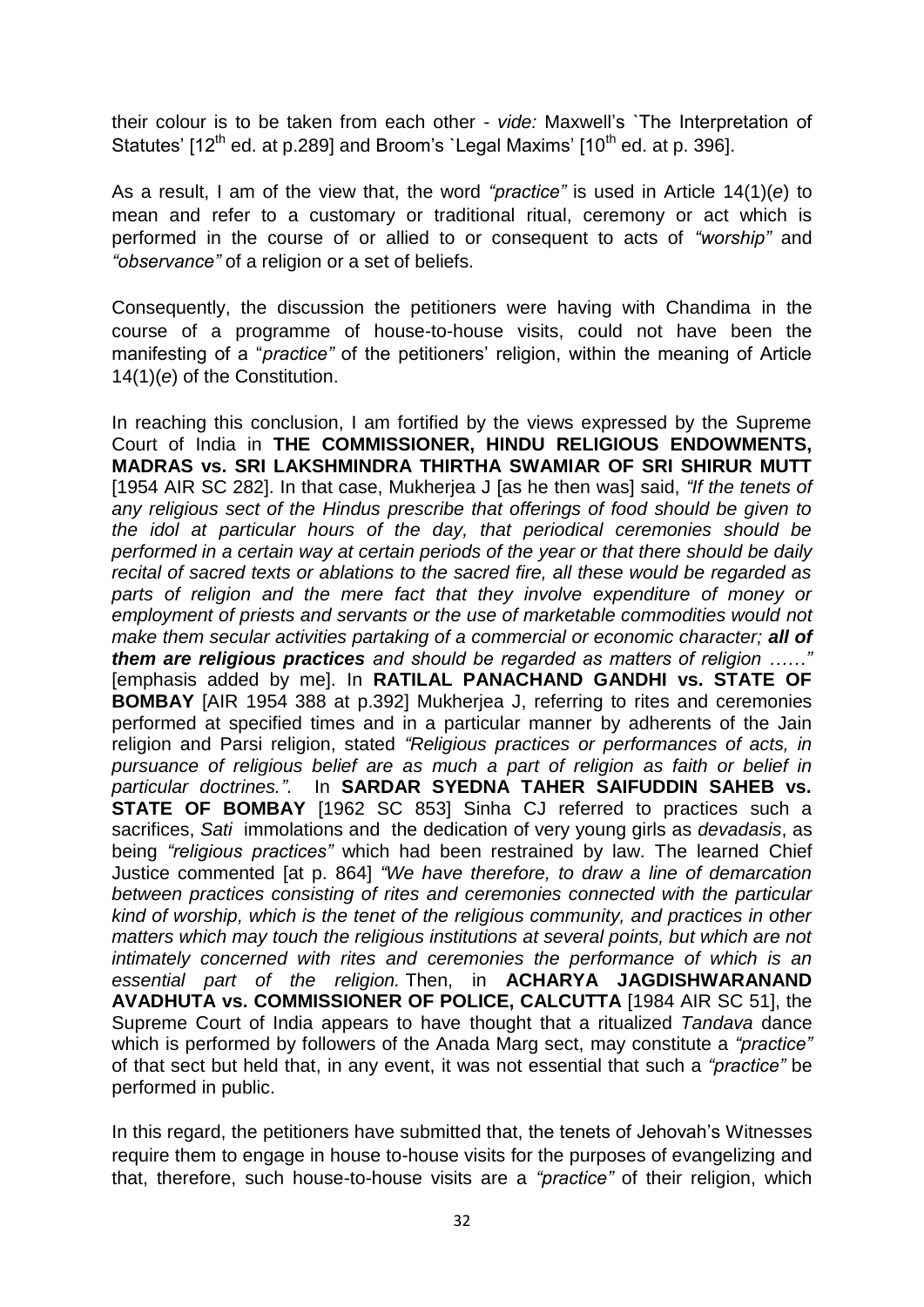brings these acts within the ambit of Article 14 (1)(*e*). I do not agree with that contention because, in my view, engaging in house to-house visits for the purpose of evangelizing, is in the nature of a religious duty or obligation placed on the petitioners, similar to other religious duties or obligations such as obedience to the Ten Commandments, loving one"s neighbor and Christian charity. Engaging in house to-house visits is not in the nature of a *"practice"* which is referred to in Article 14(1)(*e*) of the Constitution and which, as identified earlier, means and refers to customary or traditional rituals, ceremonies or acts which are performed in the course of or allied to or consequent to acts of *"worship"* and *"observance"* of a religion or a set of beliefs. If I may also say here, by way of a comment only, it seems to me that the performance of a religious duty or obligation is, usually, personal to the individual adherent of a religion or belief and is done by him alone or together with others who are also performing the same religious duty or obligation. The acts done in the performance of a religious duty or obligation, usually, do not require the participation of others who do not share the same religious duty or obligation and are, usually, of no concern to them and do not affect them. I doubt there can be an enforceable right to unilaterally perform one"s religious duties and obligations in a manner which affects others who may be disinterested or unwilling to participate or listen or even hostile. Those questions, if they are to be decided, will have to await due consideration in an appropriate case.

As a result of the conclusions reached with regard to the import of the words *"worship, observance, practice"* used in Article 14(1)(*e*), the discussion which the petitioners were having with Chandima would fall within the ambit of Article 14(1)(*e*) only if it can be regarded as properly falling within the scope of the word *"teaching;"*  used in Article 14(1)(*e*).

In that connection, as is well known, the word *"teaching"* is used, in common usage, to mean the act of imparting knowledge to another, who is the student of the teacher. Thus, the Shorter Oxford Dictionary defines the verb *"teach"* as meaning *"Impart information about or the knowledge of (a subject or skill); give instruction, training, or lessons (in a subject etc), Impart information or knowledge to (a person); educate, train, or instruct (a person) ;give (a person) moral guidance"* and *"Enable (a person) to do something by instruction or training; show or explain to (a person) a fact or how to do something by instruction, lessons, etc"* and *"Impart knowledge or information; act as a teacher; give instruction, lessons or training."* The noun *"teaching"* is defined as *"The action of TEACH verb; the imparting of information or knowledge; the occupation, profession or function of a teacher."*.

It is necessary to now examine and determine whether the discussion the petitioners were having with Chandima on 01<sup>st</sup> March 2014 can be properly regarded as being an act of *"teaching"* within the ordinary meaning of the word, which has been described above.

When determining this question, it is necessary to first examine and determine the nature of the overall exercise within which this discussion took place. That is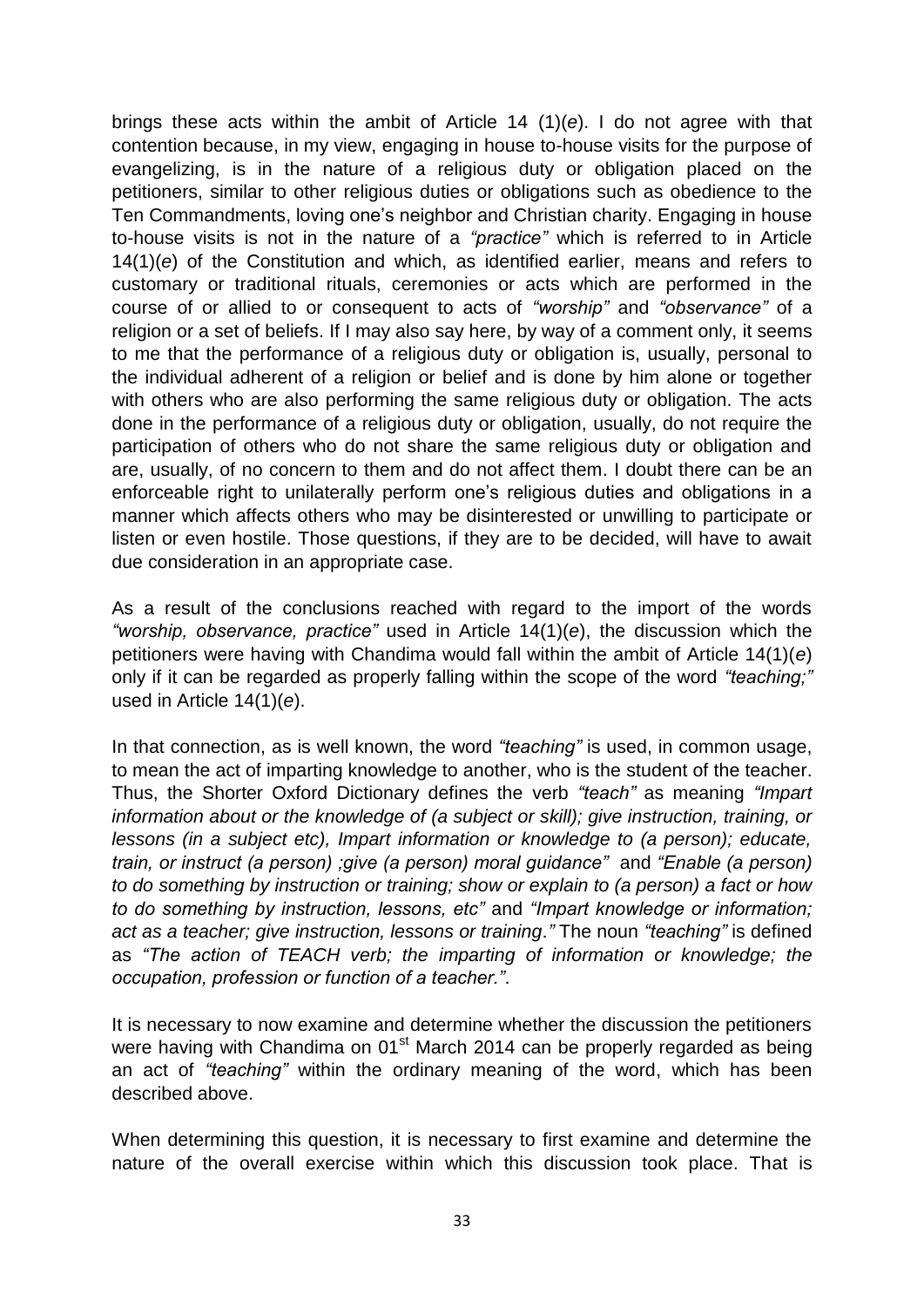required because the discussion the petitioners were having with Chandima was not a discussion which occurred on its own and unrelated to any other events. If that was the case, it would have been proper to examine the nature of the discussion in the context of it being a stand-alone act. However, in the present case, the discussion occurred in the course of and as an integral part of a programme of house-to-house visits which the petitioners intended to carry out as a public ministry of the Jehovah"s Witnesses. Therefore, the discussion with Chandima should be regarded within the context of the intended programme of house-to-house visits and as an incident of that intended programme. It should not be artificially separated from the overall exercise within which it occurred. The discussion must be regarded as having the same character and nature as the programme which it was a part of.

As a result, the real question before this Court is not whether the discussion the petitioners were having with Chandima can be properly regarded as being an act of *"teaching"* but, instead, whether the programme of house-to-house visits which the petitioners intended to carry out [and within which the discussion with Chandima occurred] can be properly regarded as being an act of *"teaching"* within the ordinary meaning of the word.

In this regard, it is evident from the definitions of the word cited earlier that, the act of *"teaching"* involves a process of the education of a student [or group of students] by a teacher who, by means of instructions, lessons and training, imparts knowledge and skills to the student [or students]. The resulting process of *"teaching"* is usually consensual since, on the one hand, the teacher voluntarily agrees to perform the duty of teaching and, on the other hand, the student voluntarily seeks the teacher because he wishes to learn from the teacher. The act of *"teaching"* is usually prearranged and entered into with deliberation and for the individual benefit of both the teacher and the student. It usually takes place at a pre-determined place which is known to and convenient to both teacher and student. Usually, the identity of both the teacher and the student are known to each other or their agents, before the act of *"teaching"* commences. No doubt, there will be instances where the act of *"teaching"* occurs spontaneously, as for example where an elder teaches a child or a friend teaches another friend. However, in general, it can be fairly said that, the act of *"teaching"* is usually pre-arranged and consensual. Further, the act of *"teaching"*  usually involves a personal relationship between the teacher and the student

However, when one looks at the nature [this was examined and identified earlier] of a typical programme of house-to-house visits which the petitioners engage in as part of a public ministry of the Jehovah's Witnesses, it is very clear that these characteristics of the act and process of *"teaching"* are absent. Such programmes of house-to-house visits would entail members of the denomination setting off in groups of two or more in order to meet strangers by knocking on doors or speaking with them upon sight and then seeking to engage them in a discussion of the type described earlier. Some of the persons they accost will brush off the attempt to make a contact. Others will agree to a discussion. There is a distinctly random quality in the manner in which members of the denomination find persons they are able to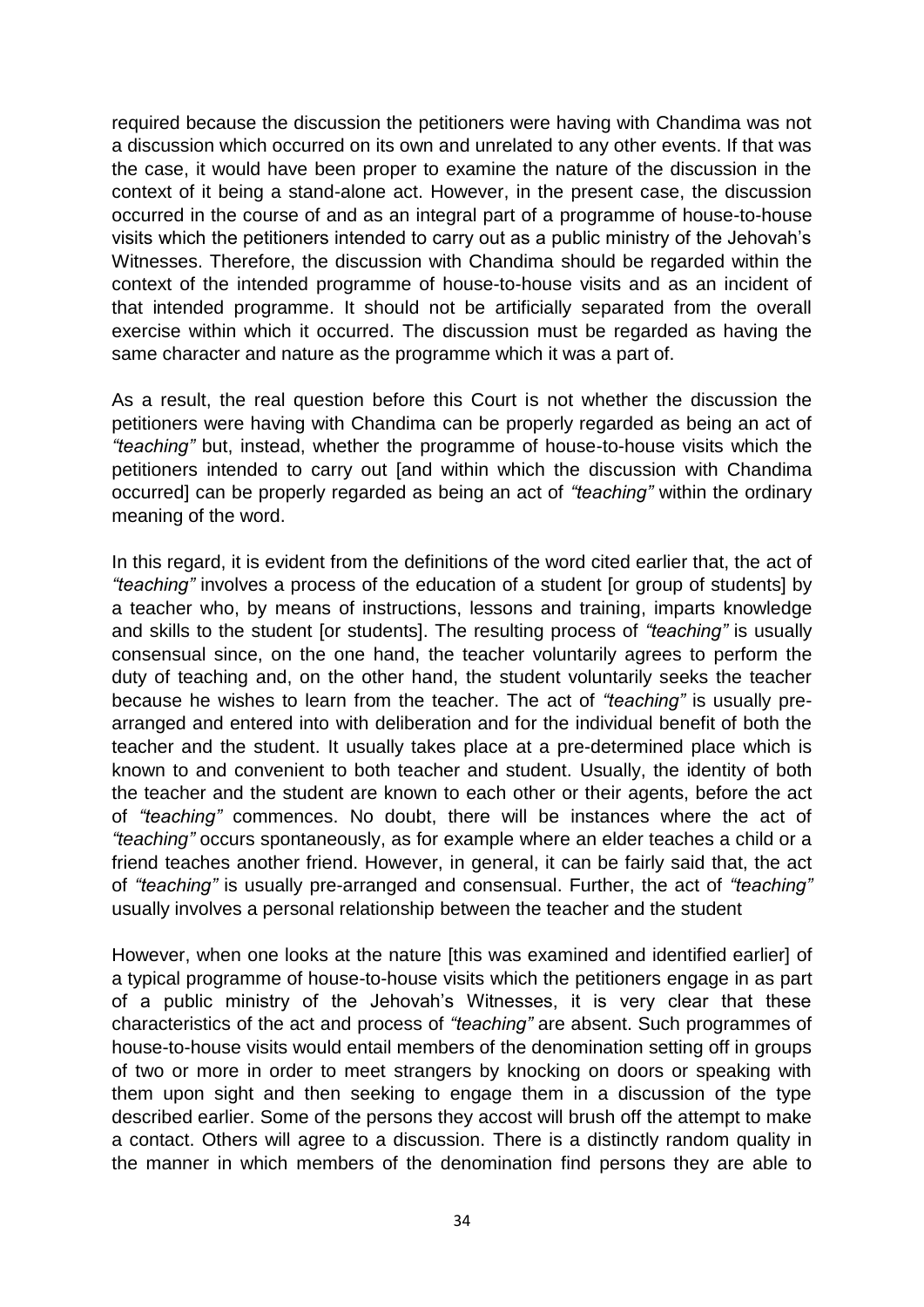engage in discussions with. The overall process of house-to-house visits cannot be said to be consensual or pre-arranged or pre-determined. The identities of the parties to the process are not known to each other prior to the house-to-house visit. A programme of house-to-house visits in the course of a public ministry carried out by Jehovah"s Witnesses is more in the nature of an exercise which attempts to communicate a message on a mass scale and uses a "hit or miss" strategy.

On the basis of this analysis, I am of the view that, a discussion which takes place between members of Jehovah"s Witnesses and a member of the public during the course of a programme of house-to-house visits carried out as part of a public ministry of Jehovah"s Witnesses, does not constitute an act or process of *"teaching"* within the meaning of Article 14(1)(*e*) of the Constitution.

For the reasons set out above, I conclude that, the discussion the petitioners were having with Chandima cannot be properly regarded as being an instance of petitioners manifesting their religion *"in worship, observance, practice and teaching;"*, within the meaning of and as contemplated by Article 14(1)(*e*) of the Constitution. Consequently, the prevention of the continuation of that discussion by the 1<sup>st</sup> respondent and police officers acting on his directions and with his authority, does not constitute a violation of the petitioners" fundamental rights guaranteed by Article 14(1)(*e*) of the Constitution.

In their petition, the petitioners have alleged that, at the inquiry held on  $15<sup>th</sup>$  March 2014, the  $2^{nd}$  respondent directed the petitioners not to discuss their religion with Buddhists. However, the proceedings of that inquiry marked "2R1" do not suggest that such a direction was made by the  $2^{nd}$  respondent. The affidavit marked "P2" affirmed by the  $1<sup>st</sup>$  petitioners' husband also does not specifically state that the  $2<sup>nd</sup>$ respondent directed the petitioners not to discuss their religion with Buddhists. In these circumstances, the claim made by the petitioners that the  $2<sup>nd</sup>$  respondent directed the petitioners not to discuss their religion with Buddhists, remains unsubstantiated.

For the reasons set out above, I hold that, there has been no violation of the petitioners" rights guaranteed by Article 14(1)(*e*).

I must make it clear that, the determination I have just made is that, the petitioners" fundamental rights under Article 14(1)(*e*) were not violated. As I mentioned earlier, the discussion the petitioners and Chandima were having, would, ordinarily, have been lawful. But, the issue before this Court, was not the *legality* of the discussion. Instead, the issue before this Court was whether the prevention of the continuation of that discussion, denied the petitioners" their fundamental right guaranteed by Article 14(1)(*e*) to manifest their *"religion ….in worship, observance, practice and teaching;"* It must be understood that, the petitioners were not breaking any Law when they were having that discussion. They should not have been arrested and I have previously held that the arrest was unlawful. In addition, the petitioners may have civil remedies against the police officers and others. It hardly needs to be said that,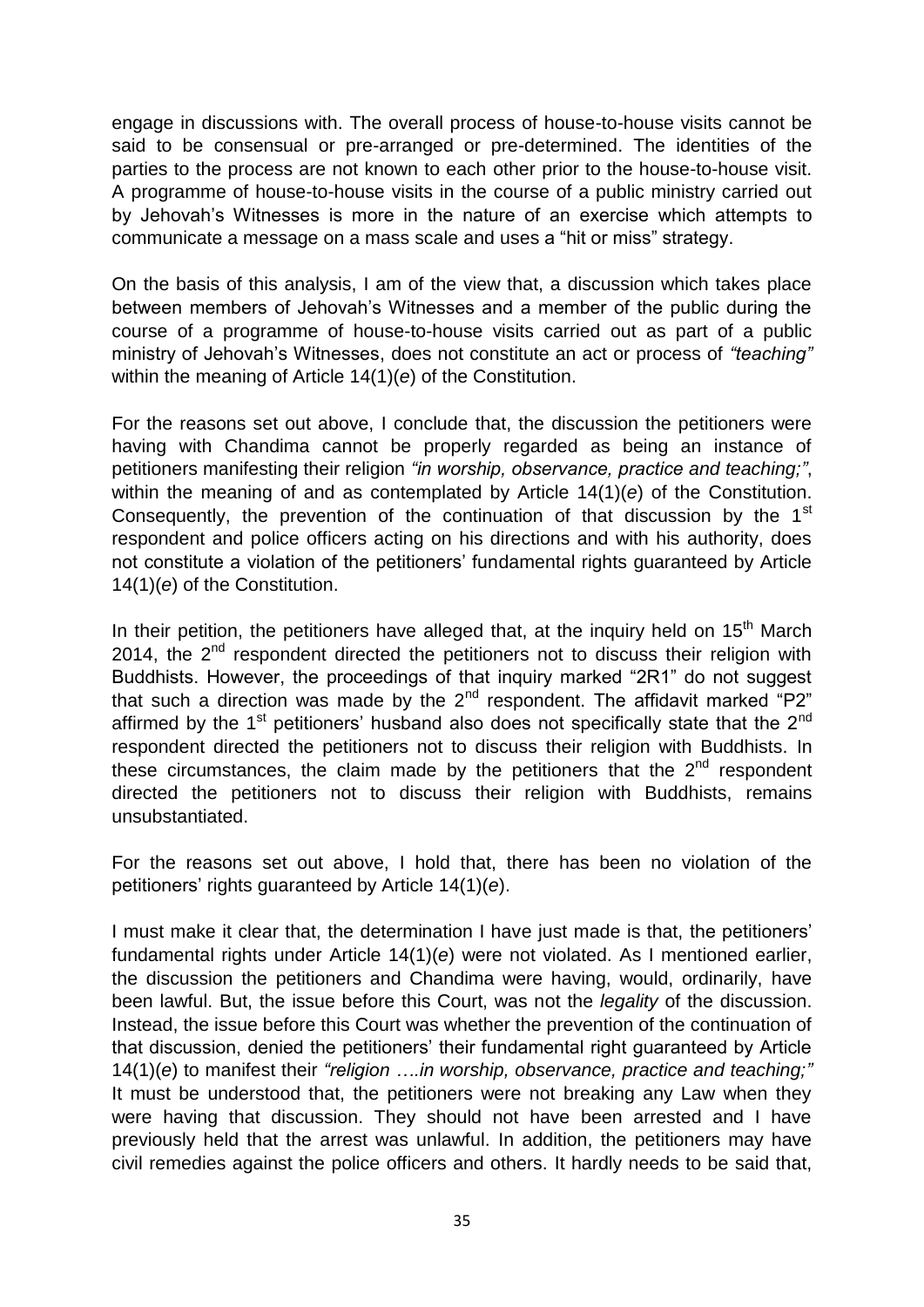discussions about religion between people of different beliefs and faiths are lawful and are a valued trait of a civilized society.

Before concluding, it is incumbent on me to try and identify, from the standpoint of the law, the character of a programme of house-to-house visits in the course of a public ministry carried out by Jehovah"s Witnesses. This question should not be left hanging in the air.

In India, where the right to *"propagate"* a religion is conferred by Article 25 (1) of the Constitution of India, Mukherjea J, in **COMMISSIONER, HINDU RELIGIOUS ENDOWMENTS, MADRAS vs. SRI LAKSHMINDRA THIRTHA SWAMIAR OF SRI SHIRUR MUTT** [at p.289] that, referred to the word *"propagate"* in the sense of the right conferred on a person to *"disseminate his ideas for the edification of others.".* In **REV. STANISLAUS vs. MADHYA PRADESH** [AIR SC 1977 908 at p. 911] Ray CJ was of the view that, the word *"propagate"* used in Article 25 (1) conferred a right *"to transmit or spread one"s religion by an exposition of its tenets."*. In arriving at this view, Ray CJ drew on the definition of the word *"propagate"* in the Shorter Oxford Dictionary which defined the word to mean *"to spread from person to person, or from place to place, to disseminate, diffuse (a statement, belief, practice etc)"*. and the definition of the word in the Century Dictionary which states *"To transmit or spread from person to person or from place to place, carry forward or onward; diffuse; extend; as to propagate a report; to propagate the Christian religion"*. The more recent 5th edition of the Shorter Oxford Dictionary defines the verb *"propagate"* as meaning *"Cause to grow in numbers or amount; extend the bounds of; spread (esp.an idea, practice etc) from place to place."* and *"Grow more widespread or numerous, increase, spread."*. The noun *"propagation"* is defined as *"The action of spreading an idea, practice etc, from place to place."*.

It is evident to me that, the character of a programme of house-to-house visits carried out as part of a public ministry of Jehovah"s Witnesses [which was identified earlier], falls squarely within the description of an act of *"propagation"*.

Although the Constitution of India, which is a secular State, confers the right to *"propagate"* a religion, our Constitution does not. The Constitution of India would have, undoubtedly been considered by the drafters of our Constitution and, having done so, they appear to have taken a considered decision to omit granting a right to *"propagate"* religion or beliefs in Sri Lanka and to grant only a more private and confined right to *"teach"* religion or beliefs. There could have been reasons for that decision, including the vital importance of taking measures to preserve social harmony and amity, which have proved to be fragile at times, in a geographically small country with a rapidly growing population which is multi-ethnic, multi-religious and economically disparate. Regrettably, there have been many lessons in our history, of the horrendous consequences of fractures in social harmony and amity. The drafters of our Constitution may have also had in their minds, that, unlike in avowedly secular India, Article 9 of our Constitution vests in the Republic, a duty to give Buddhism the foremost place.